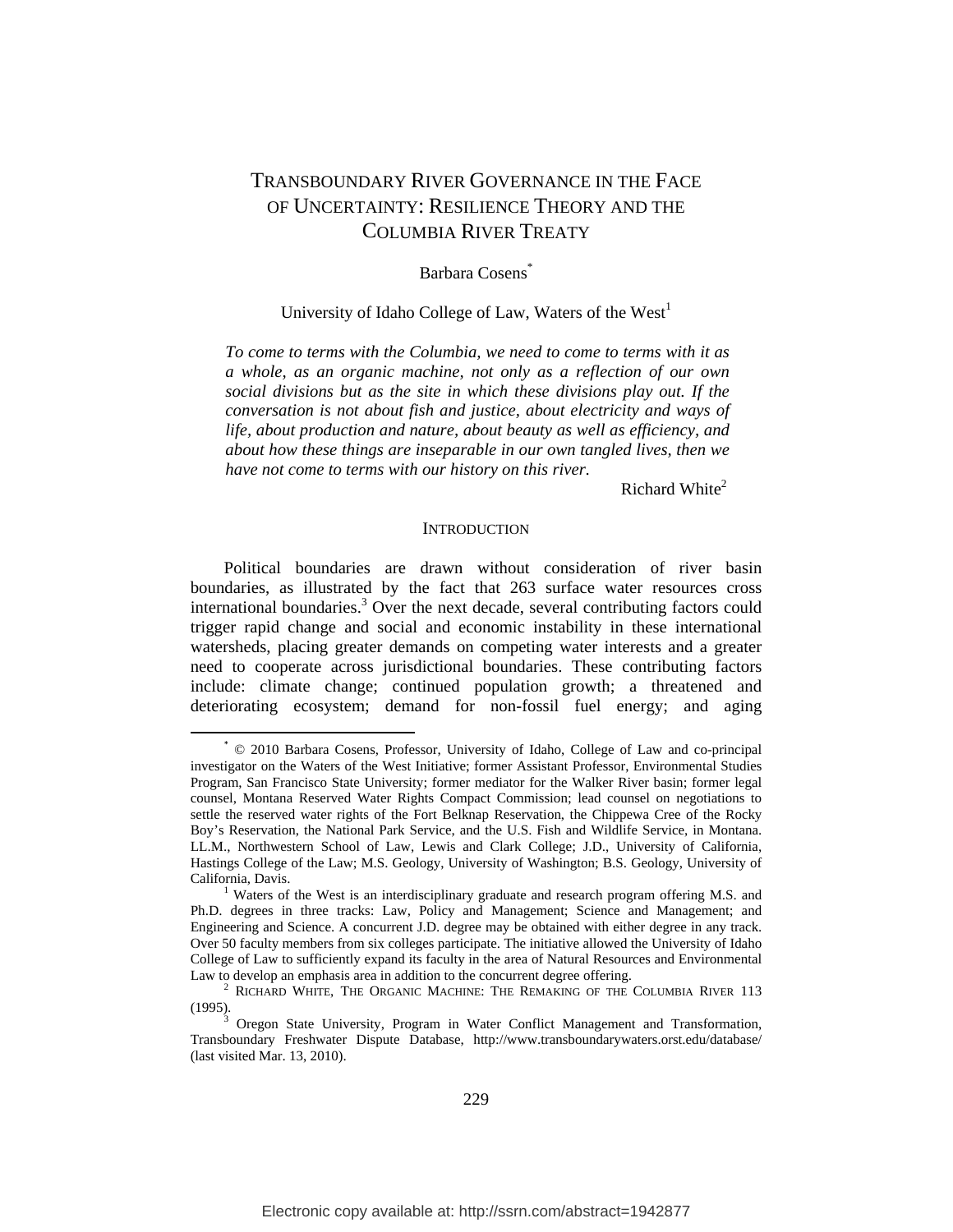infrastructure. Uncertainty in these factors challenges traditional approaches to governance of transboundary water resources. These approaches also rely on the certainty that historic data concerning water supply, demand, values, and ecosystem health can be used to predict the future. In addition, these traditional approaches protect sovereignty through clear rules for dividing resources rather than flexibility to adapt to change and foster system resilience.

Resilience as applied to ecological systems addresses the ability of the system to continue to provide, or return to a state in which it will provide, a full range of ecosystem services in the face of change.<sup>4</sup> When applied to the coupled humanecological system (i.e. a social-ecological system), it provides an umbrella theory for integration of concepts of natural resource management with ecological response to achieve sustainability.<sup>5</sup> Achieving the goal of sustainability in a river basin is complicated by uncertainty in the drivers of change and the fragmentation of jurisdictions. Research to translate resilience theory into specific administrative actions may provide a road map to improving our ability to foster sustainability in our response to change in transboundary river basins.

This research is an outgrowth of the first University of Idaho College of Law Natural Resources and Environment Symposium ("the Symposium") focused on the issue of transboundary water governance in the face of uncertainty.<sup>6</sup> The Symposium used the natural laboratory of the Columbia Basin, shared by the United States and Canada, as a focal point for discussion. Joint operation of the river for the purposes of hydropower production and flood control is governed by a 1964 treaty ("the Treaty"). Certain flood control provisions of the Treaty expire in 2024, and either country must provide ten years' notice should it seek to terminate the Treaty. Thus efforts are underway in the basin to predict changes and to understand whether those changes warrant Treaty modification. The degree of uncertainty surrounding the drivers of change complicates efforts to predict and address changes.

With the University of Idaho College of Law and Waters of the West Program as the lead organizer, the Symposium was developed in collaboration with researchers from Oregon State University, University of Montana, University of British Columbia, and Washington State University. Representatives of the first

 <sup>4</sup> *See, e.g.,* BRIAN WALKER & DAVID SALT, RESILIENCE THINKING: SUSTAINING ECOSYSTEMS AND PEOPLE IN A CHANGING WORLD (2006). 5 *See, e.g.,* Brian Walker et al., *Resilience, Adaptability and Transformability in Social-*

*Ecological Systems,* 9(2):5 ECOLOGY AND SOCIETY 2 (2004), *available at* http://www.ecologyand society.org/vol9/iss2/art5 (PDF link at top of page) ("Resilience is the capacity of a system to absorb disturbance and reorganize while undergoing change so as to still retain essentially the same function, structure, identity, and feedbacks . . .").

 $6$  Papers presented at the Symposium are currently in draft form and not available for circulation. The Universities Consortium will be organizing these papers into a book to be published by the Oregon State University Press. In addition, the Symposium was conducted under the Chatham House Rules which require participants to avoid attribution of statements made during the Symposium. This paper will be careful to cite Symposium sources for factual information and ideas while following the Rules in avoiding attribution of statements of political position.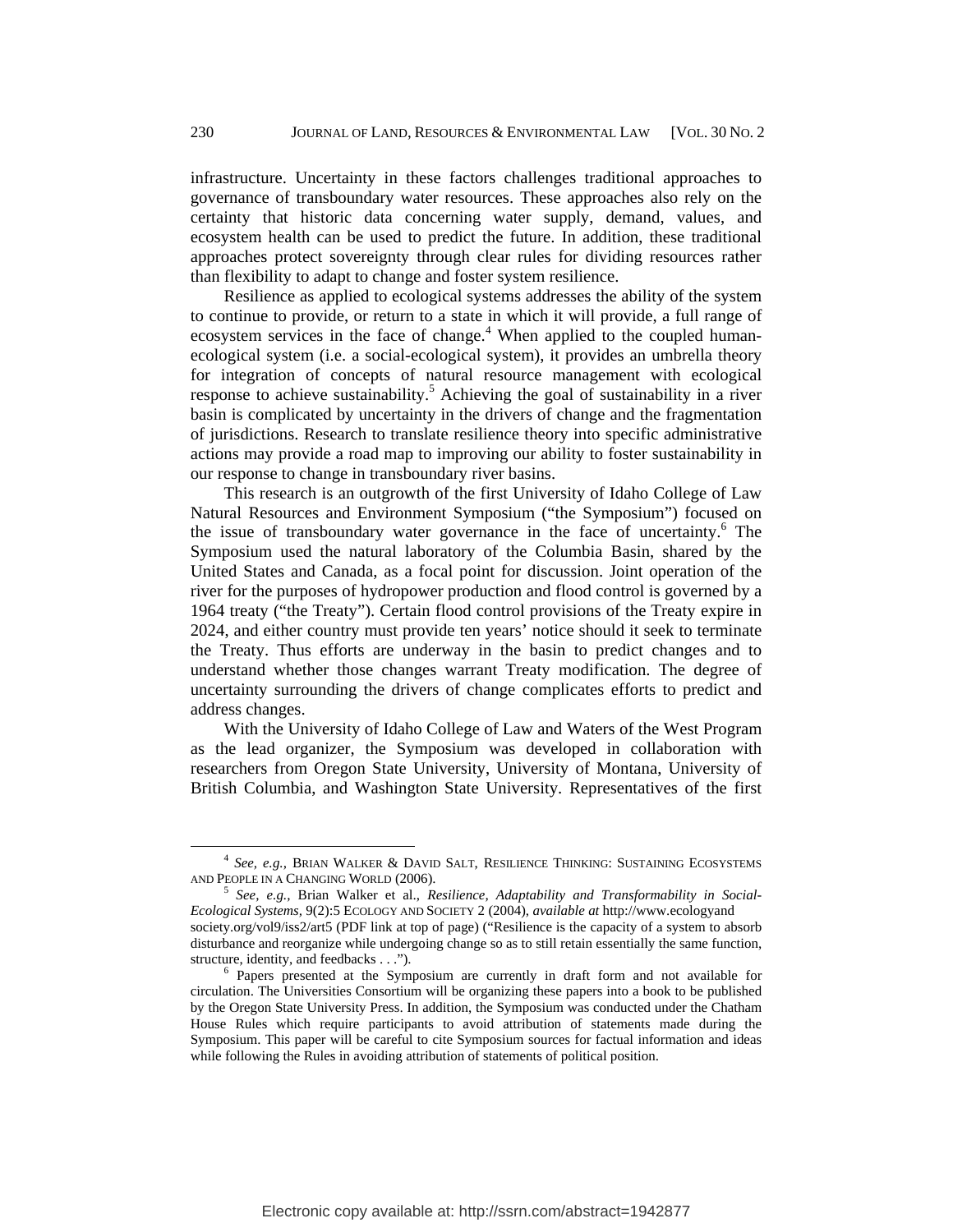four of these universities and the University of Washington have joined to form the Universities Consortium on Columbia River Governance ("the Consortium").<sup>7</sup>

This paper proceeds as follows: Part I introduces and reviews some of the relevant work on the concept of resilience in governance; Part II uses information from the Symposium to describe the Columbia River and the 1964 Columbia River Treaty; Part III discusses changes since 1964 and the anticipated drivers of change; and Part IV concludes by applying the concept of resilience to the Columbia River Basin and laying the foundation for the next step in the research being pursued at the University of Idaho. This work includes developing models of administrative law that are integrated with the Consortium's research around the concept of resilience. These models could be applied in the Columbia Basin and other transboundary and multi-jurisdictional efforts at river governance.

### I. COMPLEX SYSTEMS AND RESILIENCE THEORY

The concept of resilience made its appearance in the study of ecological systems in the work of C.S. Holling in  $1973$ .<sup>8</sup> As applied to ecological systems, "[r]esilience is the capacity of a system to absorb disturbance and reorganize while undergoing change so as to still retain essentially the same function, structure, identity, and feedbacks . . . ."<sup>9</sup> The theory is the outgrowth of interdisciplinary inquiry made necessary by the growing recognition of complexity.<sup>10</sup> This part strives to place the concept of complex systems within a context relevant to the non-scientist<sup>11</sup> then draws on resilience theory literature to explain why complexity requires a new approach to management. This part concludes with a discussion of resilience theory and how it informs governance of human-ecological interaction.

To begin, it is useful to understand how science disciplines grapple with, or fail to grapple with, complexity. The traditional disciplinary silos of hard science begin by assuming complexity is not a factor. Drawing from the author's former career in geochemistry, the laws of thermodynamics predict that chemical systems will conserve energy and tend toward increasing disorder.<sup>12</sup> When mixed together,

 <sup>7</sup> The Consortium includes the following representatives from each university: University of Idaho: Barbara Cosens; Oregon State University: Aaron Wolf and Lynette de Silva; University of Montana: Matthew McKinney; University of British Columbia: Richard Paisley; University of Washington: Craig Thomas.

C.S. Holling, *Resilience and Stability of Ecological Systems, in* 4 ANNUAL REVIEW OF ECOLOGY AND SYSTEMATICS 1, 1-24 (1973).<br><sup>9</sup> Walker et al., *supra* note 5, at 2.

<sup>&</sup>lt;sup>10</sup> See, e.g., M. M. WALDROP, COMPLEXITY: THE EMERGING SCIENCE AT THE EDGE OF ORDER AND CHAOS (1992).

 $11$  The author provided a similar explanation in an article advocating changes to the federal court system to accommodate the complexity of the law-science interface in resolving natural resource and environmental disputes and will draw on that explanation here. *See generally* Barbara Cosens, *Resolving Conflict in Non-Ideal, Complex Systems: Solutions for the Law-Science Breakdown in Environmental and Natural Resource Law,* 48 NAT. RESOURCES J. 257 (2008). <sup>12</sup> That energy can be converted from one form to another, but cannot be created or lost, i.e. is

conserved, is the First law of thermodynamics. *See generally, e.g.,* N.W. TSCHOEGAL, FUNDAMENTALS OF EQUILIBRIUM AND STEADY-STATE THERMODYNAMICS (2000). That the entropy, or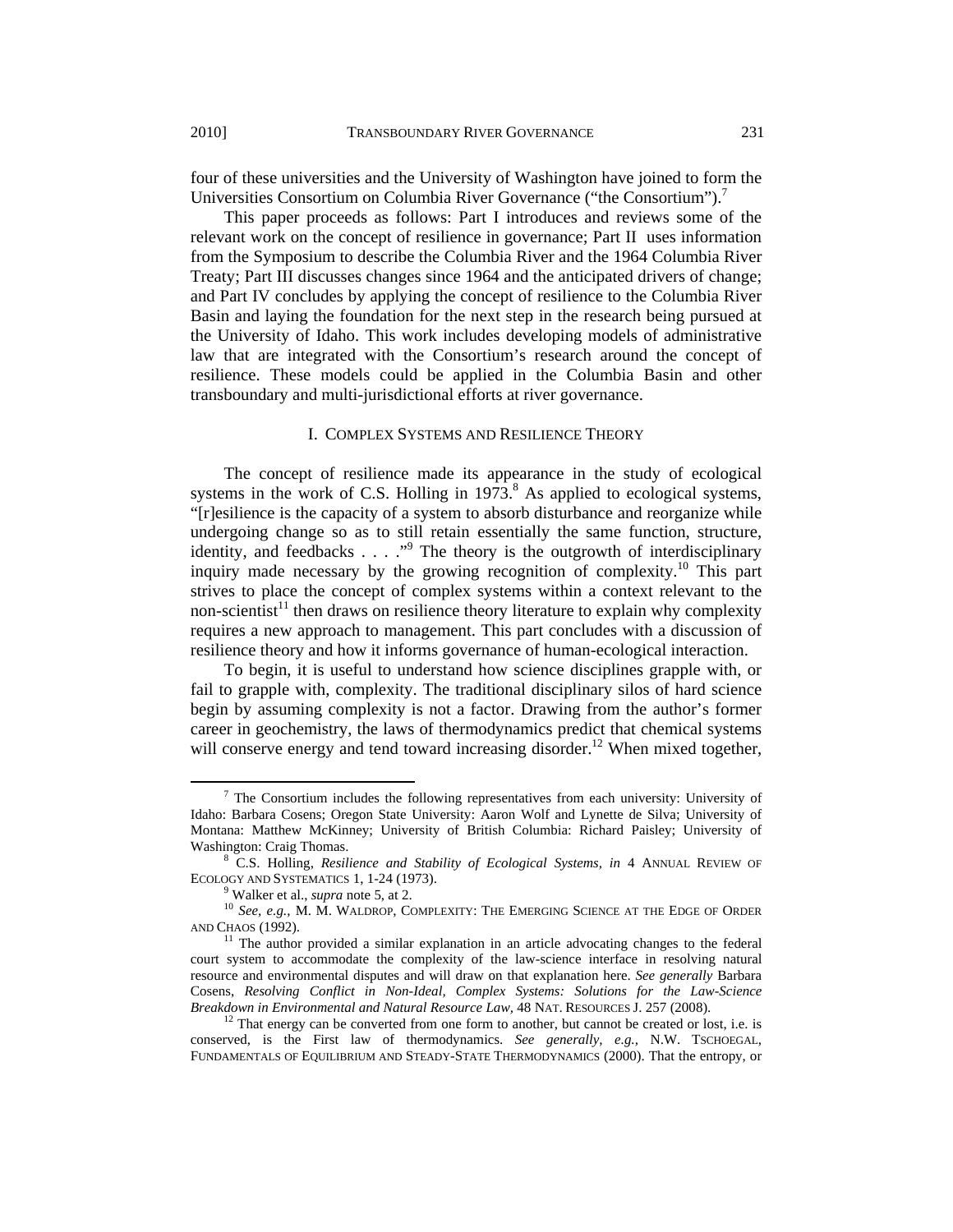chemicals will form new compounds in a lower energy state. In what is referred to by physical chemists as an "ideal system," all things achieve equilibrium: a final state with the lowest possible energy.<sup>13</sup> Chemists can develop mathematical equations to predict the results of reactions between different chemical combinations by assuming the behavior of an ideal system, and the product can be shown to be repeatable in controlled experiments. This is the nature of the hard sciences; outcomes can be predicted by simple rules reflected in mathematical equations.14 Experiments in controlled environments are replicable.

Within the vast field and number of disciplines we thus refer to as "science," some individuals have sought a unifying theory which will allow for predictability in all systems.<sup>15</sup> For example, E.O. Wilson writes of the inception of this effort, stating:

As prefigured above, the simple answer is that the power of science depends on the nature of the problem and the strength of the tools available to analyze it. Good science ranges from the highly precise and accurate methods found in the hard sciences (*e.g.,* Newtonian physics) to heuristic models that expose general patterns in complex systems (*e.g.,* ecology). Science is thus inherently pluralistic, as the different scientific disciplines attest, and a unitary conception of environmental science is neither a desirable end nor a viable goal.

(internal citations omitted). *Id*. at 2. *See also* Holly Doremus, *Science Plays Defense: Natural Resource Management in the Bush Administration*, 32 ECOLOGY L.Q. 249, 298 (2005)

With the right equipment, the speed of light, the pull of gravity, and the atomic weight of hydrogen, for instance, can all be measured to a very high degree of both precision and accuracy. Biological phenomena, even at the level of a single organism, are more complicated, more variable, and therefore inherently more difficult to obtain highly certain information about. Moving to the community or ecosystem level adds yet another level of variability. Unlike some physical scientists, conservation scientists often cannot, as a practical matter, test their hypotheses under closely controlled laboratory conditions. They must rely upon observations of the natural world which are both difficult to make and subject to a high degree of background variation in order to try to understand complex biological processes. Under those circumstances, while a very strong consensus may develop around the existence and general outline of general principles such as heredity or evolution, science may never produce certainty about the extent, or even the existence, of causal relationships between ecosystem decline and specific human activities.

*Id.* <sup>15</sup> See, e.g., E.O. WILSON, CONSILIENCE: THE UNITY OF KNOWLEDGE 15 (1999). "Consilience," as used by Wilson, describes a unified theory across the natural and social sciences and, in his words, means "[l]iterally a 'jumping together' of knowledge by the linking of facts and fact-based theory

disorder, of a system will increase over time if no energy is added, is the second law of thermodynamics. *Id.*<br><sup>13</sup> *See, e.g., id.*<br><sup>14</sup> For another discussion of the differences between hard and soft sciences by a legal scholar,

see David E. Adelman, *The Art of the Unsolvable: Locating the Vital Center of Science for Environmental Law and Policy*, *in* LEWIS & CLARK COLLEGE OF LAW, FORUM ON LAW SCIENCE, & THE ENVIRONMENT: A MEETING OF THE MINDS (2007) (draft paper Apr. 4, 2007), *available at*  http://legacy.lclark.edu/dept/elaw/objects/Adelman\_LC\_Art\_Unsolvable\_040207.pdf.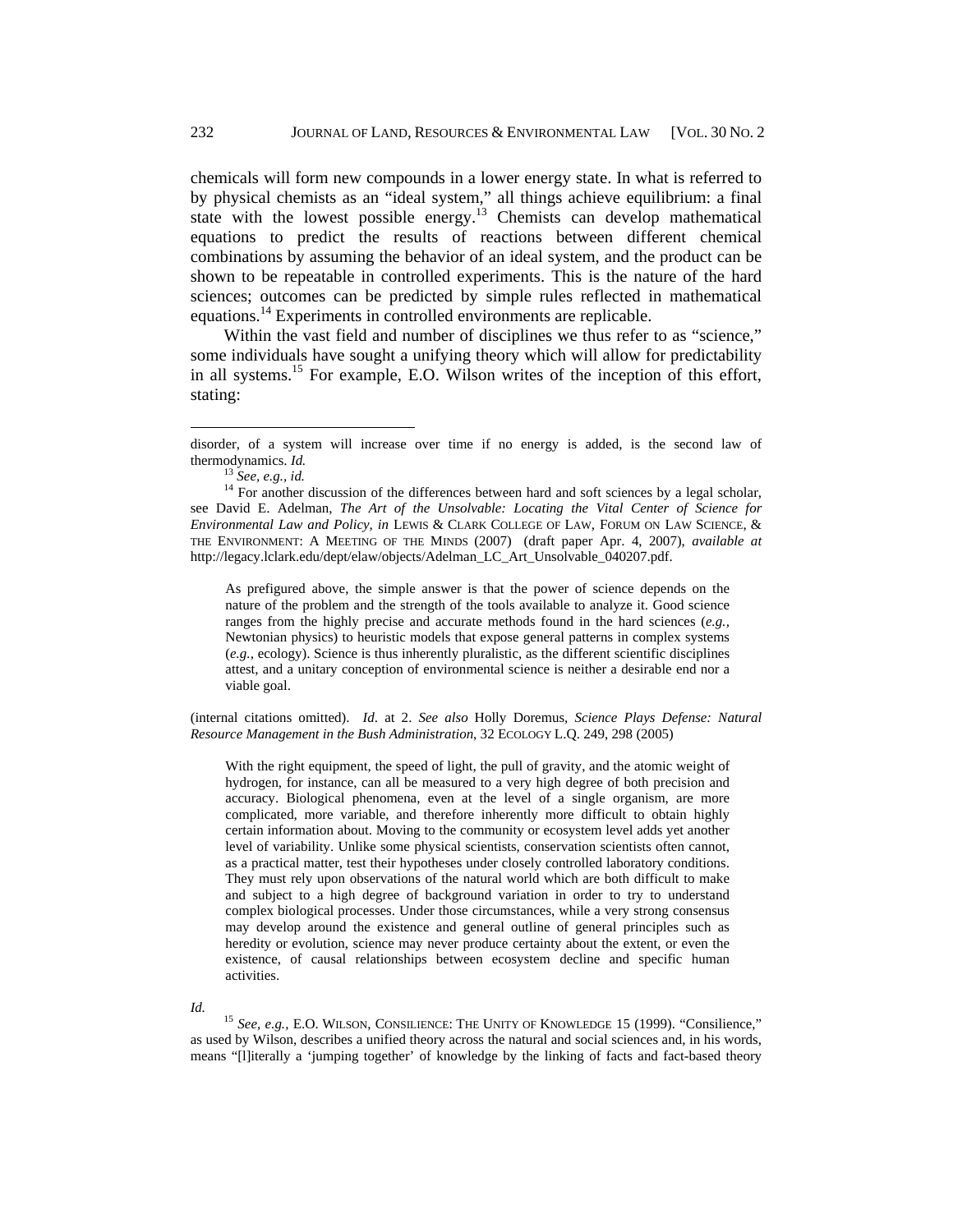[t]he dream of intellectual unity first came to full flower in the original Enlightenment, an Icarian flight of the mind that spanned the seventeenth and eighteenth centuries. A vision of secular knowledge in the service of human rights and human progress, it was the West's greatest contribution to civilization. It launched the modern era for the whole world; we are all its legatees. Then it failed.<sup>16</sup>

Modern scholars engaged in the study of complex systems attribute this failure to the dismissal of complexity as a key component of the system.<sup>17</sup>

In contrast to the search for unity, the vast majority of scientists since the seventeenth and eighteenth centuries have sought replicable and predictable behavior in systems through reductionism—breaking those systems into their component parts.18 Scientists coming from a disciplinary world in which reductionism prevails often attempt to describe and predict behavior in more complex systems through synthesis.<sup>19</sup> Thus to understand an organism, it is built from the cell up.<sup>20</sup> To understand the interaction between the human and natural world, we would study each in isolation, then attempt to bring those separate understandings to bear on resolution of a single environmental problem. As Wilson points out, "[t]he greatest obstacle to consilience by synthesis . . . is the exponential increase in complexity encountered during the upward progress through levels of organization.<sup>"21</sup> The advent of high speed computing has made it easier to describe complex systems with multiple variables, but as any modeler of climate change knows, the whole is not merely the sum of the parts.

In addition to the complexity resulting from the sheer number of variables in a natural system, complexity is the result of interaction among those variables. Predictions of system behavior through synthesis from a reductionist understanding of the components built on the assumption of ideal behavior often do not match empirical observations. This is because ideal behavior assumes no interaction between components. In other words, the assumption of the reductionist viewpoint is that the behavior observed in isolation will remain unchanged in the face of greater complexity. Yet those who use empirical methods to study natural systems have found that it is often the interactions among components that define

across disciplines to create a common groundwork of explanation" (internal citations omitted). *Id.* at

<sup>8. 16</sup> *Id.* at 15. 17 *See, e.g.,* Sharachchandra Lélé & Richard B. Norgaard, *Practicing Interdisciplinarity,* 55:11 BIOSCIENCE 967, 974 (2005) ("Disagreements within the social sciences, however, are therefore extremely deep-rooted, in part because of a mistaken belief (left over from 19th-century physics) that social phenomena ought to be explained, or largely explained, by a few universal principles."). <sup>18</sup> WILSON, *supra* note 15, at 68. <sup>19</sup> *Id.* at 68. <sup>21</sup> *Id.* at 68. <sup>21</sup> *Id.* at 91.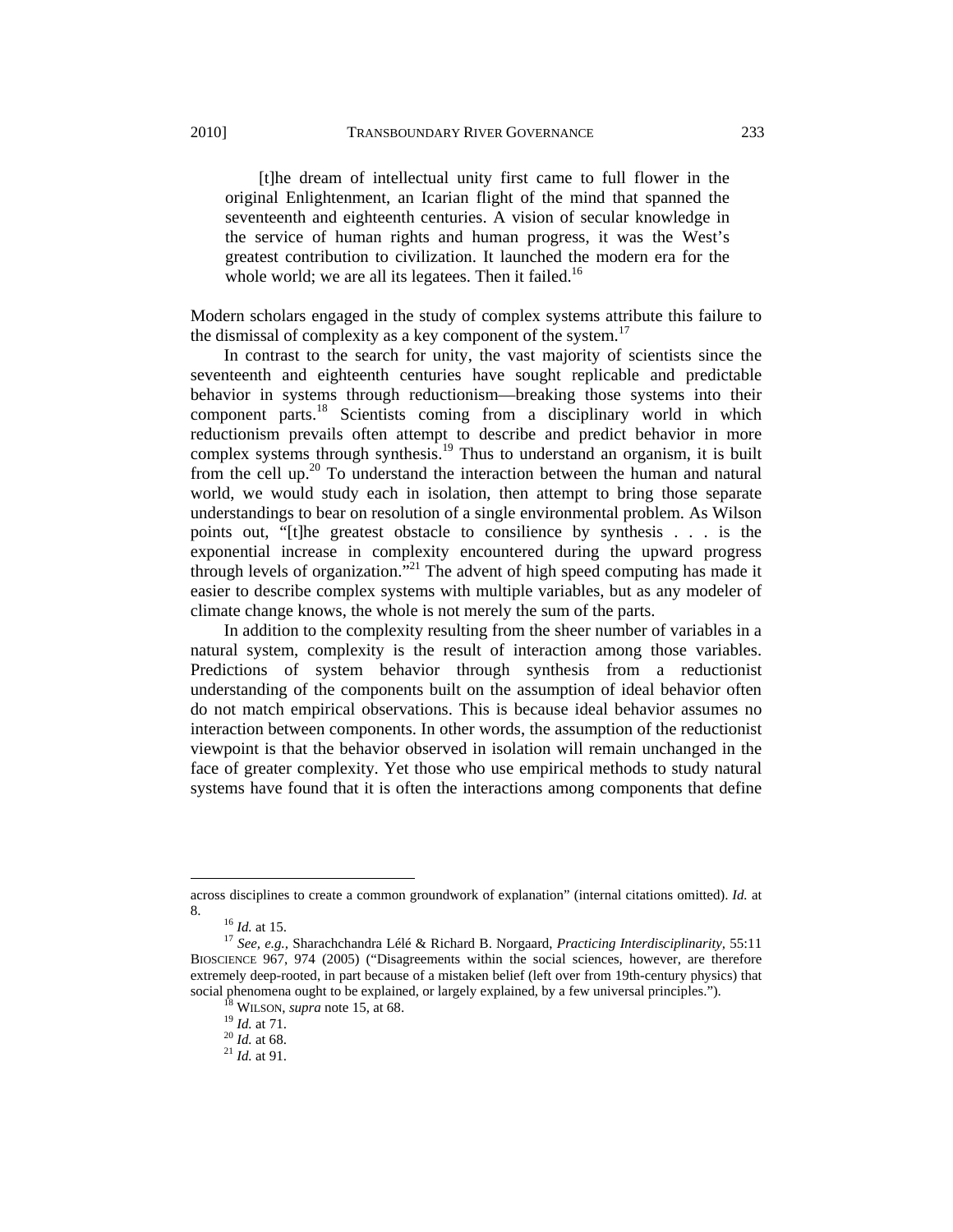the system. This is the very premise of the field of ecology.<sup>22</sup> This is why the trend in universities is toward increasing efforts at interdisciplinary research.<sup>23</sup>

To the scientist who studies natural systems—for example, the geologist, the geochemist, the ecologist, and the social scientist—the simple addition of system parts cannot explain empirical observations. Natural systems display states that are repeated over and over again in different settings yet cannot be predicted by the laws derived from observation of individual components of the system and the assumption of ideality. Examples range from the uniform relation between the geometry of pool/riffle sequences and meanders and the width of a river,  $24$  to the repeated occurrence of so-called "metastable" mineral sequences in geothermal systems<sup>25</sup> and ore bodies,<sup>26</sup> to life.<sup>27</sup> In the context of an ecological system, although the system may constantly move toward some (ever changing) equilibrium state, the dynamics of the system mean that equilibrium state will never be realized.<sup>28</sup> Instead, the observation that ecological systems evolve in a cyclical manner with key organizing processes resulting in the repetition of certain states, and thus the continuation of ecosystem services, has led to the concept of the adaptive cycle.<sup>29</sup> As a result, although natural systems can be described and compared with accuracy, predictability of future behavior is far more uncertain.

 <sup>22</sup> *See* J. DAVID ALLEN, STREAM ECOLOGY: STRUCTURE AND FUNCTION OF RUNNING WATER (1995). 23 *See* NATIONAL ACADEMY OF SCIENCES, NATIONAL ACADEMY OF ENGINEERING, AND INSTITUTE

OF MEDICINE OF THE NATIONAL ACADEMIES, FACILITATING INTERDISCIPLINARY RESEARCH, 32-33, (2005) ("If science and engineering deal with extremely complex systems, the same is true for studies of human society. How human societies evolve, make decisions, interact, and solve problems are all matters that call for diverse insights. Very fundamental questions are inherently complex.").

<sup>&</sup>lt;sup>24</sup> See Luna B. Leopold, Water Surface Topography in River Channels, in GRAVEL-BED RIVERS, 359-387 (R.D. Hay, J.C. Bathurst & C.R. Thorne eds., 1982), *available at*  http://eps.berkeley.edu/people/lunaleopold/(137%20Images)%20Water%20Surface%20Topography

<sup>&</sup>lt;sup>25</sup> See, e.g., Shang J. Yao & Bruno J. Zwolinski, *Studies on Rates of Nonequilibrium Processes*, *in* ADVANCES IN CHEMICAL PHYSICS: CHEMICAL DYNAMICS: PAPERS IN HONOR OF HENRY EYRING, Vol. 21, Part 2, 91 (2007), *available at* http://www3.interscience.wiley.com/cgibin/bookhome/114180975/ProductInformation.html; Barbara (Cosens) Gallinatti, *Initiation and Collapse of Active Circulation in a Hydrothermal System at the Mid-Atlantic Ridge, 23ºN,* 89:B5

<sup>&</sup>lt;sup>26</sup> See, e.g., P.B. Redmond, M.T. Einaudi, E.E. Inan, M.R. Landtwing, & C.A. Heinrich, *Copper Deposition By Fluid Cooling In Intrusion-Centered Systems: New Insights from the Bingham Porphyry Ore Deposit,* 32:3 UTAH GEOLOGY 217-220 (2004); G.H. Brimhall, *Early Fracture-*Controlled Disseminated Mineralization at Butte, Montana, 72 ECON. GEOL. 37-59 (1977).<br><sup>27</sup> See generally WILSON, supra note 15.<br><sup>28</sup> WALKER & SALT, supra note 4, at 54 ("[t]he concept of a 'stable' or equilibrium state i

misleading – the system is always tending toward the current stable state, but changing conditions mean the end point (or configuration of the basin of attraction) is constantly changing, thus equilibrium is never achieved."). 29 *See, e.g.*, Lance H. Gunderson & C.S. Holling, *Resilience and Adaptive Cycles*, *in*

PANARCHY: UNDERSTANDING TRANSFORMATIONS IN HUMAN AND NATURAL SYSTEMS 25-62 (Lance H. Gunderson & C.S. Holling eds., 2002).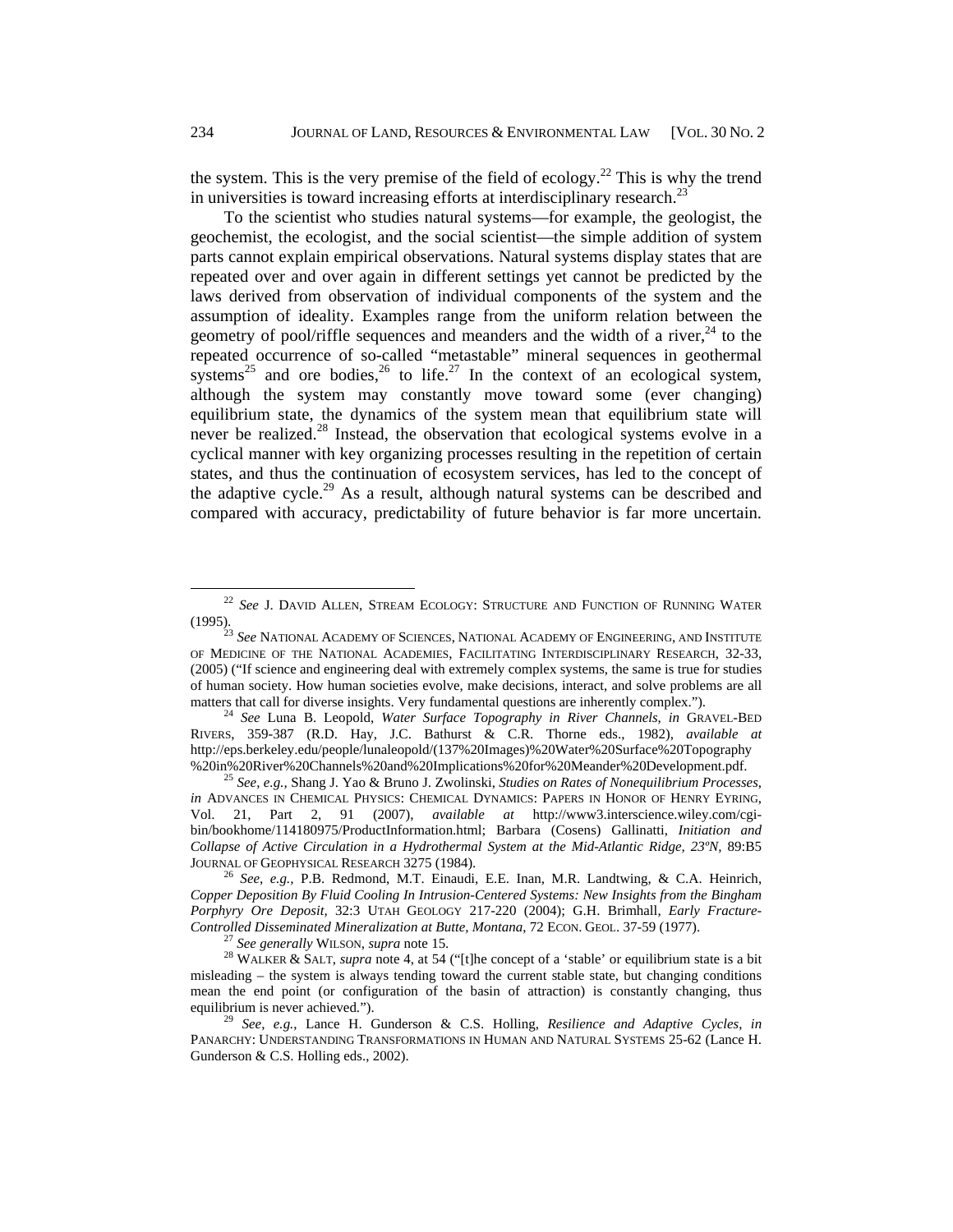exactly what those answers should be.<sup>30</sup> This is the nature of complexity. Consider a river. Mathematical descriptions of fluid flow in an ideal system assume no friction. Yet anyone who has run a river knows that it is the edge that defines the flow: the turbulence around a boulder or fallen log; the riffles over a gravel bed; the eddy on the inside of a curve. Indeed, friction, the component missing in ideal fluid flow, defines a river. Thus, mathematical modeling of river flow must include a term for the interaction between the water and the river bed, i.e. friction.<sup>31</sup> The sediment load of a river adds even greater complexity to defining river flow and channel morphology, requiring the addition of yet another disciplinary component.<sup>32</sup> The study of a river becomes even more complex when its development is viewed in a longer timeframe in which tectonics may play a role in shaping its morphology.<sup>33</sup> Key to the concept of the adaptive cycle referred to above, is the observation that it occurs at multiple scales and that simple scaling up from one level to another will not accurately describe the system.<sup>34</sup> Thus, an accurate description of an ecological system must also take into account interactions at multiple scales on multiple timeframes and between different scales.<sup>35</sup> Adding the human component to the system further increases the complexity. No one who has observed the channelization, damming, and development of our great rivers can ignore either the impact of human intervention or our inability to fully appreciate the full measure of that impact at the time the actions were taken.<sup>36</sup>

From the author's own research, fossil hydrothermal systems provide another example. At moderate temperatures, the flow of fluid through fractures in rock will interact to alter the mineral composition of the rock. In an ideal system, the reactions will go to a state of equilibrium between the water and rock, and the resulting mineral assemblage is predictable.<sup>37</sup> But in a real system, fluid flow is often faster than the rate of chemical exchange between rock and water, thus the

 <sup>30</sup> *See also* Holly Doremus & A. Dan Tarlock, *Science, Judgment, and Controversy in Natural Resource Regulation*, 26 PUB. LAND & RESOURCES L. REV. 1, 18 (2005) (additional discussion of this issue by a legal scholar with a biology background) ("First, as sensible ecologists have constantly warned, ecology and the related biological sciences will never reach the precision and elegance of physics and mathematics.").

 $31$  The term for friction is found in the St. Venant equations used to handle river flow. ADEMAR-JEAN-CLAUDE BARRÉ DE SAINT-VENANT, THÉORIE DU MOUVEMENT NON-PERMANENT DES EAUX AVEC<br>APPLICATION AUX CRUES DES RIVIÈRES ET À L'INTRODUCTION DES MARÉES DANS LEUR LIT 73 (1871).

<sup>&</sup>lt;sup>32</sup> See, e.g., W.E. Dietrich, P.A. Nelson, E. Yager, J.G. Venditti, M.P. Lamb, & L. Collins, *Sediment Patches, Sediment Supply and Channel Morphology*, *in* RIVER, COASTAL AND ESTUARINE:

<sup>&</sup>lt;sup>33</sup> See, e.g., Chris Paola et al., *Toward a Unified Science of the Earth's Surface: Opportunities for Synthesis Among Hydrology, Geomorphology, Geochemistry, and Ecology*, 42 WATER RESOURCES. RESEARCH, W03S10 doi:10.1029/2005WR004336 (2006), *available at* 

<sup>&</sup>lt;sup>34</sup> Gunderson & Holling, *supra* note 29, at 26. <sup>35</sup> *Id.* <sup>36</sup> *See, e.g., JEFFREY MOUNT, CALIFORNIA RIVERS AND STREAMS (1995); W.E. Dietrich & J.T.* Perron, *The Search for a Topographic Signature of Life*, 439 NATURE 411, 411- 419 (2006). <sup>37</sup> *See, e.g.,* Gallinatti, *supra* note 25, at 3284.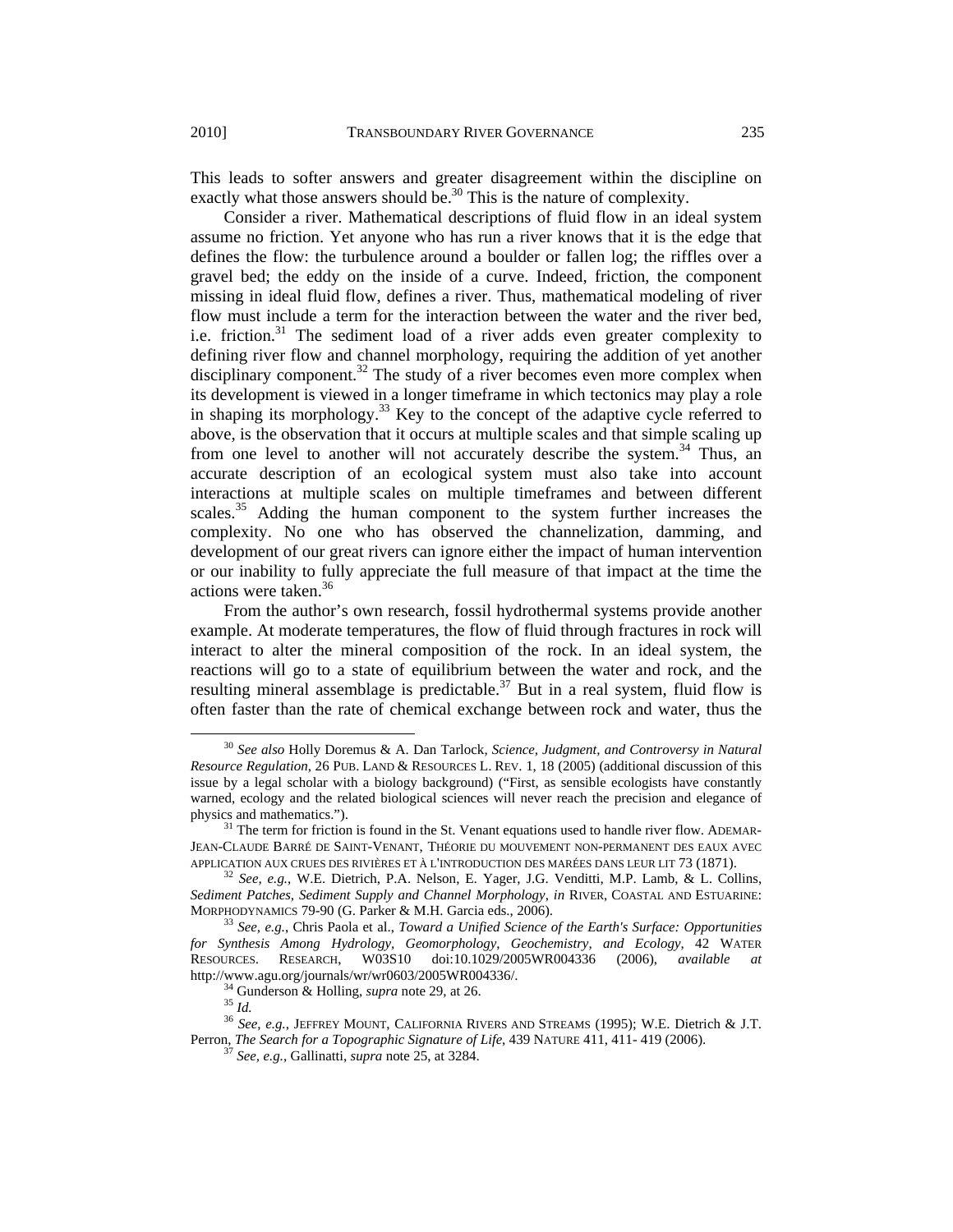system will not have time to achieve equilibrium.<sup>38</sup> The addition of kinetic information, i.e. information on the rate at which a particular reaction at a particular temperature will occur, to a model of water-rock interaction vastly improves the predictability of the intermediate or "metastable" results.<sup>39</sup> However, simply adding kinetic information to a model built from a reductionist understanding of the system will not predict the repeated occurrence of the same metastable minerals observed over and over again in different natural systems that could not possibly have had the exact same rate of fluid flow. Could it be that some other factor defined by the very nature of the interaction between rock and moving water determines the outcome?<sup>40</sup> It is the possibility, in fact the belief by some, that interactions define natural systems, which has led to the development of new disciplines, such as ecology, at the point of interaction, rather than disciplines based on synthesis within the hard sciences.

These examples of complexity and non-ideal behavior at the intersection between system components should not be unfamiliar to the reader who studies the law. The very need for law rests on the complexity of human interaction. A single human alone on an island needs no law. It is the determination of the rights of one human being or group relative to those of another that gives rise to civil law. Rarely are the facts of a legal dispute identical to one that has already been decided, yet often lawyers can predict the outcome of a new case based on the similarity of key controlling features to those of prior cases. The law provides this

Simon Levin, an ecological modeler and theorist, describes this approach with characteristic clarity:

This is the principal technique of scientific inquiry: by changing the scale of description, we move from unpredictable, unrepeatable individual cases to collections of cases whose behavior is regular enough to allow generalizations to be made. In so doing, we trade off the loss of detail or heterogeneity within a group for the gain of predictability; we thereby extract and abstract those fine-scale features that have relevance for the phenomena observed on other scales.

. . . One implication of this approach is that not all levels of abstraction for analyzing a problem are created equal. Just as it would be foolish to try to study the behavior of a gas by attempting to follow the motion of every single gas molecule, so too may it be futile to attempt to understand biodiversity by tracking populations of individual species. Consideration of scale matters for basic scientific understanding and for very practical problems of effective environmental management. In fact, the two are closely linked because identification of strong associations (i.e. patterns) through basic scientific work makes environmental management possible.

Adelman, *supra* note 14, at 8 (internal citations omitted).

 <sup>38</sup> *Id.* at 3284-3288. 39 *See, e.g.,* N. Shikazona, *Water-Rock Interaction and Mass Transfer in Hydrothermal Systems: Kinetics, Fluid Flow, and Mixing Model*, *in* WATER DYNAMICS: 3RD INTERNATIONAL WORKSHOP ON WATER DYNAMICS, 125-128 (2006), *available at* http://scitation.aip.org/proceedings/ confproceed/833.jsp/Table of Contents/Full Text. 40 This has also been referred to as a problem of scale, as David Adelman notes: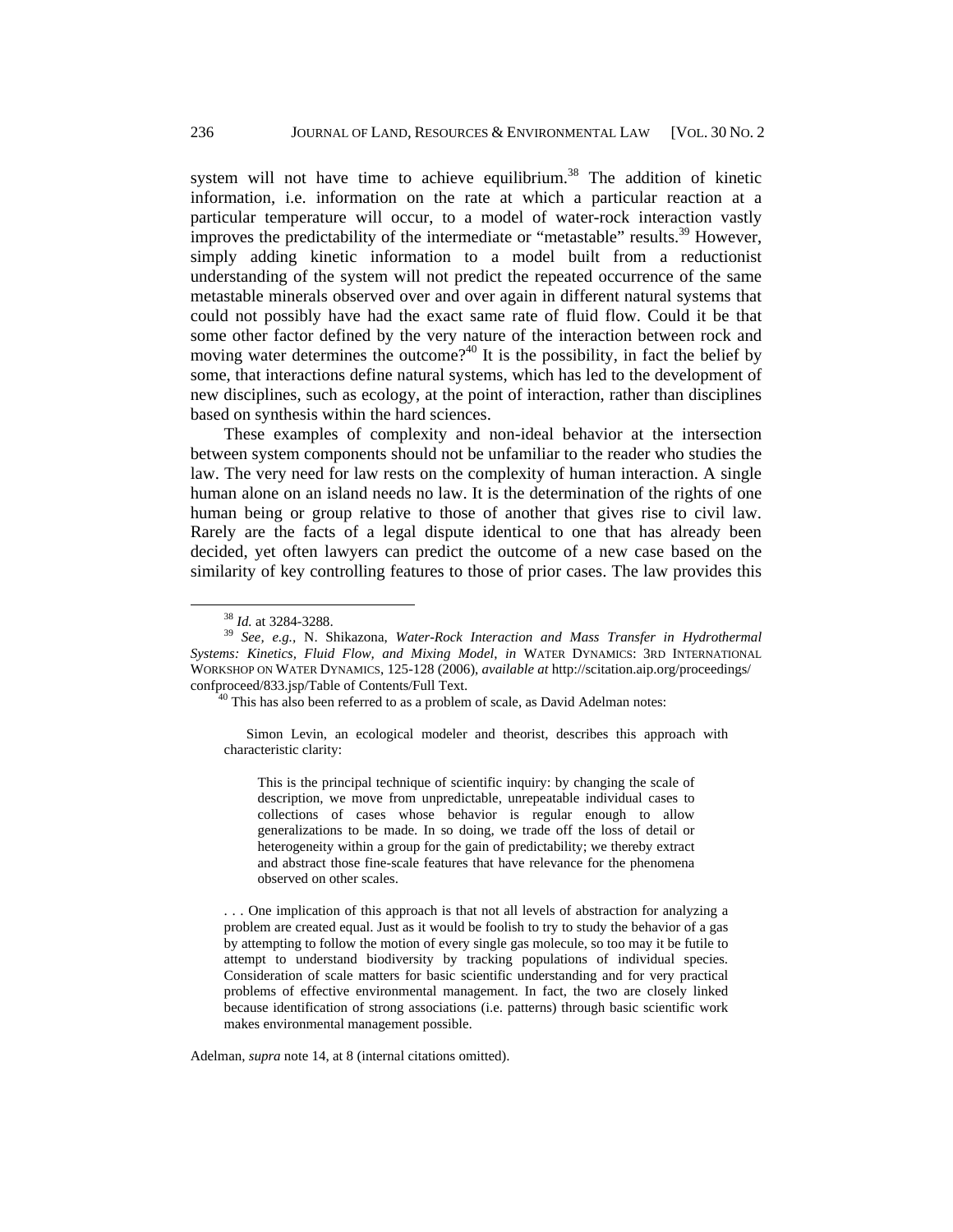degree of certainty and predictability as a result of social contract, not natural law. Yet it nevertheless mimics the behavior of complex natural systems in which multiple variables must be sorted and weighed to determine their importance to the future activity of the system.

Resilience theory provides a framework for understanding complexity within an ecological system and for developing governance to enhance the resilience, and thus sustainability, of the social-ecological system. When applied to ecological systems without a human component, resilience theory focuses on both the capacity of the system to return to its prior level of self-organization following a disturbance, $41$  and the degree to which that capacity is influenced by or sensitive to changes at smaller and larger scales.<sup>42</sup> When applied to social systems, resilience is the "ability of human communities to withstand and recover from stresses."<sup>43</sup> Recently, scholars have recognized that application of the theory to socialecological systems has merit, but that the theory must be modified to account for the possibility that free-will in the social component can be used to enhance or reduce system resilience.<sup>44</sup> Thus, Walker et al. describe this as the ability of humans to manage for resilience in the face of change through either adaptation or transformation of the system to another desirable state.<sup>45</sup> Folke et al. describe both the social and ecological components as combined aspects of resilience.<sup>46</sup> Both groups start from the assumption that a social-ecological system is not unlike an ecological system in having key controlling processes that result in selforganization of the system. $47$  In this context, the ability of humans to choose can function to facilitate resilience or push a system toward a more rather than less resilient path, but the human intervention does not replace the self-organizing system.

In contrast, Andries et al. find it awkward to apply the concept of resilience to a system that includes conscious management and design; they have adopted the term "robustness" to apply to social-ecological systems in which human design is the dominant factor. $48 \text{ Consider that these differences in terminology can be}$ thought to be on a spectrum—at one end we have the built environment, e.g. cities,

 41 Referred to as the "latitude," "resistance," and "precariousness" of the system. *See* Walker et

<sup>&</sup>lt;sup>42</sup> *Id. See also* Gunderson & Holling, *supra* note 29. <sup>43</sup> Stockholm Resilience Center, Resilience Dictionary, http://www.stockholmresilience.org/ research/whatisresilience/resiliencedictionary.4.aeea46911a3127427980004355.html (last visited

Mar. 1, 2010). 44 Walker et al., *supra* note 5. *See generally* Carl Folke et al., *Adaptive Governance of Social-*

*Ecological Systems*, 30 ANNUAL REV. ENVIRON. RESOURCES. 441 (2005). For a simple and concise explanation of resilience theory and its application to real world systems, see generally WALKER &

SALT, *supra* note 4.<br>
<sup>45</sup> *See* Walker et al., *supra* note 5.<br>
<sup>46</sup> Folke et al., *supra* note 44, at 443.<br>
<sup>47</sup> C. S. Holling, *Understanding the Complexity of Economic, Ecological and Social Systems*, 4<br>
ECOSYSTEMS 39

<sup>&</sup>lt;sup>48</sup> See John M. Anderies et al., *A Framework for Robustness of Social-ecological Systems from an Institutional Perspective*, 9(1) ECOLOGY AND SOCIETY 18 (2004), *available at* http://www.ecologyandsociety.org/vol9/iss1/art18 (PDF link at top of page).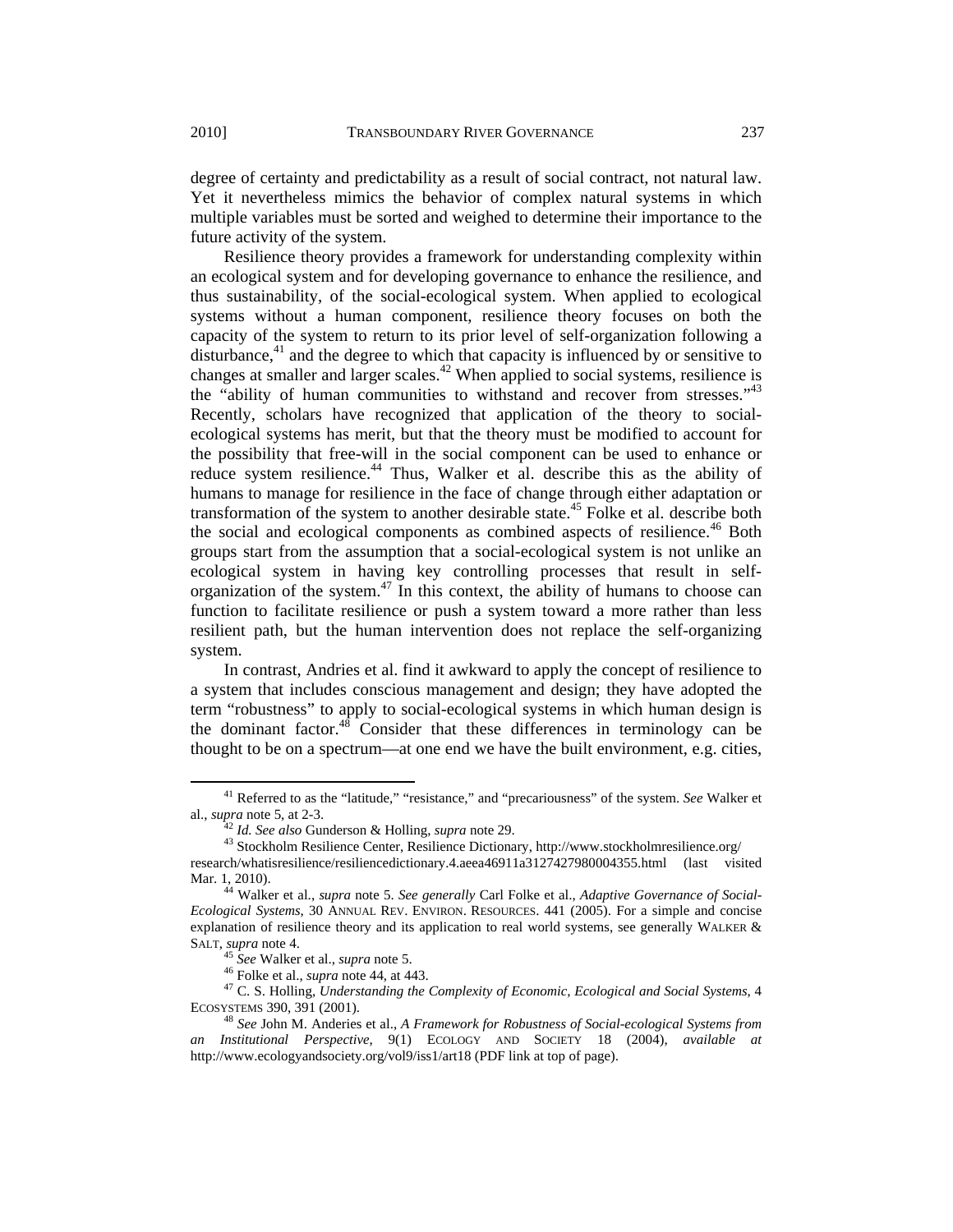in which robustness might come from mimicking ecological processes in areas such as flood control, building design for water capture, water re-use, riparian area protection or restoration—to the other end of the spectrum, in which we have an ecological system functioning with human influence only at scales above or below it. An example of this is the Arctic National Wildlife Refuge, where external human activities influencing processes such as climate change or caribou migration will have impacts. In between, you might find the Columbia River, as Richard White calls it: "an organic machine."<sup>49</sup>

The Columbia River has aspects of both the highly designed environment including dams, diversions, hatcheries and development in the riparian corridor, but the river also has an ecological system that continues to function and adapt. If, as the possibility is discussed below in assessments of the health of the anadromous fish populations, the system has already lost its resilience as an ecological system, then we must either move toward robustness in design and accept that challenge, or determine how to move back toward a resilient system.<sup>50</sup> It is important to note that the choice of which approach to adopt is a reflection of culture and values, not science.

In resilience literature, scholars use the term governance to describe the laws, policies, regulation, institutions and institutional structure involved in governing.<sup>51</sup> The term "adaptive management" has been used to describe a process of learning through monitoring ecosystem response to a particular action, followed by incremental change in the action based on what is learned.<sup>52</sup> The concept of "adaptive governance" includes the process of feedback to a managing agency from monitoring the response of the ecosystem, but it also adds the collaboration and cooperation across different levels of government, non-governmental and individual action, and among agencies within the same level of government with overlapping authority.<sup>53</sup> By viewing governance in a way that recognizes the social and ecological systems as linked, resilience can be enhanced both from the natural

<sup>&</sup>lt;sup>49</sup> *See* White, *supra* note 2.<br><sup>50</sup> It should be noted that engineered solutions may never capture the full complexity of a natural system and that designs for robustness may be valuable only as a temporary state while the long term goal is returning function of the natural system. *See, e.g.,* Sandra Zellmer & Lance Gunderson, *Why Resilience May Not Always be a Good Thing: Lessons in Ecosystem Restoration from Glen Canyon and the Everglades 87 NEB. L. REV. 893 (2009).* 

<sup>&</sup>lt;sup>51</sup> See, e.g., Folke et al., *supra* note 44, at 444 ("Governance is the structures and processes by which people in societies make decisions and share power."); Dave Huitema et al., *Adaptive Water Governance: Assessing the Institutional Prescriptions of Adaptive (Co-)Management from a Governance Perspective and Defining a Research Agenda*, 14(1) ECOLOGY AND SOCIETY 26, 2 (2009), *available at* http://www.ecologyandsociety.org/vol14/iss1/art26/ ("[W]e take governance to mean 'the whole range of institutions and relationships involved in the process of governing.' This includes both formal institutions, such as laws, official policies, and organizational structures, and informal institutions: the power relations and practices that have developed and the rules that are followed in practice." (citation omitted)).

followed in practice." (citation omitted)). 52 *See* Folke et al., *supra* note 44. *See also* Huitema et al., *supra* note 51; Kai N. Lee, *Appraising Adaptive Management*, 3(2) CONSERVATION ECOLOGY 3 (1999), *available at* http://www.consecol.org/vol3/iss2/art3/. 53 Folke et al., *supra* note 44, at 453.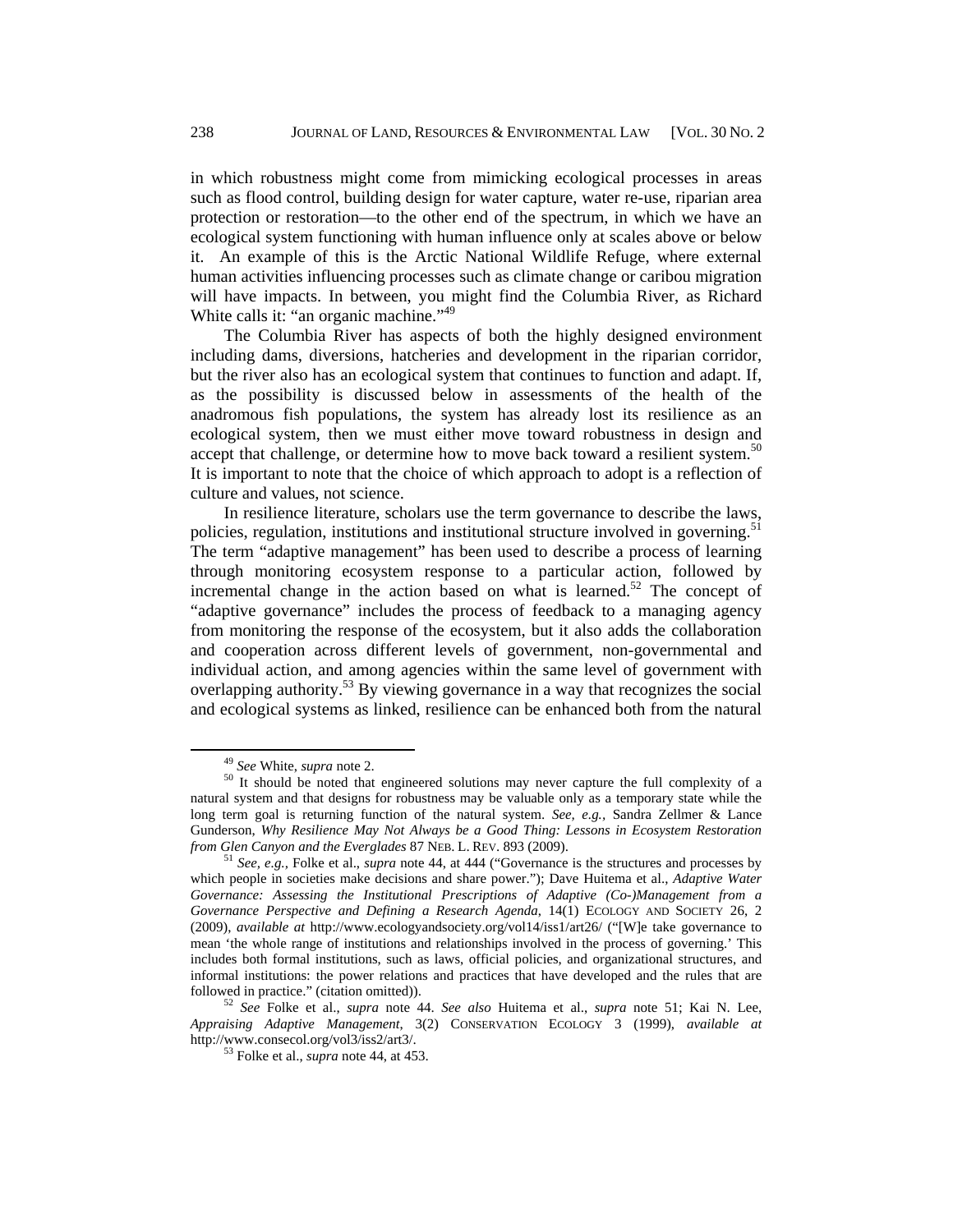adaptive capabilities of the ecological system and from the ability of the social system to respond to an ecological problem by seeking to restore the ecosystem.<sup>54</sup>

This view of governance involving ecological systems—as requiring approaches that recognize the complex feedback between the social and the ecological system differs from the traditional approach to natural resource management that involves a one-way flow of management by the social system with services from the ecological system in return. Similar to the problems faced by the natural sciences discussed above, natural resources management suffers from the failure of synthesis to accurately represent the behavior of the system. The failure of management through "optimization" to retain the full range of ecosystem services is a key message of scholars working on the concept of resilience.<sup>55</sup> Thus, Walker and Salt assert,

. . . if there is one lesson to be taken from this book it is this: optimization (in the sense of maximizing efficiency through tight control) is a large part of the problem, not the solution . . . . When we aim to increase the efficiency of returns from some part of the system by trying to tightly control it, we usually do so at the cost of the system's resilience. Other parts of the system begin to change in response to this new state of affairs—a part of the system, now constant, that used to vary in concert with others. A system with little resilience is vulnerable to being shifted over a threshold into a new regime of function and structure. And, as we've seen, this new regime is frequently one that doesn't provide us with the goods and services we want. And, very importantly, it is not a space from which we can easily return.<sup>56</sup>

Adaptive governance moves from a focus on efficiency and lack of overlap among jurisdictional authorities, to a focus on diversity, redundancy, and multiple levels of management that include a role for local knowledge and local action. The concept that overlap and diversity among jurisdictions with authority to manage the same ecological resource is preferable to hierarchical management with clear

 <sup>54</sup> *See* Zellmer & Gunderson, *supra* note 50, at 897. Addressing environmental problems across multiple jurisdictions is under discussion by scholars looking through the lens of numerous theoretical constructs. *See, e.g.*, J.B. Ruhl & James Salzman, *Climate Change, Dead Zones, and Massive Problems in the Administrative State: Guidelines for Whittling Away*, 98 CAL. L. REV. 1 (forthcoming 2010) (earlier version *available at* http://ssrn.com/abstract=1280896). This author prefers the language and nuances of the resilience literature because it ties directly to the coupled complexity of the social ecological system rather than viewing governance as a feature independent of the ecologic system it manages. *See, e.g.,* Folke et al., *supra* note 44, at 443 (citing LINKING SOCIAL AND ECOLOGICAL SYSTEMS: MANAGEMENT PRACTICES AND SOCIAL MECHANISMS FOR BUILDING RESILIENCE (F. Berkes & C. Folke eds., Cambridge Univ. Press 1998)) (for use of "the term 'social-ecological' system to emphasize the integrated concept of humans in nature and to stress that the delineation between social and ecological systems is artificial and arbitrary. Research suggests that social-ecological systems have powerful reciprocal feedbacks and act as complex adaptive systems.").

<sup>&</sup>lt;sup>55</sup> Zellmer & Gunderson, *supra* note 50.<br><sup>56</sup> WALKER & SALT, *supra* note 4, at 141.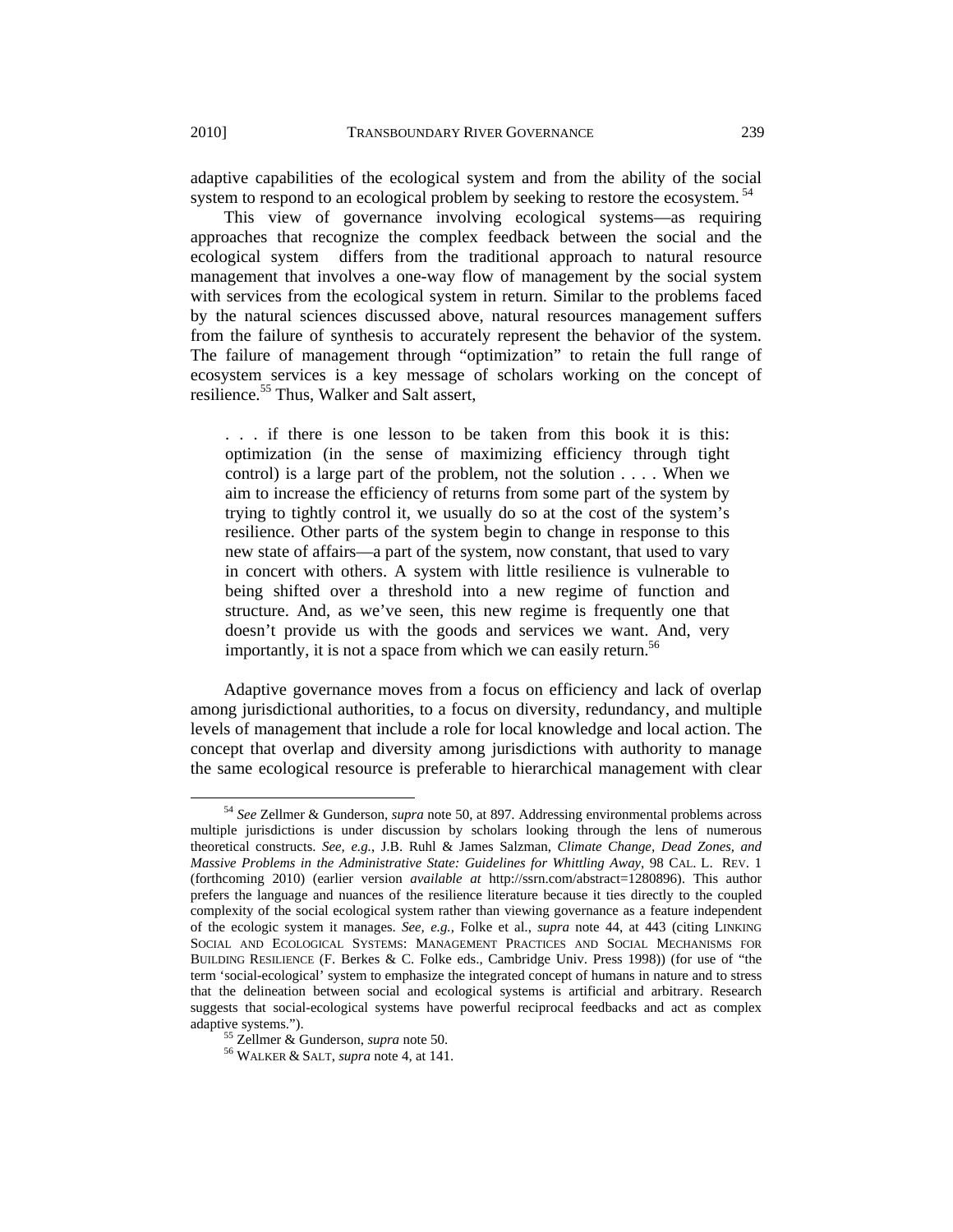divisions in authority is referred to as "polycentric governance" in adaptive management scholarship,<sup>57</sup> and "legal pluralism" in legal scholarship.<sup>58</sup> In adaptive governance, it is important to have a mechanism for coordination that can work at the scale of the particular ecological system involved (e.g. the basin scale for a river system), but it is not as important to designate a single entity with authority at that scale. More importantly, designation of an entity with authority at the scale of the particular ecological system may serve as the mechanism for coordination at that scale, but it is not a replacement for diversity in governance at multiple scales.<sup>59</sup>

In addition to a focus on institutional diversity, both the concept of polycentric governance and legal pluralism view local capacity building for purposes of self-governance as key to effective governance.<sup>60</sup> Achieving this would not only require the infusion of education and resources at the local level, but local authority within the decision making network. Unlike the move for local control in past western U.S. efforts, such as the Sagebrush Rebellion and the county supremacy movement, which advocate total local control over local natural resource issues concerning federal land, $61$  polycentric governance would mean granting a larger voice and decision making power locally while retaining a network with state and federal government. Again, this redundancy in government, viewed as inefficient in the past, enhances the resilience of government to adapt to change.

The rise in the expectation for public involvement in government decision making since the 1960s with respect to natural resources in the United States and other democratic nations, and the incorporation of this concept in the law, will be discussed in Part III. As will be discussed, adaptive governance requires more than

There is little empirical evidence for the effectiveness of the river-basin approach, either in its monocentric form (unitary river-basin authorities) or its polycentric form (collaboration at the basin scale), in the literature discussed here. Dinar et al. suggest that basin-level governance institutions are a necessary but insufficient condition for successful resource management, meaning that the absence of such institutions will lead to the failure of management but their presence does not necessarily lead to success.

<sup>&</sup>lt;sup>57</sup> *See* Huitema et al., *supra* note 51, at 3 (providing an excellent literature review on the work in this area beginning in the 1960s which will not be replicated here).

<sup>&</sup>lt;sup>58</sup> See generally LIQUID RELATIONS: CONTESTED WATER RIGHTS AND LEGAL COMPLEXITY (Dik Roth, Rutgerd Boelens, & Margreet Zwarteveen eds., Rutgers University Press 2005). 59 Huitema et al., *supra* note 51, at 11

<sup>(</sup>internal citations omitted). <sup>60</sup> *Id.* at 3. *See also* G.T. (Tom) Raadgever et al., *Assessing Management Regimes in Transboundary River Basins: Do They Support Adaptive Management?*, 13(1) ECOLOGY AND SOCIETY 14 (2008), *available at* http://www.ecologyandsociety.org/vol13/iss1/art14/; Susan S. Hanna, *Institutions for Managing Resilient Salmon (Oncorhynchus Spp.) Ecosystems: The Role of Incentives and Transaction Costs*, 13(2) ECOLOGY AND SOCIETY 35 (2008), *available at*  http://www.ecologyandsociety.org/vol13/iss2/art35/. 61 *See, e.g.*, University of Nevada Reno Special Collections, *A Guide to the Records of the* 

*Sagebrush Rebellion*, Collection No. 85-04, *available at* http://www.knowledgecenter.unr.edu/spe coll/mss/85-04.html.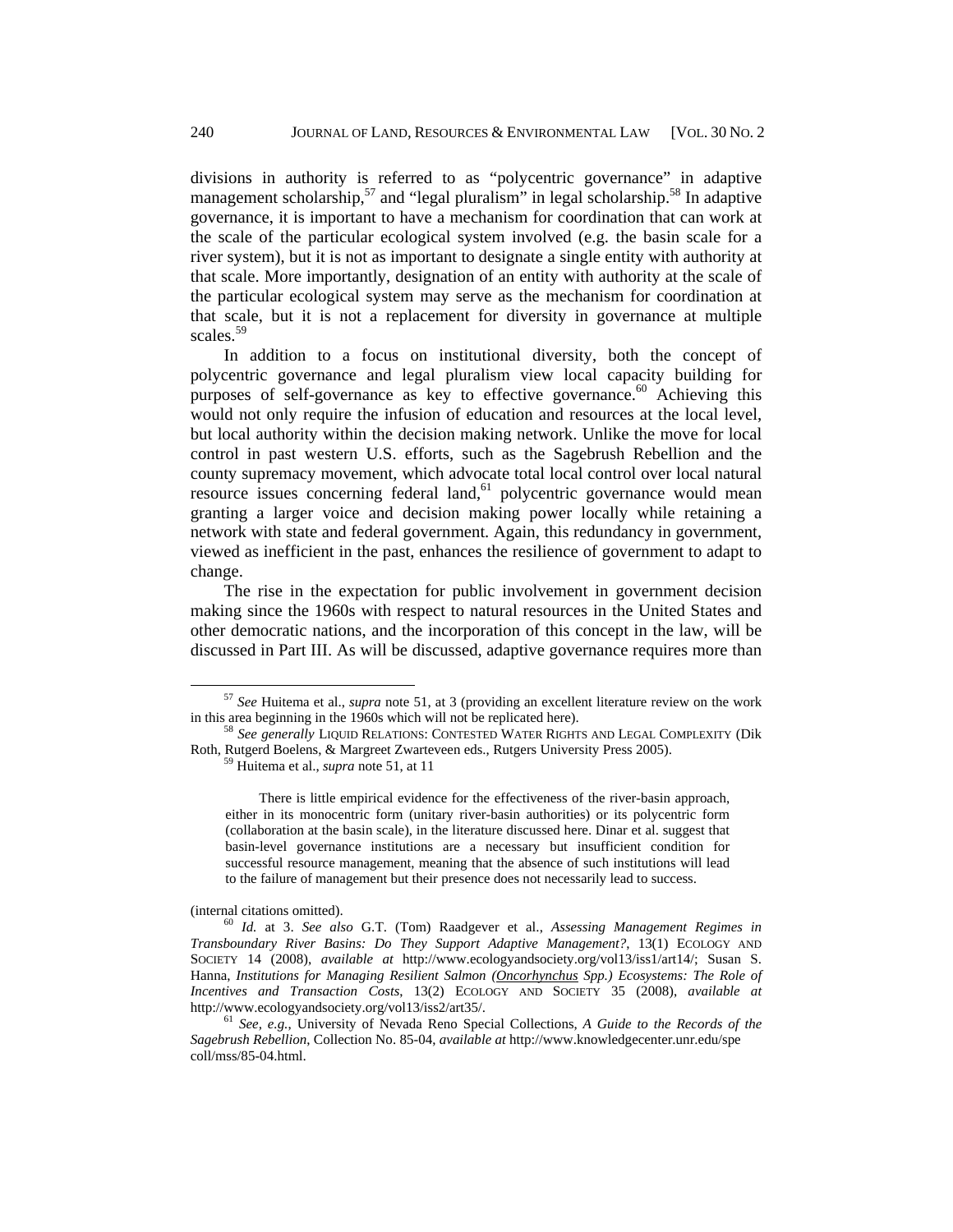public comment. The phrase used in the literature is "meaningful public comment,"<sup>62</sup> and refers both to a two way flow of information in which governmental agencies work not only to provide information from their own expertise, but to also incorporate local knowledge and work towards a greater role for public input in decision making. $63$ 

Before turning to the Columbia River Basin, it is important to discuss some of the concerns identified with a polycentric approach to governance. These include the concern that redundancy leads to both loss of efficiency and accountability in decision making.<sup>64</sup> Changes in administrative law can be useful in addressing both problems. Loss of efficiency presents both a political problem in selling the cost of redundancy in governance to the public and a problem with transaction costs associated with communication and coordination among diverse entities (the connect the dots problem currently at issue in homeland security). Redundancy costs can be offset by viewing the ecological system as providing a complete range of ecosystem services. Thus efficiency, when equated with optimization for a limited range of ecosystem services (e.g. hydropower and flood control), when viewed in the whole context of the social-ecological system, may prove to be the more costly approach. The problems associated with valuing ecosystem services are the subject of numerous articles and research efforts, $65$  and are beyond the scope of this Article except to note that the change in accounting to reflect the full range of ecosystem services is a necessary step in changing governance to facilitate resilience. Accountability, on the other hand, is an appropriate area of inquiry for those seeking solutions in the administrative law. It is crucial to the function of a democratic system and, therefore, will be one of the key focuses of development of models for administrative law to achieve resilience that will be the outgrowth of the second phase of this research.

In their excellent review of the literature, Huitema et al. find no concrete evidence that polycentric governance is more flexible and less vulnerable (key goals for facilitation of resilience) than traditional, hierarchical forms of governance, but that numerous case studies do suggest the effectiveness of the polycentric approach for large-scale "common pool" resources.<sup>66</sup> As a legal scholar, I do not find this lack of ability to monitor and provide quantitative proof of effectiveness as disturbing as my science colleagues might. The very nature of

 $62$  MATTHEW MCKINNEY & WILLIAM HARMON, THE WESTERN CONFLUENCE: A GUIDE TO GOVERNING NATURAL RESOURCES 142 (2004).<br><sup>63</sup> *Id.* 64 Huitema et al., *supra* note 51, at 3. 65 *See, e.g.*, U.S. FOREST SERVICE, VALUING ECOSYSTEM SERVICES: CAPTURING THE TRUE

VALUE OF NATURE'S NATURAL CAPITAL (2007), *available at* http://www.fs.fed.us/ecosystemservices/ pdf/ecosystem-services.pdf. For more general discussions of ecosystem services, see J.B. Ruhl, *The "Background Principles" of Natural Capital and Ecosystem Services – Did* Lucas *Open Pandora's Box?* 22 J. LAND USE & ENVTL. L. 525 (2007); SALLY COLLINS & ELIZABETH LARRY, U.S. FOREST SERVICE, CARING FOR OUR NATURAL ASSETS: AN ECOSYSTEM SERVICES PERSPECTIVE (2007), *available at* http://www.fs.fed.us/ecosystemservices/pdf/collins\_larry.pdf. 66 Huitema et al., *supra* note 51, at 4. *See also* NANCY LANGSTON, WHERE LAND AND WATER

MEET (2003) (providing a case study of the Mahleur basin in Oregon).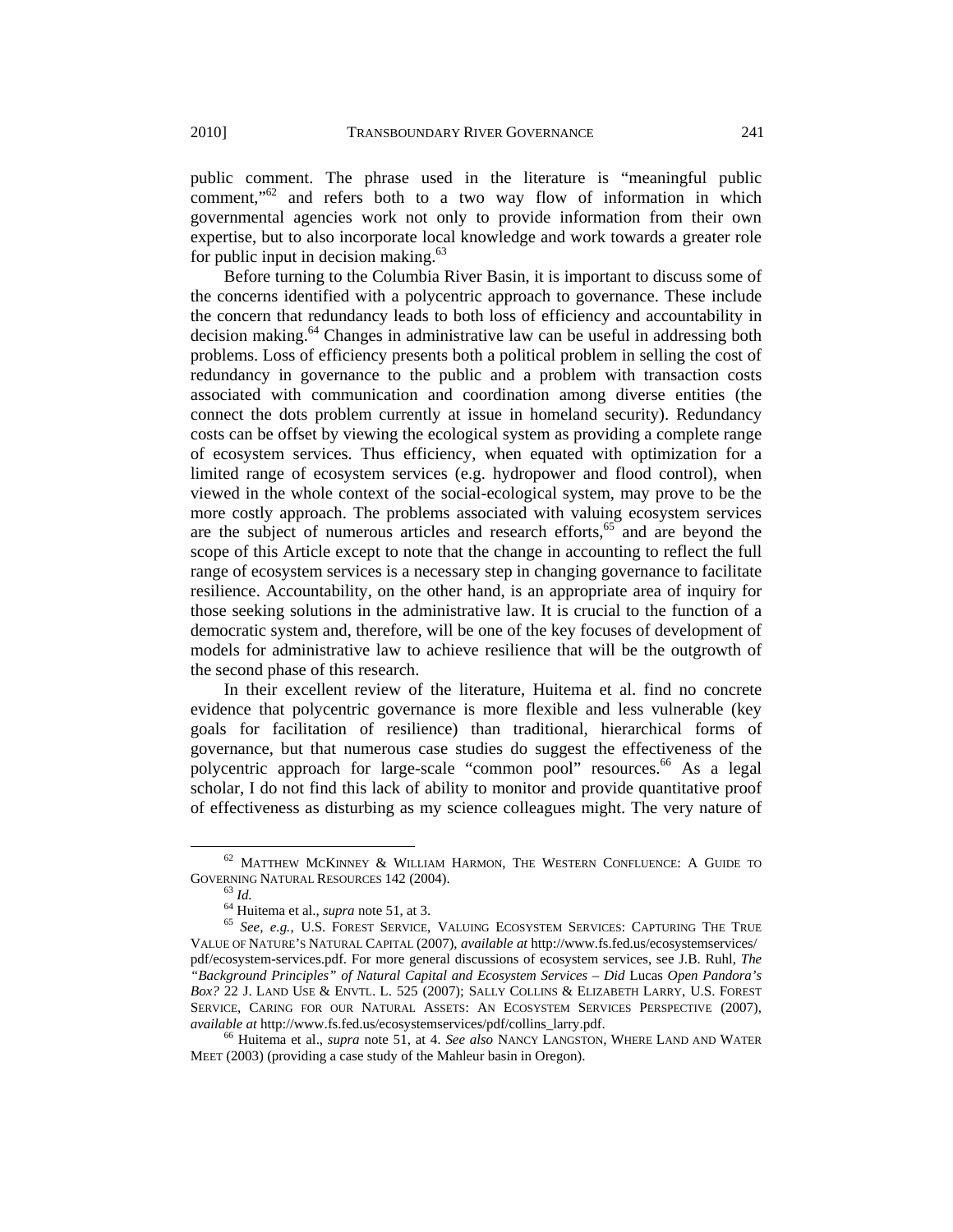complexity in social-ecological systems and the fact that no two large-scale systems are exactly alike, nor is the same system identical at two different points in time, renders it impossible to make a controlled comparison of polycentric and hierarchical governance. Thus, in applying the concept of resilience to the Columbia River, I rely on case studies, conducted by myself and other scholars, to attempt to derive lessons for why a particular approach works or does not work and why it might or might not be applicable to the Columbia River Basin.

# II. THE COLUMBIA RIVER AND THE 1964 TREATY

The Columbia River Basin covers 259,500 square miles with 15% in Canada and the remainder in the United States.<sup>67</sup> Portions of seven states, Washington, Oregon, Idaho, Montana, Nevada, and Wyoming, lie within the Columbia River basin. Although only 15% of the basin lies within the Canadian province of British Columbia, 38% of the average annual flow and 50% of the peak flow measured at The Dalles (located on the mainstem between Oregon and Washington) originates in Canada.<sup>68</sup> In addition, due to the later runoff from snowpack, flow originating in Canada can be 50% of the late summer flow.<sup>69</sup> To express runoff from the Columbia River basin in terms of its average annual flow of 200 million acre-feet at the mouth would be misleading. The year-to-year variability in unregulated peak flow is 1:34, compared to a mere 1:2 on the Saint Lawrence River or 1:25 on the Mississippi River.<sup>70</sup> This variability translated to substantial storage need in the eyes of early twentieth-century boosters and engineers.<sup>71</sup>

In 1805 when Lewis and Clark made their way down the Columbia River to Astoria, there were no dams. Salmon fisheries sustained the native population. Falls slowed upriver migration of salmon and provided excellent fishing locations. Each year thousands of Native Americans from numerous tribes gathered at locations such as Celilo Falls (now inundated by water behind The Dalles Dam) to fish and trade.<sup>72</sup> Competition from commercial fishing and an influx of canneries began in 1866. The U.S. Army Corps of Engineers began transforming the Columbia River for navigation with locks at the Cascades as early as 1896, with

 67 James Barton & Kelvin Ketchum, *Columbia River Treaty: Managing for Uncertainty, in*  TRANSBOUNDARY RIVER GOVERNANCE IN THE FACE OF UNCERTAINTY: THE COLUMBIA RIVER TREATY [hereinafter "COLUMBIA SYMPOSIUM"] (forthcoming 2010) (draft article at 1, on file with author). 68 John Shurts, *Rethinking the Columbia River Treaty, in* COLUMBIA SYMPOSIUM, *supra* note 67

<sup>(</sup>draft article at 7, on file with author). 69 Alan Hamlet, *The Role of Transboundary Agreements in the Columbia River Basin: An* 

*Integrated Assessment in the Context of Historic Development, Climate, and Evolving Water Policy*, *in* CLIMATE AND WATER: TRANSBOUNDARY CHALLENGES IN THE AMERICAS 23 (H. Diaz & B.

Morehouse eds., 2003).<br><sup>70</sup> *Id.* <sup>71</sup> *See generally* Paul W. Hirt & Adam M. Sowards, *The Past and Future of the Columbia River, in* COLUMBIA SYMPOSIUM, *supra* note 67 (draft article at 6, on file with author).

<sup>&</sup>lt;sup>72</sup> DAN LANDEEN & ALLEN PINKHAM, SALMON AND HIS PEOPLE, A NEZ PERCE NATURE GUIDE 1 (1999). *See also* Paul Hirt, *Developing a Plentiful Resource: Transboundary Rivers in the Pacific Northwest*, *in* WATER, PLACE, & EQUITY 147, 155 (John M. Whiteley et al. eds., 2008) (noting that pre-European settlement salmon runs were estimated at 12-15 million salmon).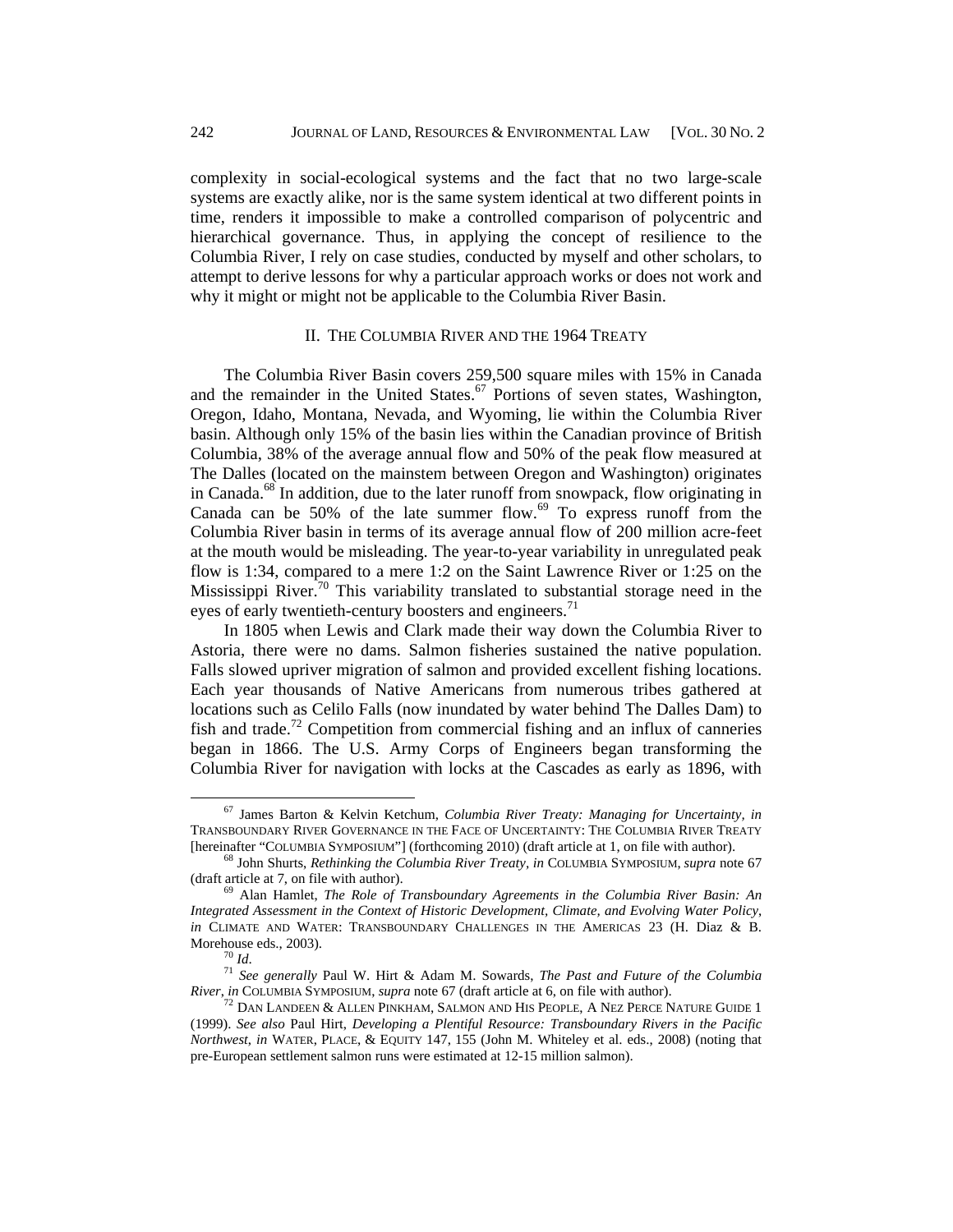numerous dams to follow.<sup>73</sup> Most dams in the U.S. portion of the river mainstem served to generate hydropower and aid navigation, but did not store substantial water.<sup>74</sup> Exceptions to this run-of-the-river approach were the Grand Coulee Dam, a BOR facility, completed on the mainstem in 1942 for irrigation that permanently blocked salmon runs from reaching Canada and the Hungry Horse Dam completed on a tributary, the South Fork of the Flathead, in  $1953$ .<sup>75</sup> In 1948, even though the total flow was close to average, runoff occurred rapidly and peaked with a flood in May that destroyed the town of Vanport, Oregon with estimated flow of over 1 million cubic feet per second ("cfs"), (average peak flows are less than half that rate).<sup>76</sup> At the time of the 1948 flood, total storage capacity on the Columbia was about 6% of the average annual flow.<sup>77</sup> Compare this to the Colorado with a storage capacity of over four times its average annual flow or the Missouri with storage capacity over two times its average annual flow.<sup>78</sup> The U.S. Army Corps of Engineers is, or at least was at the time, accustomed to addressing flood control through storage. The problem: the best remaining storage sites were in Canada.

Even before the 1948 flood, the International Joint Commission formed by the 1909 Boundary Waters Treaty between the United States and Canada, was directed to study the possibility of storage within Canada to provide flood control or power benefits to both countries.<sup>79</sup> The Columbia River Treaty<sup>80</sup> ("the Treaty" or "the Columbia River Treaty") that would form the framework to accomplish this task was not adopted until 1964. Possibly the biggest obstacle to its completion was the fact that the three new dams contemplated would all be in British Columbia and the majority of the flood control and hydropower benefits would be in the United States.<sup>81</sup> Between 1961 and 1964 negotiations between the federal government of Canada and the province of British Columbia led to a solution that would turn the operation and benefits under the Treaty over to the province and divide benefits between the U.S. and the province. $82$  The resulting solution has been held throughout the world as the pinnacle of international cooperation on freshwater sources.<sup>83</sup> The Treaty would provide for three dams to be built in Canada: Mica,

<sup>73</sup> WHITE, *supra* note 2, at 37.<br>
<sup>74</sup> Shurts, *supra* note 68, at 7.<br>
<sup>75</sup> Id.<br>
<sup>76</sup> Barton & Ketchum, *supra* note 67, at 4.<br>
<sup>77</sup> Anthony White, *The Columbia River, Its Treaties and Operation, in* COLUMBIA SYMPOSIUM *supra* note 67 (draft article at 1, on file with author).<br><sup>78</sup> Barton & Ketchum, *supra* note 67 (draft article at 4, on file with author).

<sup>&</sup>lt;sup>79</sup> Jeremy Mouat, *The Columbia Exchange: A Canadian Perspective on the Negotiation of the Columbia River Treaty*, *in* COLUMBIA SYMPOSIUM, *supra* note 67 (draft article at 1, on file with

<sup>&</sup>lt;sup>80</sup> Treaty Between Canada and the United States of America Relating to Cooperative Development of the Water Resources of the Columbia River Basin ("Columbia River Treaty"), U.S.- Can., Jan. 17, 1961 *available at* http://www.ccrh.org/comm/river/docs/cotreaty.htm [hereinafter

Columbia River Treaty].<br><sup>81</sup> Mouat, *supra* note 79, at 9; Shurts, *supra* note 68, at 6-7.<br><sup>82</sup> Mouat, *supra* note 79, at 9-15; Shurts, *supra* note 68, at 7-8; Hirt & Sowards, *supra* note 71, at 17.

<sup>&</sup>lt;sup>83</sup> Barton & Ketchum, *supra* note 67, at 1.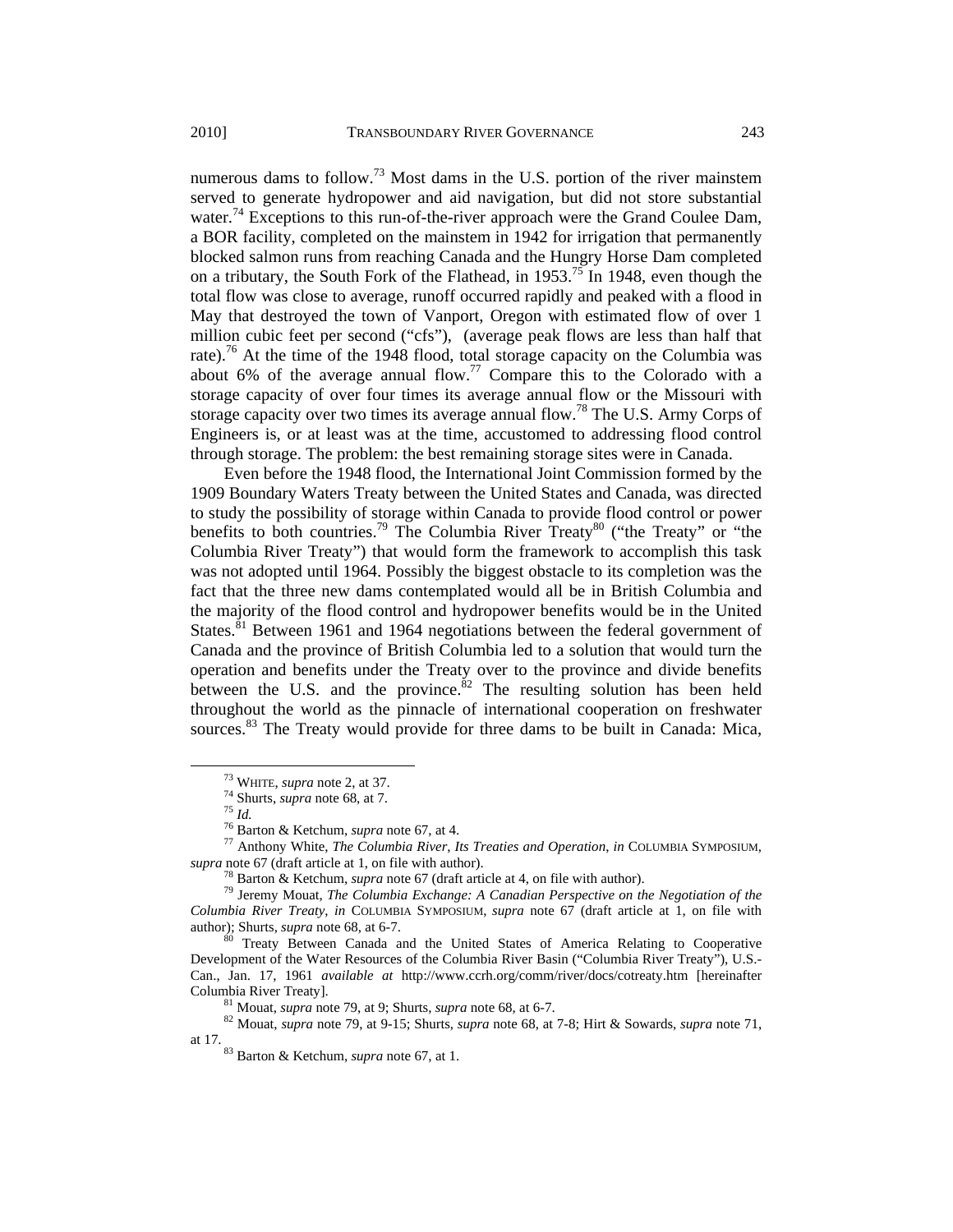Duncan, and Keenleyside; a payment of \$65 million from the United States to Canada for flood control; and a 50/50 division of the benefit of the additional hydropower generated in the United States due to release from the three new dams with the Canadian share referred to as the "Canadian Entitlement."<sup>84</sup> In addition, the Treaty allowed the United States to build Libby Dam on the Kootenai River, which would back water into Canada. $85$  Finally, the Treaty provided for appointment of operating entities by the United States and British Columbia. The U.S. selected the U.S. Army Corps of Engineers and the Bonneville Power Administration.<sup>86</sup> British Columbia selected BC Hydro.<sup>87</sup>

One further complication would need to be addressed before the Treaty could be completed. In 1964 the Pacific Northwest did not require the amount of power the new projects would generate. This was solved when Congress authorized construction of the Pacific Northwest-Pacific Southwest Intertie allowing sale of power to utilities in the southwestern United States, with a preference for sale to northwest utilities.<sup>88</sup> Thirty-year contracts for sale of hydropower to the southwestern United States were entered with a payment to Canada of \$254 million, enough to cover dam construction.<sup>89</sup> Although this payment was based on the estimated present value of the anticipated power sales, it would not come close to the actual value that would have been realized on renewable contracts over the same thirty year period.<sup>90</sup> Choosing certainty, even in the face of potential gain through a more flexible relationship, is a common theme in multi-jurisdictional agreements and will be discussed further in the application of resilience concepts to the Columbia River Basin in Part IV.

The Treaty contains no automatic termination date or renegotiation clause and  $2024$  is the earliest date either party may terminate.<sup>91</sup> At least ten years notice must be provided, $92$  hence the importance of a thorough review of the Treaty before the year 2014. The operating entities are undertaking studies to inform options to be explored by 2014, and have announced that a process of stakeholder input will begin on completion of technical studies.<sup>93</sup> However, certain of the flood control provisions, paid for upfront by the United States to cover sixty years, expire in  $2024<sup>94</sup>$  This alone has led to consideration of whether the time is ripe for modification of the Treaty.<sup>95</sup> A logical starting point in this consideration is to

<sup>&</sup>lt;sup>84</sup> Columbia River Treaty, *supra* note 80, Art. V.<br><sup>85</sup> *Id.* Art. XII.<br><sup>86</sup> Exec. Order No. 11,177, 29 Fed. Reg. 13097 (Sept. 16, 1964).<br><sup>87</sup> Barton & Ketchum, *supra* note 67, at 2.

<sup>&</sup>lt;sup>88</sup> Pacific Northwest Consumer Power Preference Act, 16 U.S.C. § 837 (2006).<br><sup>89</sup> Shurts, *supra* note 68, at 11.<br><sup>90</sup> Id. at 17-18.<br><sup>91</sup> Columbia River Treaty, *supra* note 80, Art. XIX.<br><sup>92</sup> Id.<br><sup>93</sup> U.S. ARMY CORPS OF TREATY: 2012/2024 REVIEW: PHASE 1 TECHNICAL STUDIES (Apr. 2009), *available at*  http://www.bpa.gov/corporate/pubs/Columbia\_River\_Treaty\_Review\_\_2\_-\_April\_2009.pdf. 94 Columbia River Treaty, *supra* note 80, Art. IV. 95 *See generally* Shurts, *supra* note 68.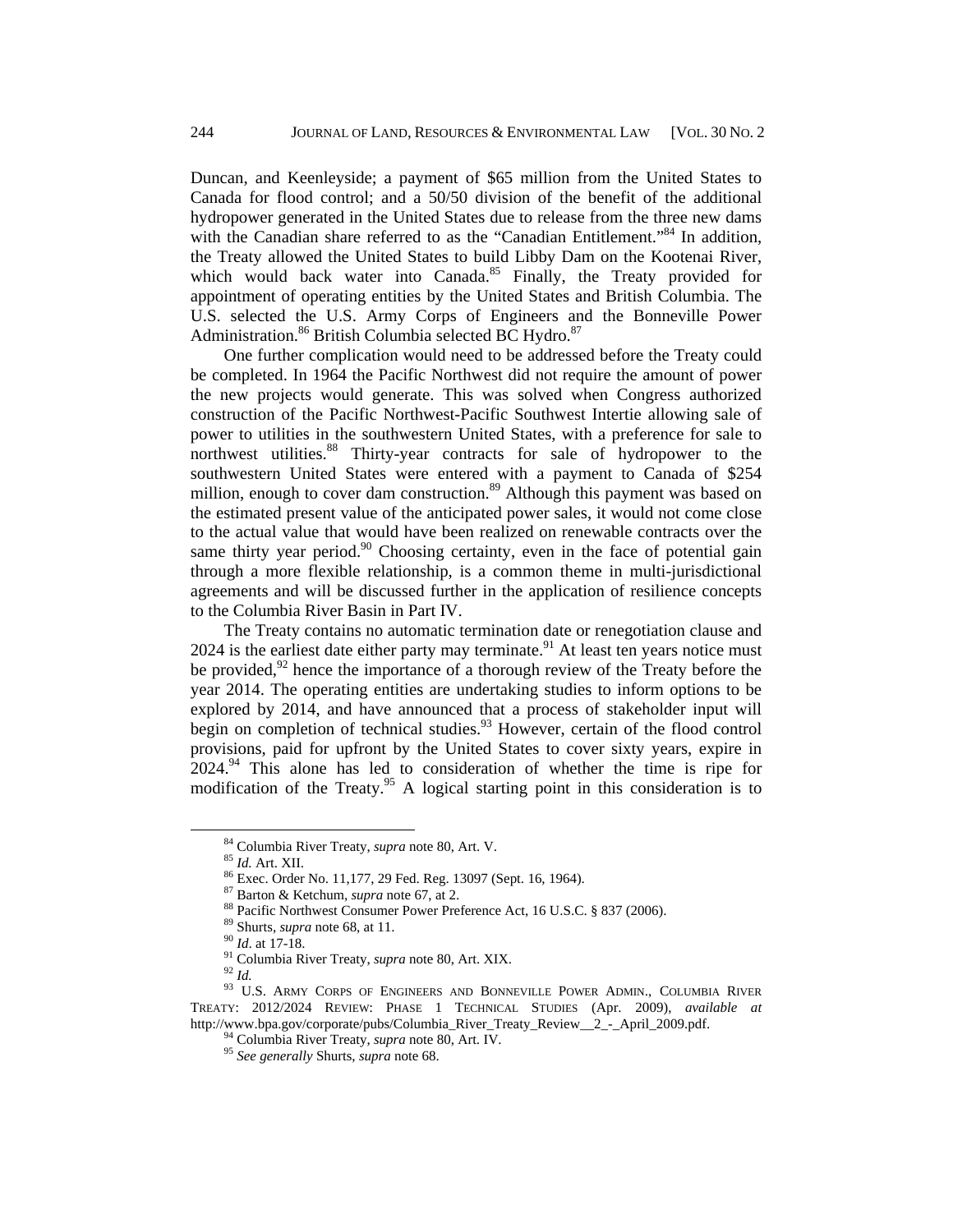examine what has changed since 1964 and where the uncertainties lie in contemplating basin needs after 2024.

#### III. CHANGE: 1964–2010 / DRIVERS OF CHANGE: 2010 FORWARD

The 2009 Columbia River symposium examined both change since 1964, and going forward in five categories: (1) change in values concerning the river; (2) change in empowerment of local communities and in particular, of Native American and First Nation governments; (3) change in the viability of populations of anadromous fish that spawn within the Columbia River system; (4) change in energy demand; and (5) climate change. This paper will briefly summarize some of the important points raised by participants in the Symposium, supplementing where appropriate from the literature, in each of these categories.

**Change in values concerning the river:** Two approaches to evaluating changes in values were used by participants in the Symposium: examination of the adoption of new laws reflecting a change in societal values concerning the environment; and a reconnaissance level survey of stakeholders in the basin done by students at the University of Montana.<sup>96</sup> The post-1964 law with the largest impact on operation of Columbia River dams on the U.S. side of the border is the Endangered Species Act adopted in  $1973$ .<sup>97</sup> NOAA Fisheries (then National Marine Fisheries Service) began listing anadromous fish in the Columbia River system in 1991, and today eight salmon and four steelhead species that rely on habitat within the basin are listed.<sup>98</sup> Although numerous factors impact these species, operation of dams for hydropower has been identified as a major factor and operation of the Federal Columbia River Power System (the part of the hydropower system at federal dams in the U.S. portion of the basin), has been the subject of numerous Biological Opinions and subsequent challenges resulting recently in what some refer to as operation of the river by the federal district court.<sup>99</sup> Although the ESA and subsequent listings reflect a change in values and

 <sup>96</sup> *See generally* Matthew McKinney et al., *Managing Transboundary Natural Resources: An Assessment of the Need to Revise and Update the Columbia River Treaty, in* COLUMBIA SYMPOSIUM, *supra* note 67 (draft article on file with author).

Endangered Species Act of 1973, 16 U.S.C. §§ 1531-1544 (2006).

<sup>98</sup> Current listings of salmon species found in the Columbia Basin: Snake River Sockeye (endangered), Upper Willamette River Chinook (threatened), Lower Columbia River Chinook (threatened), Upper Columbia River spring-run Chinook (endangered), Snake River fall-run Chinook (threatened), Snake River spring/summer-run Chinook (threatened), Lower Columbia River Coho (threatened), Columbia River Chum (threatened). Final Listing Determinations for 16 ESUs of West Coast Salmon, 70 Fed. Reg. 37160, 37193 (June 28, 2005). Note that four ESUs of steelhead are also currently listed: 69 Fed. Reg. 33105 (June 14, 2004) and 71 Fed. Reg 5178 (Feb. 1, 2006). However, these listings are currently in litigation. *See, e.g.,* Trout Unlimited v. Lohn, No. CV06-0483-JCC 2007 WL 1795036 (W.D. Wash. Jun 13, 2007), *aff'd in part, rev'd in part* 559 F.3d 946 (9th Cir. 2009); *see also* NOAA, Northwest Regional Office, ESA Salmon Listings, Salmon Populations, http://www.nwr.noaa.gov/ESA-Salmon-Listings/Salmon-Populations/Index.cfm (last visited Apr. 5,

<sup>2010). 99</sup> *See, e.g.,* the many challenges to Biological Opinions issued by NOAA Fisheries (formerly National Marine Fisheries Service – NMFS) in 1993, 1995, 2000, and 2004: Idaho Dept. Fish and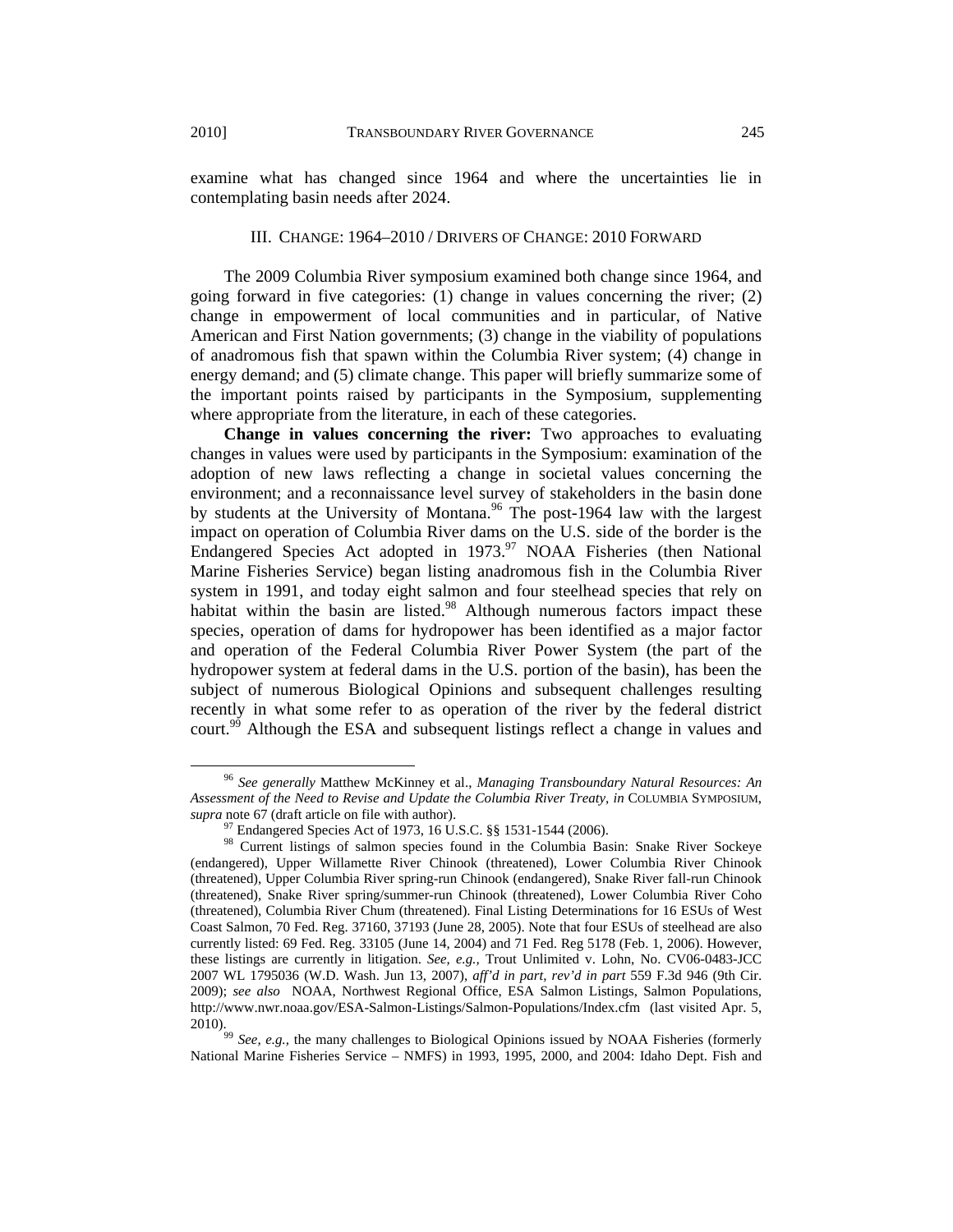provide a powerful lever for inclusion of issues concerning anadromous fish in any negotiation concerning operation of dams on the river, the current gridlock in the judicial system may be a further indication that the solution will come through a form of governance able to adapt to changing values rather than a lawsuit.

Environmental historians Paul Hirt $^{100}$  and Adam Sowards<sup>101</sup> looked at a more subtle yet pervasive change in laws that reflect a trend surely to impact any effort to update the Columbia River Treaty. Beginning with, or resulting in, the passage of the Freedom of Information Act in  $1966$ ,  $102$  and the National Environmental Policy Act in  $1970$ ,  $^{103}$  the expectation of the public for access to and participation in governmental decision making began to increase dramatically in the United States.<sup>104</sup> As evidenced by contributions to the book to follow the Symposium by scholars studying implementation of the European Union Water Framework Directive, $105$  this phenomenon is not confined to the United States.<sup>106</sup> This global demand for greater public input to natural resource decision making is also evidenced in the adoption of NEPA-like requirement in over eighty countries, $107$ and the inclusion of public involvement requirements for water development projects funded by the World Bank.108 As will be discussed below, utilization of this greater demand for participation can actually contribute to resilience in water resource governance.

A reconnaissance level situation assessment of stakeholders in the Columbia River basin done by students at the University of Montana under the direction of consortium member Dr. Matthew McKinney confirmed this expectation of public

Game v. NMFS, 850 F. Supp. 886 (D. Or. Mar. 28, 1994); American Rivers v. National Marine Fisheries Service, CV 96-384-MA,1997 WL 33797790 (D. Or. Apr. 3, 1997); National Wildlife Federation v. National Marine Fisheries Service, 254 F. Supp. 2d 1196 (D. Or. 2003); National Wildlife Fund v. National Marine Fisheries Service CV 01-640-RE, 2005 WL 1278878 (D. Or. Oct. 7, 2005); National Wildlife Federation v. National Marine Fisheries Service, 422 F.3d 782 (9th Cir. 2005); National Wildlife Foundation v. National Marine Fisheries Service, CV 01-640 RE, 2005 WL 2488447 (D. OR.); NWF v. NMFS, 524 F.3d 917 (9th Cir. 2008).<br>
<sup>100</sup> Arizona State University.<br>
<sup>101</sup> University of Idaho.<br>
<sup>102</sup> 5 U.S.C. §552 (2006).<br>
<sup>102</sup> National Environmental Policy Act of 1969, Pub. L. No. 91-190, 8

<sup>(</sup>current version at 42 U.S.C. § 4321 (2006)).<br><sup>104</sup> Hirt & Sowards, *supra* note 71, at 20-21. While FOIA required governmental agencies to

make public documents available to the public, 5 U.S.C. § 552 (2006), NEPA goes further by requiring agencies to actually develop the information necessary to evaluate the impact of a federal action on the human environment, provide that information to the public, and respond to public

comment. 42 USC § 4332 (2006); 5 USC § 552 (2006).<br><sup>105</sup> Council Directive 2000/60/EC, 2000 O.J. (L. 327) 1-73 (EC), *available at* http://ec.europa.eu/environment/water/water-framework/index\_en.html.

<sup>&</sup>lt;sup>106</sup> Lucia De Stefano & Guido Schmidt, *Public Participation and Water Management in the European Union: Experiences and Lessons Learned, in* COLUMBIA SYMPOSIUM, *supra* note 67 (draft

 $^{107}$  ROBERT V. PERCIVAL ET AL., ENVIRONMENTAL REGULATION: LAW, SCIENCE, AND POLICY, 783 (Aspen Publishers, 4th ed. 2003).

<sup>783 (</sup>Aspen Publishers, 4th ed. 2003). 108 *See generally* WORLD BANK, WORLD DEVELOPMENT REPORT 2004: MAKING SERVICES WORK FOR POOR PEOPLE (2004).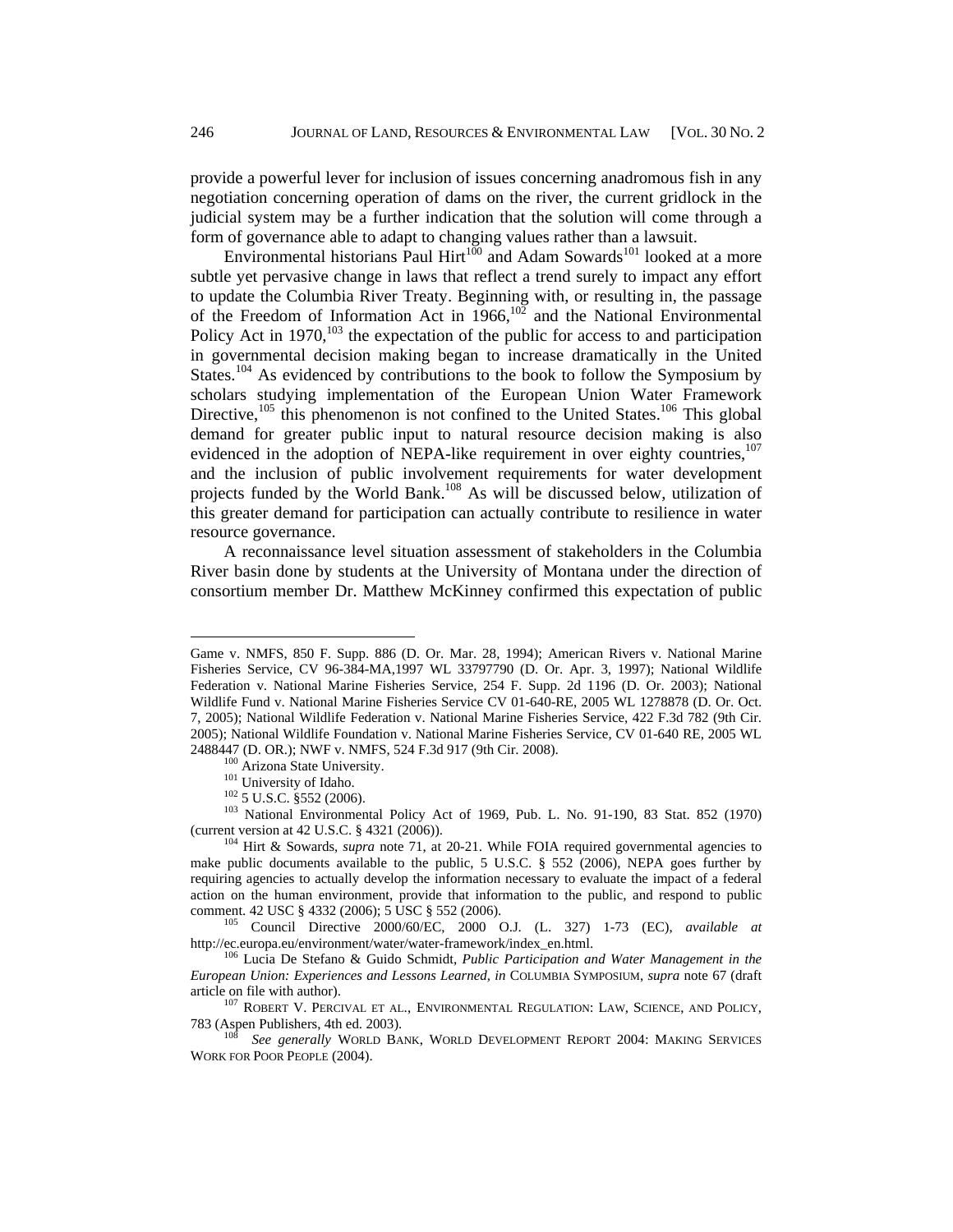input within the basin.<sup>109</sup> A situation assessment uses a defined list of questions and an initial list of major players with respect to the particular issues.<sup>110</sup> It then proceeds with a "snowball" sampling method which consists of ending each interview by asking who else the interviewer should speak to.<sup>111</sup> The interview process ends when no new information is being obtained.<sup>112</sup> In the context of the class used by Dr. McKinney to interview stakeholders in the Columbia River basin, this endpoint was not reached. Twenty-seven people were interviewed on both sides of the international border and the final recommendations included that the assessment must be expanded.<sup>113</sup> The initial assessment nevertheless identified several key perceptions. First, if measured by the 1964 goal of flood protection and increased power production, the Columbia River Treaty has been an outstanding success.<sup>114</sup> Second, among the key issues identified by stakeholders that were not addressed in 1964, but should be in the future, the health of the salmon fishery, and participation by affected communities, Native American tribes and First Nations, stood out as themes repeated by many interviewees.<sup>115</sup> This perception is paralleled by the dramatic change in empowerment among basin communities addressed next.

**Changes in empowerment of local communities and in particular, of Native American and First Nation governments:** As discussed in Part II, local participation in knowledge generation and decision making is an important factor for resilience in governance involving ecological systems. However, this participation has led to enhanced empowerment and capacity of basin communities, suggesting that they have the capacity to participate and are likely to demand participation in any decision on whether to and how to modify the Treaty: (1) legal recognition of the treaty rights of certain Native American tribes to participate in the harvest and management of Columbia basin fisheries within the United States; (2) establishment of the Northwest Power and Conservation Council in the United States in 1980; (3) Constitutional recognition of the rights of First Nations in Canada in 1982; and (4) legislative recognition of the Columbia Basin Trust in Canada in 1995. This increased local and regional capacity will be an important component of moving toward resilience in governance discussed below. To begin, it is important to understand these changes.

First, among the rights secured by certain Columbia basin tribes south of the 49th Parallel at the council of Walla Walla in 1855, is the right to continue to use

<sup>&</sup>lt;sup>109</sup> McKinney et al., *supra* note 96, at 5.<br><sup>110</sup> Lawrence Susskind & Jennifer Thomas-Larmer, *Conducting a Conflict Assessment*, *in* THE CONSENSUS BUILDING HANDBOOK: A COMPREHENSIVE GUIDE TO REACHING AGREEMENT, 99, 108-113 (Lawrence Susskind et al. eds., 1999).

<sup>&</sup>lt;sup>111</sup> *Id.* at 114.<br><sup>112</sup> *Id.*<br><sup>113</sup> McKinney et al., *supra* note 96, at 20.<br><sup>114</sup> *Id.* at 17.<br><sup>115</sup> *Id.* at 19.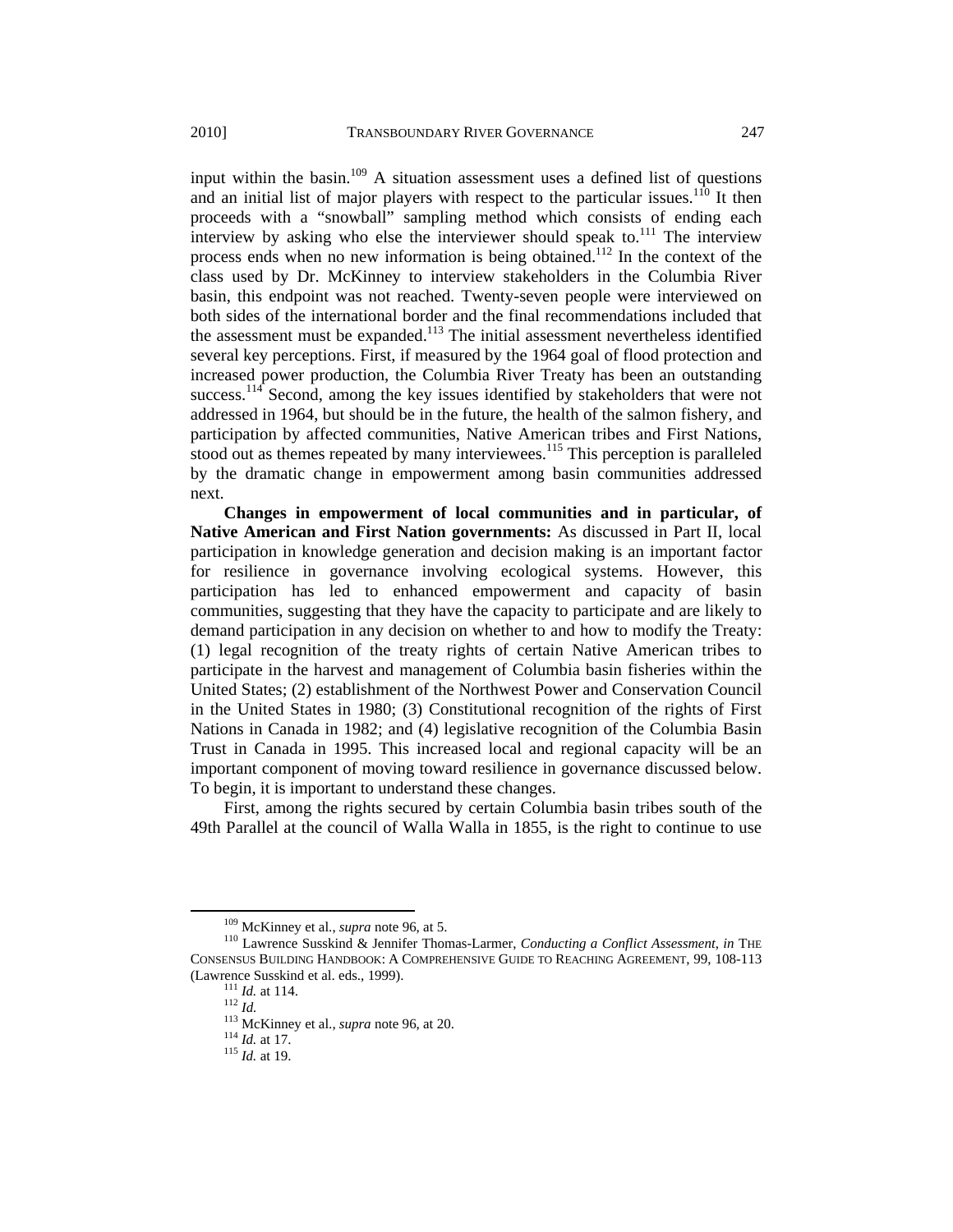their former fishing grounds on lands outside the newly designated reservations.<sup>116</sup> For example, Article 3 of the Nez Perce Treaty reserves: "[t]he exclusive right of taking fish in all the streams where running through or bordering said reservation is further secured to said Indians; as also the right of taking fish at all usual and accustomed places in common with citizens of the Territory."<sup>117</sup> The language stating that the right is "in common with citizens of the Territory," was interpreted by Judge Boldt of the U.S. District Court, Washington in 1974, to entitle treaty tribes to up to 50% of the harvestable fish that pass (or would pass absent harvest en route<sup>118</sup>) the usual and accustomed fishing places.<sup>119</sup> At the time of the council in 1855, non-Indian fishing in the area was minor;<sup>120</sup> however, once canneries made large scale commercial fishing possible, $121$  non-Indian harvest began to present major competition for the fish. However, the ruling recognizing the legal right of Native American's equal access to fish would not come until over a decade after the Columbia River Treaty was finalized. In affirming the District Court, the Ninth Circuit Court of Appeals interpreted the right of treaty tribes "in common with citizens of the Territory," as analogous to a co-tenancy, stating:

[C]otenants stand in a fiduciary relationship one to the other. Each has the right to full enjoyment of the property, but must use it as a reasonable property owner. A cotenant is liable for waste if he destroys the property or abuses it so as to permanently impair its value . . . By analogy, neither the treaty Indians nor the state on behalf of its citizens may permit the subject matter of these treaties to be destroyed.<sup>122</sup>

 <sup>116</sup> *See generally* ALVIN M. JOSEPHY, JR., THE NEZ PERCE INDIANS AND THE OPENING OF THE NORTHWEST, 292-332 (1965) (speaking to the importance of maintaining traditional fisheries in treaty

negotiation).<br><sup>117</sup> Treaty between the United States of America and the Nez Perce Indians, art. III, June 11, 1855 12 Stat. 957. During 1854 and 1855, Stevens negotiated treaties with 11 northwest tribes. United States v. Washington (*Boldt Decision),* 384 F. Supp. 312, 330 (W. D. Wash. 1974) *aff;d* 525 F.2d. 676 (9th Cir. 1975), *cert. denied,* 423 U.S. 1086 (1975) (affirming treaty fishing rights associated with this treaty language). For accounts of the gathering of the northwest Tribes on Mill Creek in the Walla Walla Valley and the negotiations with Governor Stevens, see JOSEPHY, *supra*  note 116. *See also Boldt Decision*, 384 F. Supp. at 355 ("At the treaty negotiations, a primary concern of the Indians whose way of life was so heavily dependent upon harvesting anadromous fish, was that they have freedom to move about to gather food, particularly salmon, (which both Indians and non-Indians meant to include steelhead), at their usual and accustomed fishing places.").

<sup>&</sup>lt;sup>118</sup> Boldt Decision, 384 F. Supp. at 344.<br><sup>119</sup> Id. at 343; see also Washington v. Washington State Commercial Passenger Fishing Vessel Ass. 443 U.S. 658, 685 (1979) (responding to litigation involving implementation of the *Boldt* decision, the Court stated: "[A]n equitable measure of the common right should initially divide the harvestable portion of each run that passes through a 'usual and accustomed' place into approximately equal treaty and nontreaty shares, and should then reduce the Treaty share if tribal needs may be satisfied by a lesser amount.").

<sup>&</sup>lt;sup>120</sup> Boldt Decision, 384 F. at 352. 121 *Boldt Decision, 384 F. at 352*. 121 *Id. See also* Wash. State Commercial Passenger Fishing Vessel Ass'n., 443 U.S. at 668 ("Not until major economic developments in canning and processing occurred in the last few years of the 19th century did a significant non-Indian fishery develop."). 122 United States v. Washington, 520 F.2d 676, 685 (9th Cir. 1975).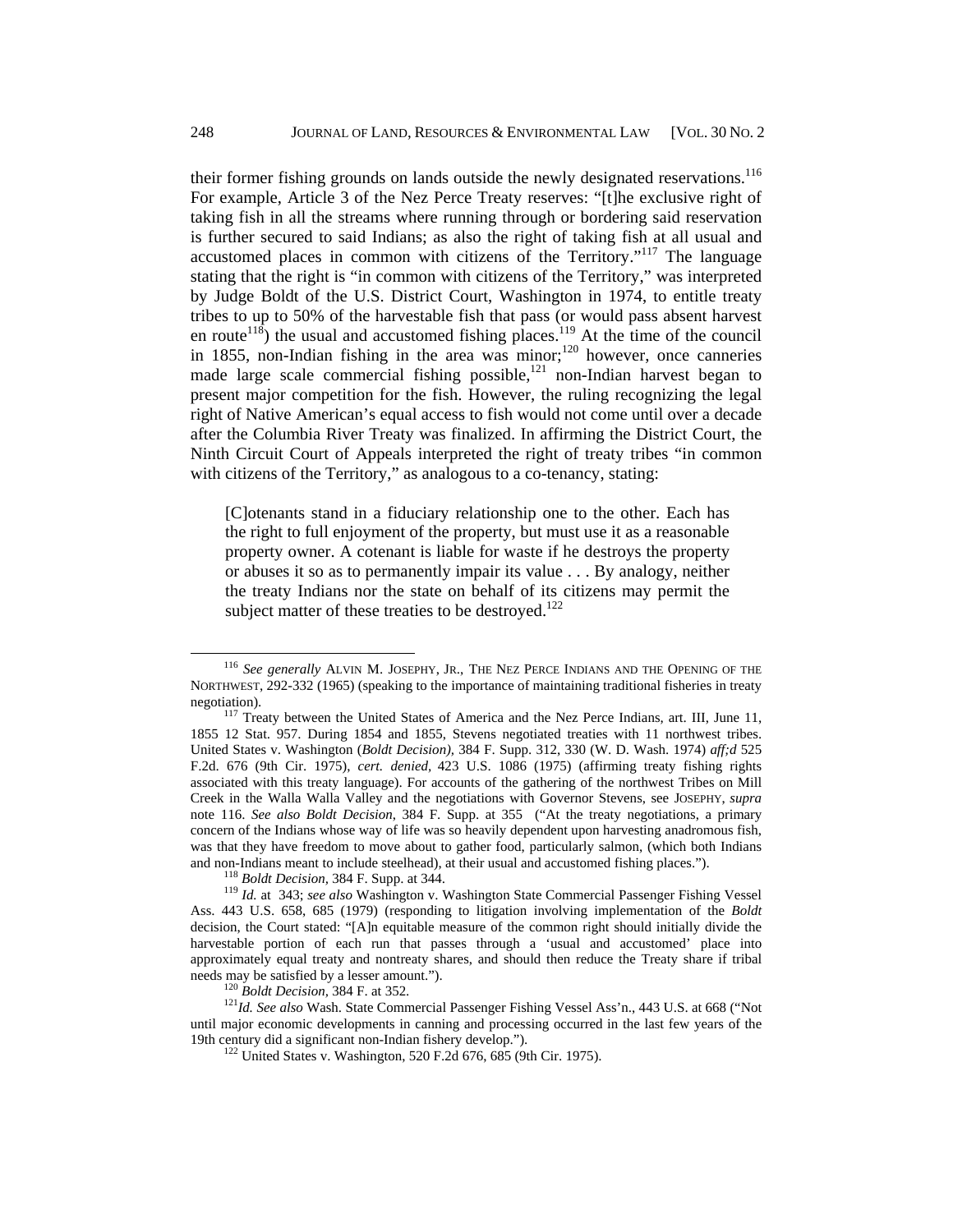In the wake of these decisions the four tribal governments implicated, the Nez Perce, Confederated Bands of the Yakama Nation, Confederated Tribes of the Umatilla Indian Reservation, and Confederated Tribes of the Warm Springs Reservation, formed the Columbia River Intertribal Fish Commission ("CRITFC") in 1977 to unite the efforts of the four tribal governments to renew their sovereign authority in fisheries management.<sup>123</sup> This legal recognition of rights combined with the capacity building reflected in the scientific and policy work of CRITFC, has elevated the status of the four tribes to co-managers of salmon in the U.S. portion of the Columbia River basin.

In addition to the tribes participating in CRITFC, the five upper Columbia tribes in the United States have joined together on various resource issues of common concern forming the Upper Columbia United Tribes ("UCUT").<sup>124</sup> The primary common issue among the Coeur d'Alene Tribe, the Kalispel Tribe of Indians, the Spokane Tribe of Indians, the Kootenai Tribe of Idaho, and the Confederated Tribe of the Colville Reservation is the blockage of their lands from anadromous fish migration by Grand Coulee  $Dam$ <sup>125</sup> In 2005 UCUT and its member tribes entered a memorandum of understanding with Bonneville Power Administration recognizing the sovereign role of the tribes in management of, among other things, fish and water resources.<sup>126</sup>

Second, the Northwest Power Act of  $1980$ ,  $127$  built local and regional capacity to participate in decision making about the management of the Colombia River. The Act is an interstate compact approved by the legislatures of Idaho, Montana, Oregon, and Washington and by Congress to give the four states a greater role in decision making with respect to electric power and fish and wildlife in the Columbia River basin.<sup>128</sup> The resulting Northwest Power and Conservation Council ("Council") is made up of two political appointees from each state, has legal and technical staff, and is funded through power revenues from Bonneville Power Administration.<sup>129</sup> The Council has three primary objectives:

 123 Columbia River Intertribal Fish Commission, http://www.critfc.org/text/work.html (last visited Mar. 18, 2010). 124 *See* Upper Columbia United Tribes, http://www.ucut.org/index.ydev (last visited on Mar.

<sup>18, 2010). 125</sup> Upper Columbia United Tribes, Programs, In the Field, http://www.ucut.org/in\_the\_field.y

dev#news\_paragraph6 (last visited Mar. 18, 2010).<br><sup>126</sup> *Id*. <sup>127</sup> Pacific Northwest Electric Power Planning and Conservation Act, (Northwest Power Act), Pub. L. No. 96-501, 94 Stat. 2697. From the preamble to the Act: "To assist the electrical consumers of the Pacific Northwest through use of the Federal Columbia River Power System to achieve costeffective energy conservation, to encourage the development of renewable energy resources, to establish a representative regional power planning process, to assure the region of an efficient and adequate power supply, and for other purposes." *Id.*<br><sup>128</sup> *See* Northwest Power and Conservation Council, http://www.nwcouncil.org/Default.htm

<sup>(</sup>last visited Mar. 2, 2010). 129 *Id.*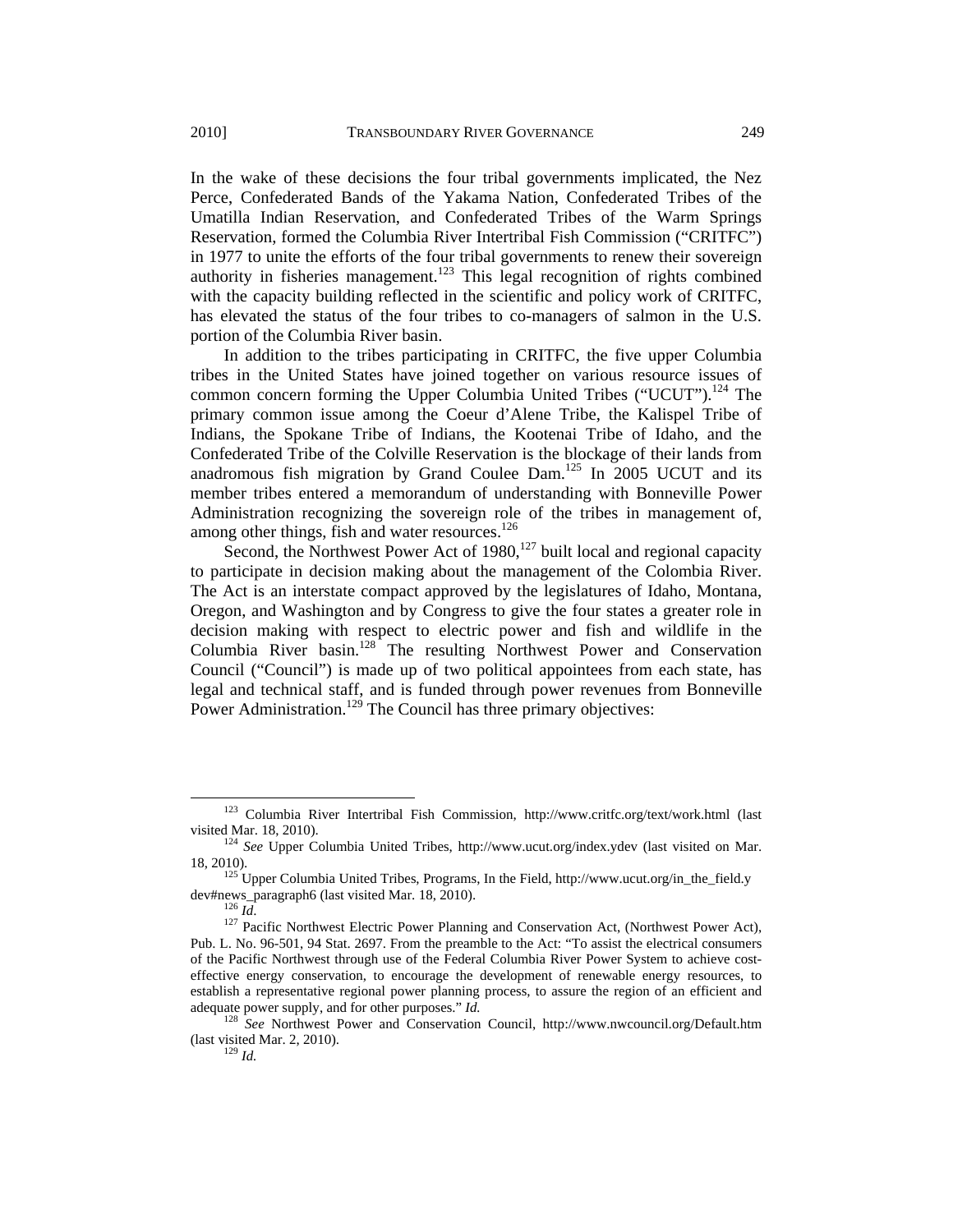1. develop a 20-year electric power plan that will guarantee adequate and reliable energy at the lowest economic and environmental cost to the **Northwest** 

2. develop a program to protect and rebuild fish and wildlife populations affected by hydropower development in the Columbia River Basin 3. educate and involve the public in the Council's decision-making processes.  $^{130}$ 

The Act requires all actions of Bonneville Power Administration ("BPA") to be consistent with the Council's electric power plan.<sup>131</sup> In contrast, the fish and wildlife program is intended to be based on input from states, tribes and federal agencies, and to complement their activities, but it is not the role of the Council or BPA to reconcile the fish and wildlife program with hydropower operations in the basin.<sup>132</sup> As part of its efforts to develop a fish and wildlife program and to involve the public, the Council undertook a sub-basin planning process completed in 2005, to identify and prioritize habitat restoration opportunities.133 The Council's positive efforts to involve the public in habitat restoration decisions, juxtaposed with the absence of any connection between these efforts and BPA decisions on power, have led to an informed but frustrated public.<sup>134</sup> The Council has no formal role associated with the Columbia River Treaty. The fact that the entity which must generate hydropower consistent with the Council's energy plan and one of the U.S. entities appointed to operate the Treaty are the same, BPA, merely provides an informal means of communication and coordination but not one that *must* be utilized. The Council has no direct role in treaty implementation or any decision to modify the Treaty, but its formation and efforts to involve and educate the public signal an increase in capacity within the basin to seek a role in the decision making process.

Neither CRITFC nor the Council should be viewed as providing a unified voice in treaty decisions for their respective members. Upstream and downstream tribes and states frequently have conflicting interests.<sup>135</sup> Nevertheless, these organizations have greatly increased the knowledge and capacity of their members to weigh in on Treaty issues. This capacity did not exist in 1964.

Third, the capacity of First Nations to participate in decision making has also increased in the Canadian portion of the basin. For example, Britain granted

<sup>130</sup> *Id.*<br>
<sup>131</sup> Northwest Power Act § 839b(d)(2).<br>
<sup>132</sup> *Id.* § 839b(h).<br>
<sup>133</sup> Northwest Power and Conservation Council, *supra* note 128. The process resulted in<br>
restoration plans for 58 tributary watersheds and mains

<sup>&</sup>lt;sup>134</sup> *See, e.g.,* MICHAEL BLUMM, SACRIFICING THE SALMON: A LEGAL AND POLICY HISTORY OF THE DECLINE OF COLUMBIA BASIN SALMON (2002).

<sup>&</sup>lt;sup>135</sup> See, e.g., Press Release, Columbia River Inter-Tribal Fish Commission, CRITFC, The Accords, The Biological Opinions (Sept. 2009), *available at* http://www.critfc.org/text/press/2009 0930.html. *See also* BONNEVILLE POWER ADMINISTRATION, ADMINISTRATOR'S RECORD OF DECISION 2008 COLUMBIA BASIN FISH ACCORDS (2008), *available at* http://www.salmonrecovery.gov/Files/ BiologicalOpinions/MOA\_ROD.pdf.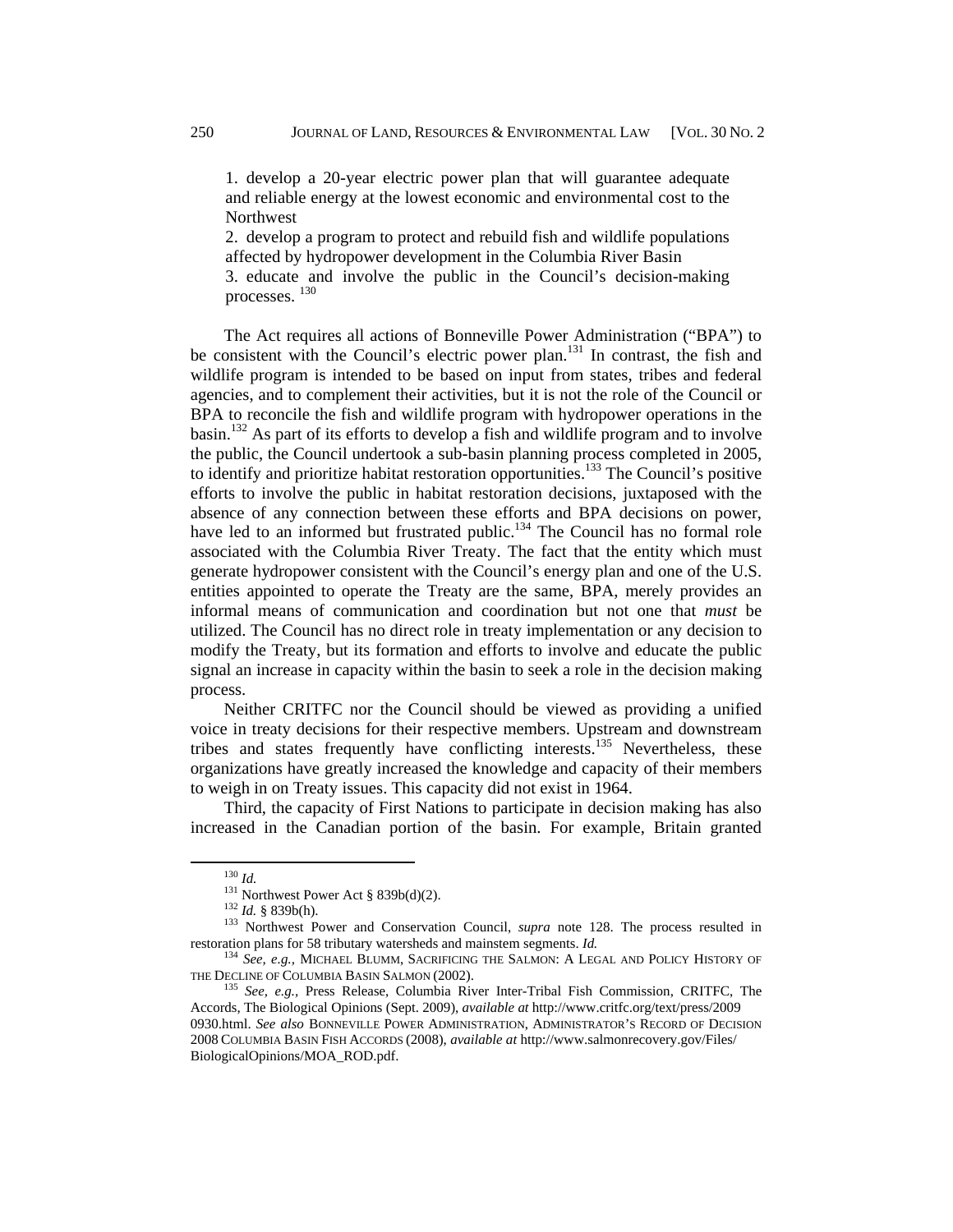Canada full sovereignty in 1982, when the Canadian Constitution was patriated,<sup>136</sup> and the Constitution Act of 1982 recognized aboriginal and treaty rights, including rights acquired through land claim agreements, of aboriginal people in Canada.<sup>137</sup> This formal constitutional recognition is expected to elevate the status of First Nations in providing input on any decision by Canada regarding the Treaty.<sup>138</sup>

Fourth, the Columbia Basin Trust ("the Trust")<sup>139</sup> has become a major player on the Canadian side of the basin. Its formation is described on its website:

Despite the significant changes that occurred across the Columbia Basin as a result of the Treaty, there was a lack of consultation with residents. The people of the Basin came together in the early 1990s to press the Province of BC for recognition of the injustice of this situation. Local governments coordinated their efforts (at the regional district and tribal council levels and in partnership with elected officials) under the formation of the Columbia River Treaty Committee, in order to approach and negotiate with the Province.

Negotiations were successful and, in 1995, Columbia Basin Trust was established. A binding agreement was also established which resulted in the following for the residents of the Basin through Columbia Basin Trust:

- \$276 million to finance power project construction;
- \$45 million, with CBT used as an endowment; and
- $$2$  million per year from 1996 to 2010 for operations.<sup>140</sup>

The Trust has participation from First Nations and other communities in the Columbia River basin in Canada. The recognition of the Trust by the Province of British Columbia in 1995, and the knowledge and capacity built by the Trust through its substantial funding, suggests that the people of the basin in Canada will not be excluded from future treaty decisions. The involvement of the Trust in hydropower development and partial funding through sale of the Canadian Entitlement also suggests that its input may be more nuanced than its roots in seeking redress from harms caused by implementation of the Treaty would suggest.

**Changes in the viability of populations of anadromous fish that spawn within the Columbia River system:** The decline of anadromous fish in the Columbia River system has been extensively documented, thus it will be briefly addressed here. It is important to note that the blockage of migration from Canada

<sup>&</sup>lt;sup>136</sup> Patriation of Canada's constitution was the process of eliminating the need for an act of the

British Parliament to amend the constitution and thus the acquisition of full sovereignty for Canada. 137 Constitution Act, 1982, pt. II, sec. 35 (1982), *available at* http://www.solon.org/Constitution

<sup>&</sup>lt;sup>138</sup> Garry Merkel, *The Columbia River and First Nations, in* COLUMBIA SYMPOSIUM, *supra* note 67 (draft forward on file with author).

<sup>&</sup>lt;sup>139</sup> *See* The Columbia Basin Trust, About Us, http://www.cbt.org/ (last visited Mar. 18, 2010). <sup>140</sup> *Id*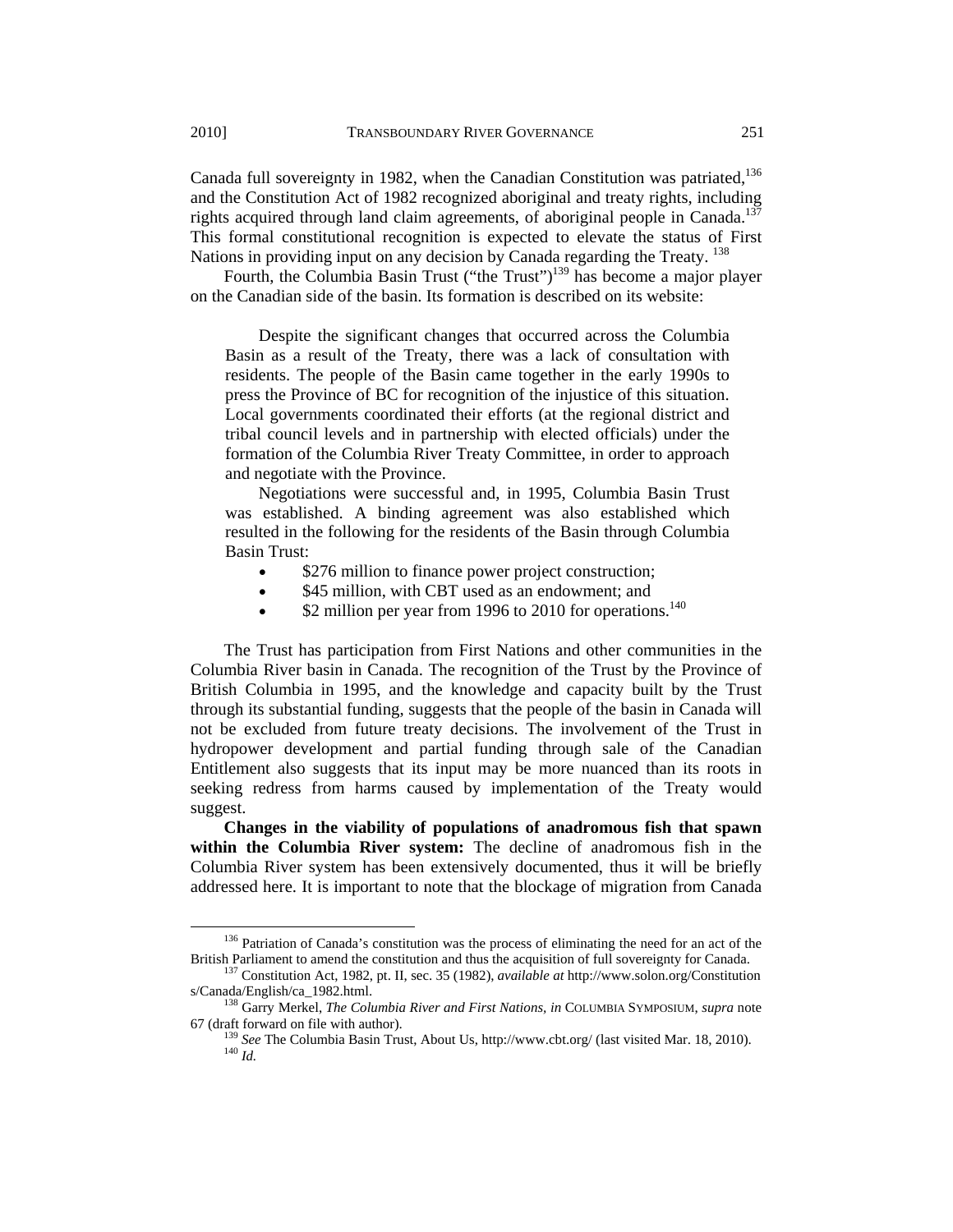and the reservations of certain upper Columbia River Native American tribes was a *fate accompli* by the time of the 1964 Columbia River Treaty. The completion of Grand Coulee Dam in 1942 accomplished this task.

However, the impact of the elimination of habitat by the construction of Grand Coulee Dam will be important in any discussion of the resilience of the anadromous fish populations in the basin. In the remaining portion of the basin, salmon declined from an estimated high of 6 to 16 million in the early 1880s to less than 1 million today.<sup>141</sup> The salmon fishery in the Columbia River basin is now supported by 200 hatcheries.<sup>142</sup> Ongoing litigation<sup>143</sup> concerning operation of the federal dams and salmon recovery, points to relative gridlock between the two competing values. It is difficult to argue that these changes were not foreseen,  $144$ but it is clear that the solution chosen, hatcheries, may not be the answer.

One caution raised at the Symposium is important to note: "'It is uncertain whether degraded salmon ecosystems remain sufficiently resilient to respond positively to ongoing restoration programs, or have shifted to a stable, lowproductivity state that may persist regardless of the climatic regime.<sup>"145</sup> Under the definition of resilience: "[t]he amount of disturbance an *ecosystem* can accommodate without shifting to a fundamentally different structure, function and feedback mechanisms  $\dots$ ,"<sup>146</sup> it is possible that we have so altered the ecological system of the Columbia River that salmon restoration in any way resembling a natural system is impossible, creative governance notwithstanding.

In a recent special 2009 issue from Ecology and Society on *Pathways to Resilient Salmon Ecosystems*, 147 scientists explored the prospects for Pacific salmon, including Columbia River populations. In contrast to the single population of Atlantic salmon, Pacific salmon have adapted to a relatively dynamic geologic coastline and riverine environment of the west coast through the development of

In an open letter to the Oregon State legislature in 1875, U.S. Commissioner of Fish and Fisheries Spencer Baird painted a grim future for Pacific salmon (*Oncorhynchus* spp.) in the Columbia River (Baird 1875). Based on the collapse of Atlantic salmon (*Salmo salar*) in Northeast American rivers decades earlier, Baird predicted that Columbia River salmon would suffer a similar fate for the same reasons: habitat loss, excessive harvest, and dams and other impediments to fish migration.

145 Thomas M. Leschine, *Salmon Fisheries on the Columbia from a Resilience Perspective: Past, Present and Future*, *in* COLUMBIA SYMPOSIUM, *supra* note 67 (draft at 15, on file with author) (quoting Bottom et al., *supra* note 144, at ABSTRACT).<br><sup>146</sup> Id. See also Bottom et al., *supra* note 144, at Abstract.<br><sup>147</sup> Pathways to Resilient Salmon, 14(1) ECOLOGY AND SOCIETY (SPECIAL ISSUE) (2009),

<sup>&</sup>lt;sup>141</sup> Chris Peery, *The Effects of Dams and Flow Management on Columbia River Ecosystem Processes, in COLUMBIA SYMPOSIUM, supra note 67 (draft article at 2, on file with author).* 

 $142$  *Id.*<br>  $143$  *See* cases cited *supra* note 99.<br>  $144$  Daniel Bottom et al., *Reconnecting Social And Ecological Resilience in Salmon Ecosystems*, 14(1) ECOLOGY AND SOCIETY 5 (SPECIAL ISSUE) 1 (2009), *available at* http://www.ecologyandsociety. org/vol14/iss1/art5/ (PDF link at top of page)

http://www.ecologyandsociety.org/issues/view.php?sf=34 (last visited Mar. 19, 2010).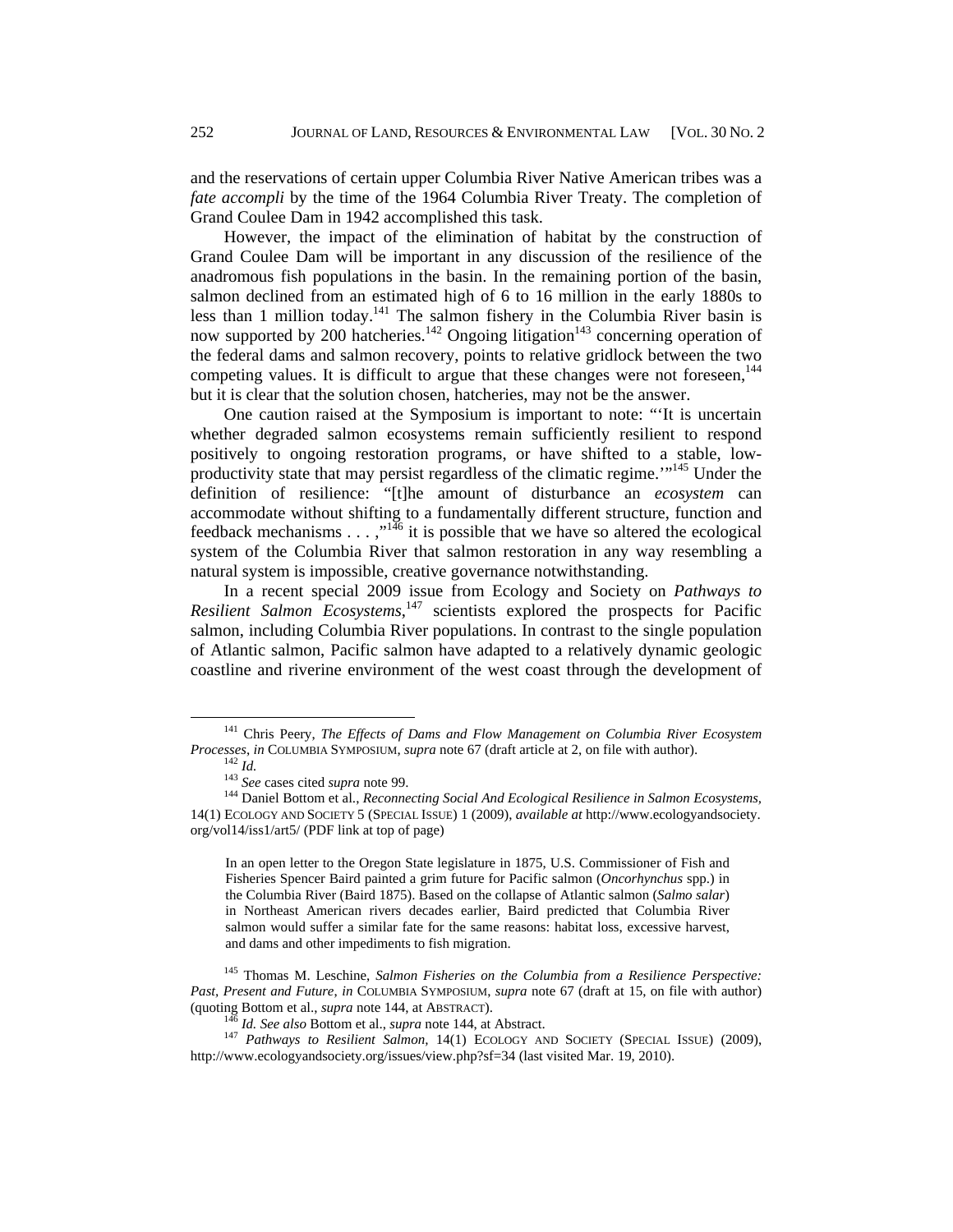multiple locally adapted populations.<sup>148</sup> The 10 million year survival of Pacific salmon in the face of a highly dynamic coastal environment is a tribute to their resilience.<sup>149</sup> However, anthropogenic changes have occurred on both a scale and timeframe that does not match historic variability in the system.<sup>150</sup> Thus, key to restoring salmon resilience is not merely to maintain genetic diversity through hatcheries, but to re-establish the natural processes that led to adaptation.<sup>151</sup> Because salmon have the audacity to use the entire length of a river system as well as the ocean to complete their life cycle, this requires a daunting level of crossjurisdictional coordination.<sup>152</sup>

**Changes in energy demand:** Energy demand and development has not proceeded as contemplated by the Treaty drafters in 1964. At that time, planners expected the rapid growth in power demand that followed World War II to continue.<sup>153</sup> This would mean that new thermal generation would have to rapidly replace hydropower as the dominant source of energy in the Pacific Northwest.<sup>154</sup> Conservation nation-wide in the wake of the 1970's energy crisis altered this picture, but not before the commitment of major expenditures on development of nuclear power had been made in the Pacific Northwest. The major overestimate of demand and underestimate of the cost of nuclear power plants led to a debacle the region is not anxious to repeat and the plants were not completed.155 As a result, hydropower remains the dominant energy source in the region<sup>156</sup> and the value of the system has grown dramatically. With the current push to develop non-carbon sources of energy, hydropower is likely to become even more valuable. The recent draft power plan released in September 2009 by the NWPCC indicates that "the most cost effective and least risky resource for the region" to meet electricity demand over the next twenty years "is improved efficiency of electricity use."<sup>157</sup> If

 <sup>148</sup> *See* Robin S. Waples*, Evolutionary History, Habitat Disturbance Regimes, and Anthropogenic Changes: What Do These Mean for Resilience of Pacific Salmon Populations?*, 14(1) ECOLOGY AND SOCIETY ( SPECIAL ISSUE) 3, 10 (2009)*, available at* http://www.ecologyandsociety.org

<sup>&</sup>lt;sup>149</sup> Michael C. Healey, *Resilient Salmon, Resilient Fisheries for British Columbia, Canada,* 14(1) ECOLOGY AND SOCIETY (SPECIAL ISSUE) 2, 5 (2009), *available at* http://www.ecologyandsociety

<sup>&</sup>lt;sup>150</sup>*Id.* at 1. 151 *Id.* at 6. 151 *Id.* at 6. 152 *See generally Bottom et al., <i>supra* note 144 (article premise focuses on the necessary elements for cross-jurisdictional coordination).<br>
<sup>153</sup> Shurts, *supra* note 68, at 19.<br>
<sup>154</sup> *Id.* <sup>155</sup> WHITE, *supra* note 2, at 79. "This effort by the Washington Public Power Supply System

<sup>(</sup>WPPSS referred to as 'Whoops') to build 5 nuclear power plants, ran over budget and head on to electric demand far below protections. Construction of the last two reactors was abandoned and only

one of the first three reactors ever produced electricity." *Id.* at 79-80.<br><sup>156</sup> Hirt & Sowards, *supra* note 71, at 31 (noting that 60 percent of the region's power supply comes from hydropower).

<sup>&</sup>lt;sup>157</sup> NORTHWEST POWER AND CONSERVATION COUNCIL, DRAFT SIXTH NORTHWEST POWER PLAN, PLAN OVERVIEW 1-2 (Feb. 2010), *available at* http://www.nwcouncil.org/energy/powerplan/6/final/ Ch1\_021010.pdf.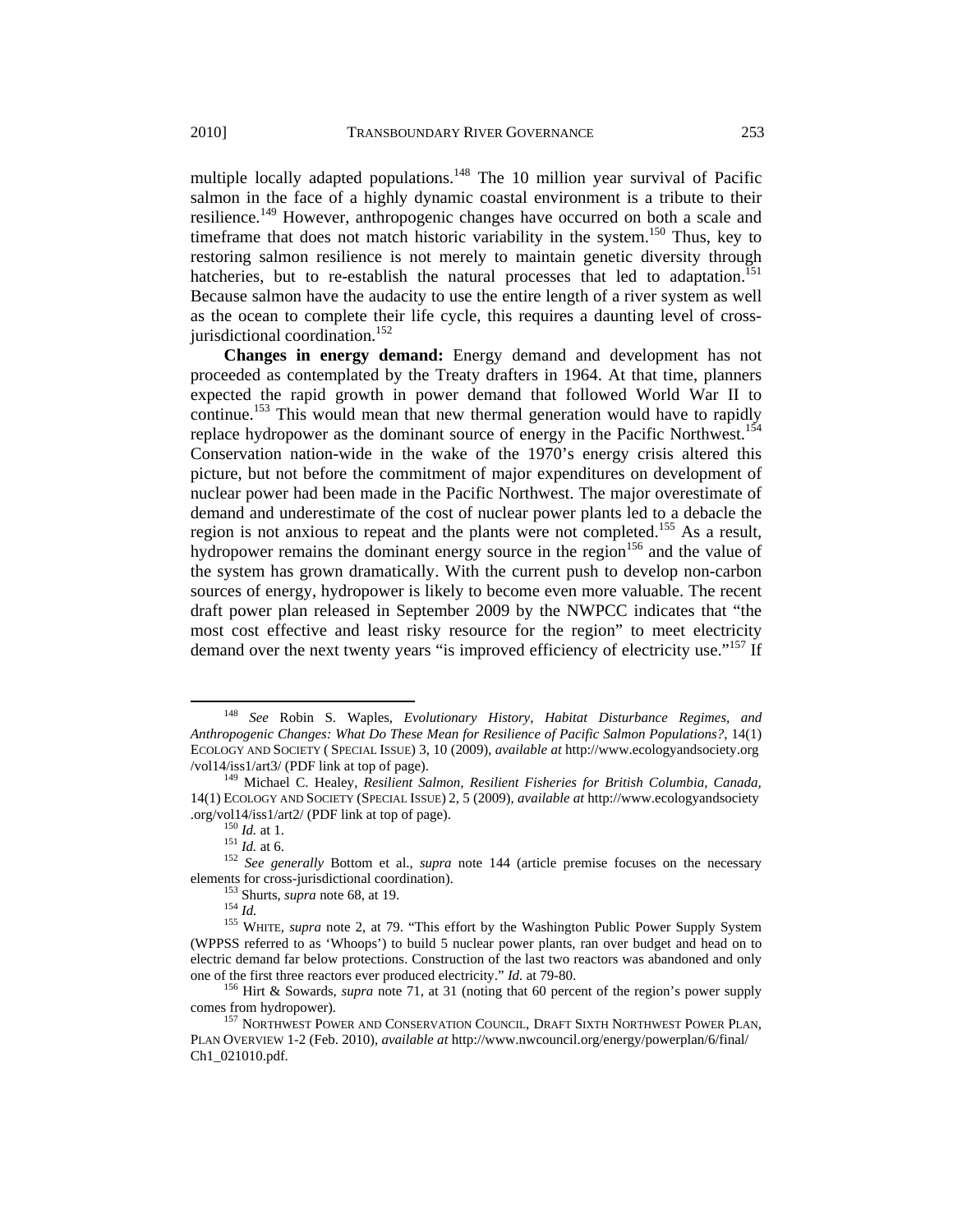this projection proves true, it is likely hydropower will remain at the core of northwest energy production through any near-term scenarios.

**Climate change:** Water planners have long relied on data from a historic period of record to project water supply into the future. It is the seasonal variation, and the year-to-year variation that can be forecast within the degrees of historical variability, that the type of agency (or "entity") level operational planning envisioned by the 1964 Columbia River Treaty handles well. Under the Treaty, the entities must develop two levels of operating plans. First, an advanced planning stage results in an Assured Operating Plan ("AOP") each year for six years in advance.<sup>158</sup> This allows planning for such things as new power generation.<sup>159</sup> Second, the Detailed Operating Plan ("DOP") is prepared each year for the following year to update the AOP and to provide more details on operations.<sup>160</sup> Third, the Treaty Storage Regulation ("TSR") study is done during the actual operating year and is based on both the DOP and current conditions, and defines storage and draft requirements for treaty reservoirs.<sup>161</sup> Finally, Supplemental Operating Agreements ("SOA") may be used to vary from the TSR if mutual benefits in power, flood control fisheries, or other values may be achieved.<sup>162</sup> In this way, the Treaty provides sufficient flexibility for adaptive management to account for seasonal and year-to-year uncertainty within the limited purposes of the Treaty.

Climate change takes us out of the range of variation that can be predicted based on historic behavior.<sup>163</sup> Most current discussion on climate change focuses on reducing emissions of greenhouse gases.<sup>164</sup> This is an important goal. However, due to the lag in impact, even the most aggressive efforts at reduction in emissions will not prevent continued impact for the foreseeable future.<sup>165</sup> Climate experts recommend planning for adaptation through use of scenarios that represent a range of possible futures, rather than projections based on historic behavior of a system.<sup>166</sup> Thus, given the range of potential temperature and precipitation changes, governance that is adaptive to climate change must include authorization

<sup>165</sup> See generally Susan Solomon et al., *Irreversible Climate Change Due to Carbon Dioxide Emissions*, *in* 106 PROCEEDINGS OF THE NATIONAL ACADEMY OF SCIENCES 1704 (2009), *available at*  http://www.pnas.org/content/106/6/1704.full.pdf+html. 166 *See generally id.* (discussing the impact of climate change on traditional models).

<sup>&</sup>lt;sup>158</sup> Barton & Ketchum, *supra* note 67, at 6.<br>
<sup>159</sup> *Id.*<br>
<sup>160</sup> *Id.*<br>
<sup>161</sup> *Id.*<br>
<sup>162</sup> *Id.*<br>
<sup>162</sup> *Id.*<br>
<sup>162</sup> *Id.*<br>
<sup>162</sup> *Id.*<br>
<sup>162</sup> *Id.*<br>
<sup>162</sup> Hamlet, *supra* note 69, at 16-20.<br>
<sup>164</sup> *See, e.g.*, UNITED N COPENHAGEN ACCORD (2009), *available at* http://unfccc.int/files/meetings/cop\_15/application/pdf/ cop15\_cph\_auv.pdf (the Accord includes some language on adaptation.). For general information on the United Nations Climate Change Conference of 2009, see Denmark, Climate and Energy, COP 15, Copenhagen 2009, http://www.denmark.dk/en/menu/Climate-Energy/COP15-Copenhagen-2009/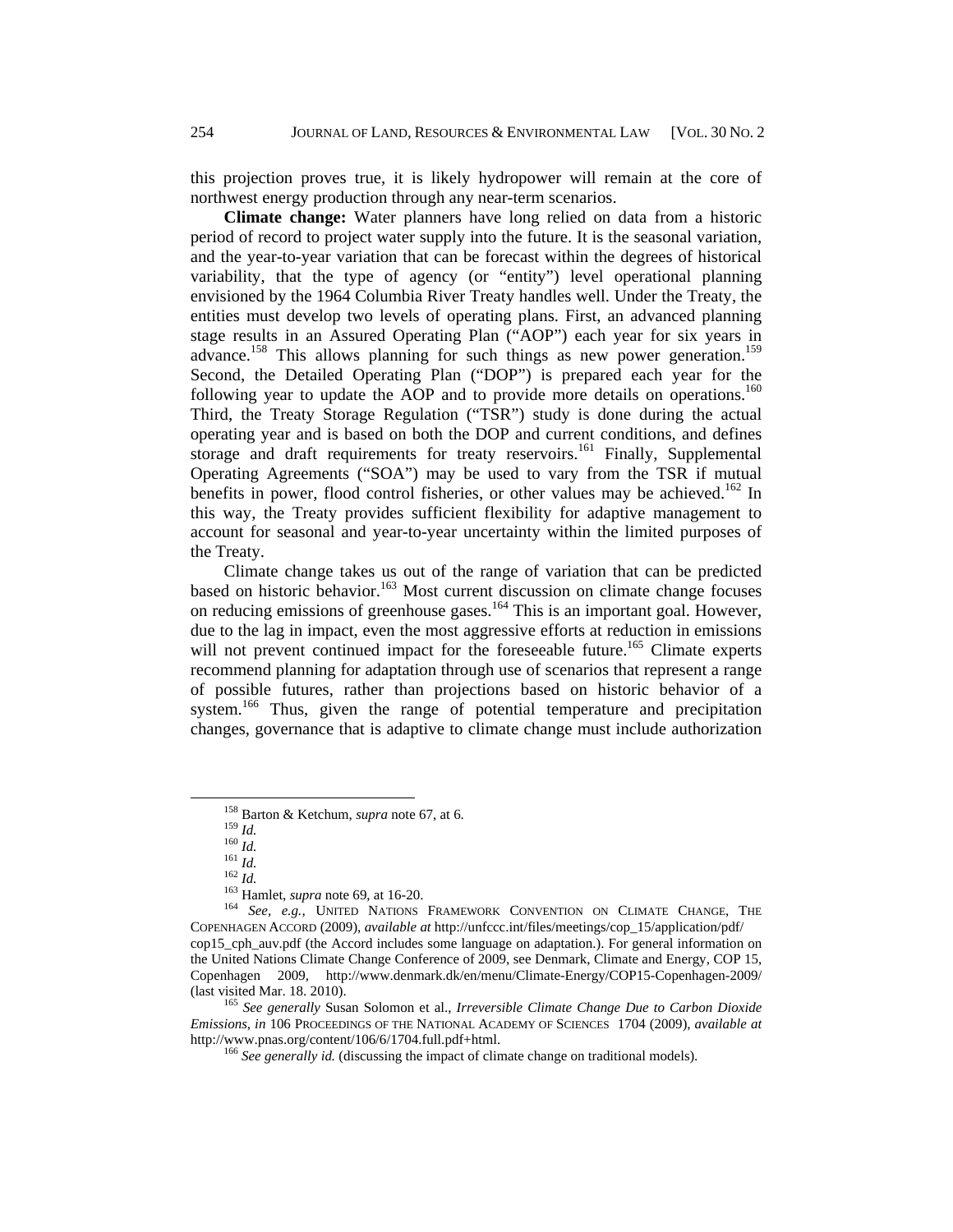that allows managers to respond to actual outcomes ranging from the best case to the worst case scenario.<sup>167</sup>

Modeling by the Climate Impacts Group suggests that precipitation may not change dramatically within the Columbia River basin, albeit substantial uncertainty is associated with this statement.<sup>168</sup> However, changes in annual snowpack can be predicted with greater certainty and are already underway in the basin.<sup>169</sup> The basin relies on snowpack as natural storage that, similar to reservoirs, moderates summer flows. With climate change, reduction in snow-water equivalent may be as much as 35% in the U.S. portion of the basin by 2060 and 12% in the Canadian portion of the basin.<sup>170</sup> This reduction in natural storage means that the artificial storage configuration in the basin will be insufficient to reap the power benefits available in the past.<sup>171</sup> In particular, summer production which serves utilities in the southwestern U.S. will decrease if the current configuration is maintained.<sup>172</sup>

Moving out of the historic water supply regime has impacts beyond power production. The Columbia River Treaty provides an excellent framework to address high flow. However, it does not address low flow under a climate change scenario.<sup>173</sup> Adaptation to climate change for other uses such as irrigation and fisheries requires response by multiple agencies in the U.S. with no framework for coordination.174 Irrigation occurs during the summer season when the lowest flows will occur if storage is insufficient. The result of failure to address low flows: fish and farmers will bear the brunt of climate change if no effort is made to adapt.<sup>175</sup>

#### IV. IMPLEMENTING RESILIENCE THROUGH ADMINISTRATIVE LAW

The call for change in governance to address the failures of multijurisdictional management of natural resources is not a new concept.<sup>176</sup> Efforts by legal scholars to address the issue of management of complex, multi-jurisdictional ecological systems tends to take a case study approach involving identification of good multi-jurisdictional management when we see it, then attempting to draw lessons related to why the particular approach worked that might be transferrable

<sup>&</sup>lt;sup>167</sup> Hamlet, *supra* note 69, at 16-20.<br><sup>168</sup> *Id. Id.* at 16-20; Anne Nolin, Eric Sproles, & Aimee Brown, *Climate Change Impacts on Snow and Water Resources in the Columbia, Willamette, and McKenzie River Basins, USA: A Nested*  Watershed Study, in COLUMBIA SYMPOSIUM, *supra* note 67 (draft article on file with author).<br><sup>170</sup> Id.<br><sup>171</sup> Hamlet, *supra* note 69, at 16-20.<br><sup>172</sup> Id.<br><sup>173</sup> Id.<br><sup>174</sup> Id.<br><sup>174</sup> Id.<br><sup>174</sup> Id.

L.J. 795 (2005); GLOBAL WATER PARTNERSHIP, TAC BACKGROUND PAPERS, No. 4: INTEGRATED WATER RESOURCES MANAGEMENT*,* 67 (2000) *available at* www.gwpforum.org/gwp/library/Tacno4. pdf; *see* Ruhl & Salzman, *supra* note 54 (discussing solutions to problems associated with the environmental administrative state).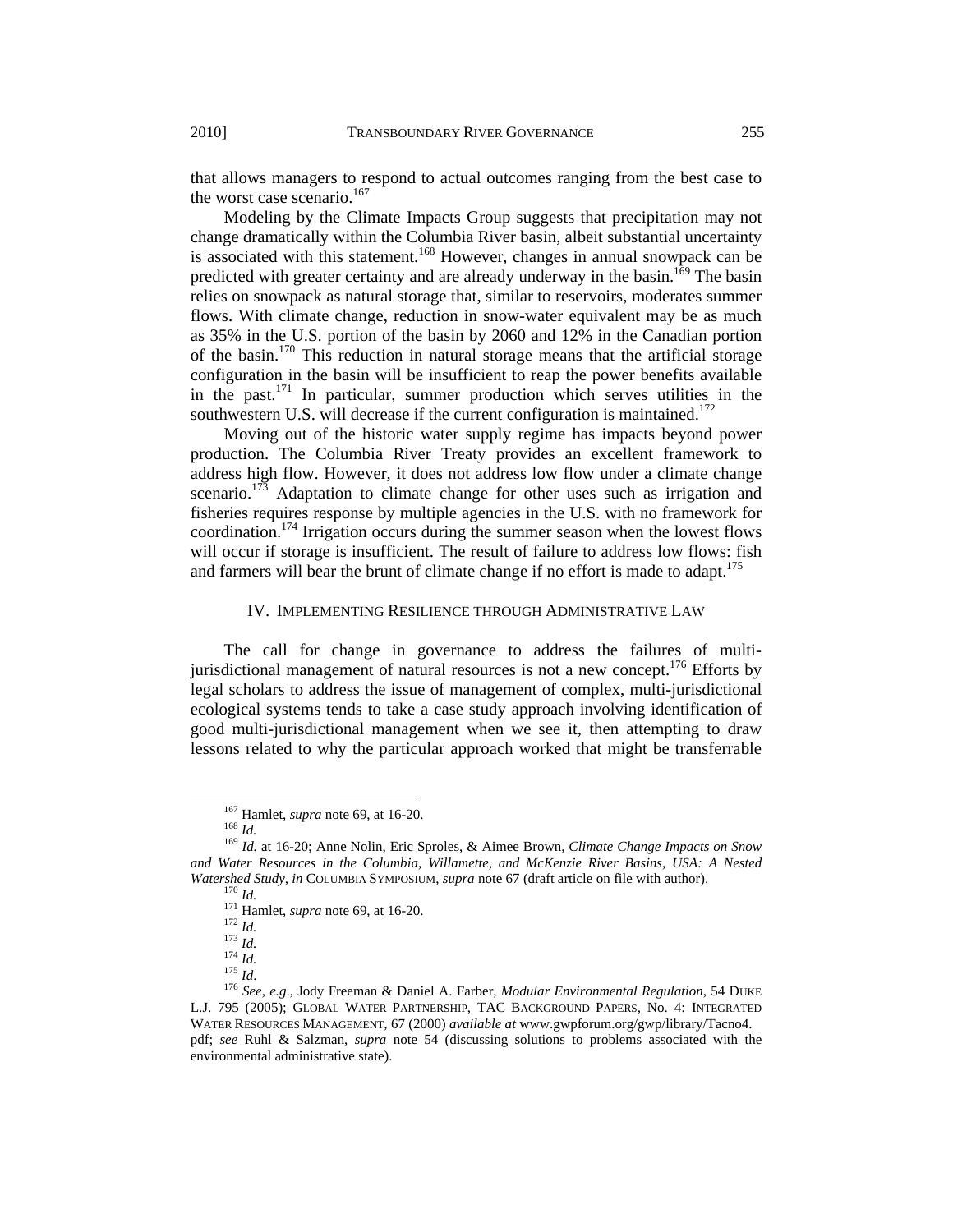to other settings.<sup>177</sup> The value of using case studies is the grounding of scholarly effort in real world experience. Particularly in the realm of complex systems, initial efforts at research must be empirically based. This research seeks to add to that literature by viewing governance through the lens of resilience theory and thus providing a transferrable framework for modifications to administrative law.<sup>178</sup> This paper has set forth the theoretical basis for resilient or adaptive governance. In the following paragraphs, an attempt will be made to translate that theoretical basis into a framework for an administrative response and will use its application to the Columbia River basin for grounding in reality. Ongoing research at the University of Idaho College of Law and interdisciplinary Waters of the West Program is seeking to translate the framework into a specific model or models for administrative law and is planned to be reported in a future paper.

The following list identifies the elements of the administrative law or process aspects of adaptive governance to facilitate resilience in social-ecological systems. The list is followed by a discussion of each element and its application to the Columbia River basin:

• Multiple, overlapping levels of control with one level of either control or strong coordination at the scale of the particular social-ecological system;

• Horizontal and vertical transfer of information and coordination of decision-making among entities and individuals with a decision making role;

- Meaningful public participation:
- Local capacity building; and
- Authority to respond (adapt) to changes in circumstances across a range of scenarios.

Each of these elements will be discussed in turn, however it is worth noting that in addition to these process elements, facilitation of resilience in socialecological systems will also require changes in substantive environmental and natural resources laws by incorporating a bias for decision making that enhances resilience rather than optimization. Thus, when faced with two possible choices, the approach that fosters ecological system resilience is chosen. For example, hatchery design to more closely mimic natural conditions (an approach currently being attempted by the Nez Perce Tribe in an experimental hatchery),  $179$  would be chosen over traditional fish hatchery design to optimize fish numbers; or the use of spill from dams to mimic natural conditions would be chosen over the use of

 <sup>177</sup> *See, e.g.,* Freeman & Farber, *supra* note 176 (using the CalFed process for management of the California Bay-Delta system as what, at the time, appeared to be a good example of formal establishment of a multi-agency multi-level governance network); Ruhl & Salzman, *supra* note 54, at 46-48 (describing the weak networks of the Gulf Hypoxia Task Force as an effective means to address a large-scale, complex environmental problem across multiple jurisdictions and levels of government); Zellmer & Gunderson, *supra* note 50 (looking at the application of adaptive management to the Everglades and Grand Canyon).

<sup>&</sup>lt;sup>178</sup> *See* Ruhl & Salzman, *supra* note 54, at 41-45 (drawing on several theories of governance including Dynamic Federalism, New Governance, and Transgovernmental Network theories). 179 *See* Nez Perce Tribal Hatchery, http://www.nezperce.org/~dfrm/Production/npth.html (last

visited Apr. 6, 2010).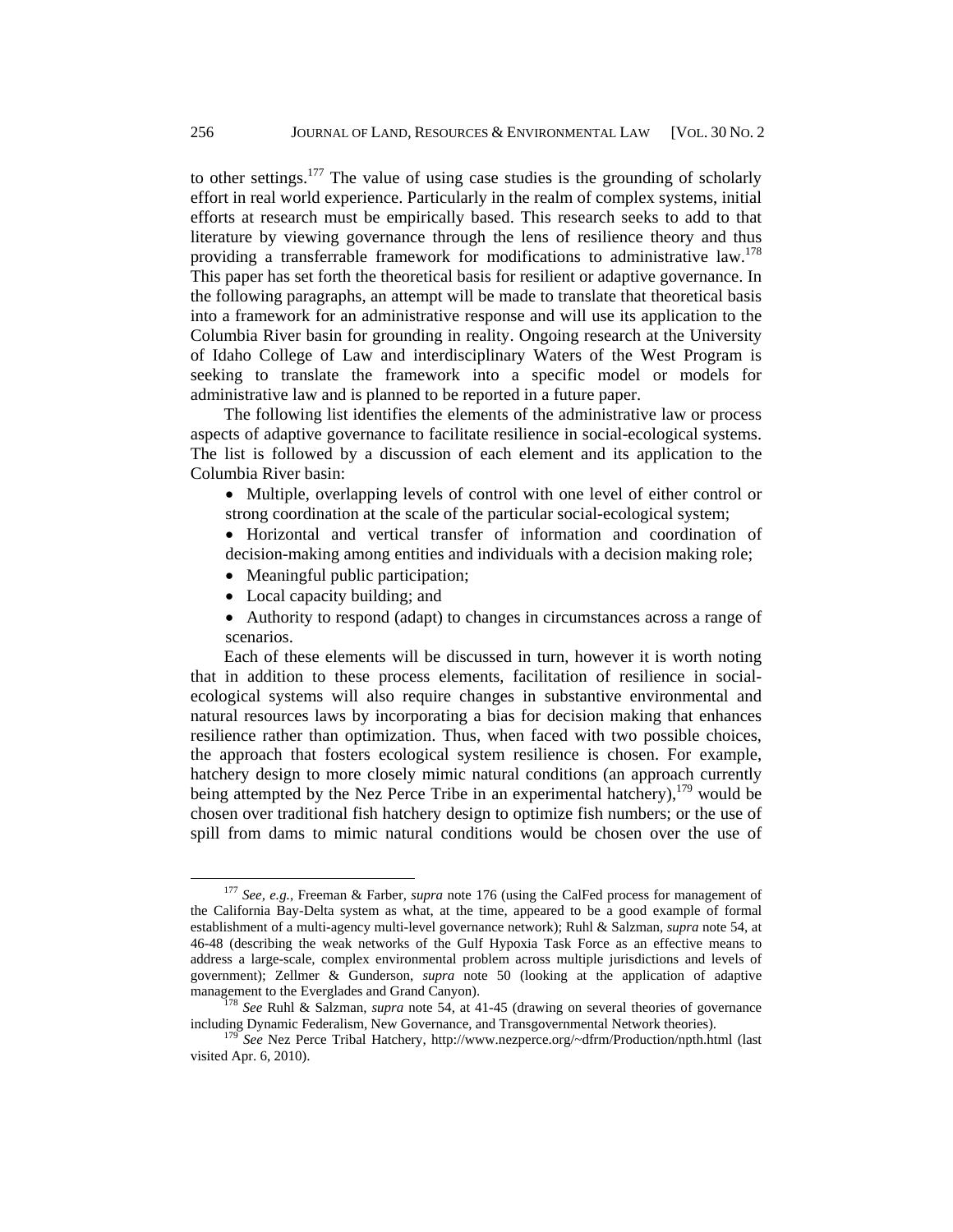tanker trucks to move smolts around dams. $180$  This movement of the substance of natural resource management—from optimization to resilience, and from command and control to adaptive management—is beyond the scope of this paper, but it is being actively explored by much of the research cited above and in legal scholarship.<sup>181</sup> This paper will focus on the following process elements.

**Multiple, overlapping levels of control with one level of either control or strong coordination at the scale of the particular social-ecological system:** Matching the scale of governance to the scale of the problem has gained traction in legal scholarship.182 However, as noted by Ruhl and Salzman, complex systems do not always have clearly identifiable scales for governance.<sup>183</sup> A scale that may be appropriate for one problem is not relevant for another.<sup>184</sup> Complicating the scale issue even more is the fact that the source of the problem and the negative impact may occur at different scales thus removing any incentive for action at the scale of the source of the problem.<sup>185</sup> We have seen this in the form of backlash to some of the environmental laws passed in the 1970s. For example, the failure of states to take action led to federal regulation to achieve clean water,  $186$  clean air,  $187$  and species protection.<sup>188</sup> Yet matching the scale of regulation to the scale of the problem did nothing to convince local land use planning to address non-point source pollution (important to downstream water quality), $189$  or persuade local developers to support the changes required to protect wetlands (important to

<sup>186</sup> Federal Water Pollution Control Act (Clean Water Act), 33 U.S.C. §§ 1251-1387 (2006).<br><sup>187</sup> Clean Air Act (CAA), 42 U.S.C. §§ 7401-7671q (2006).<br><sup>188</sup> Endangered Species Act (ESA), 16 U.S.C. §§ 1531-1544 (2006).<br><sup>18</sup>

<sup>&</sup>lt;sup>180</sup> See, e.g., Columbia River History, Fish Transportation, Northwest Power and Conservation Council, http://www.nwcouncil.org/history/FishTransportation.asp (last visited Apr. 6, 2010).

<sup>&</sup>lt;sup>181</sup> *See, e.g., Zellmer & Gunderson, <i>supra* note 50; Sandra Zellmer, *Floods, Famines, or Feasts: Too Much, Too Little, or Just Right, 24(3)* NR&E 20 (Winter 2010).

<sup>&</sup>lt;sup>182</sup> See, e.g., Ruhl & Salzman, *supra* note 54, at 10 (citing Henry N. Butler & Jonathan R. Macey, *Externalities and the Matching Principle: The Case for Reallocating Environmental Regulatory Authority*, 14 YALE L. & POL'Y. REV. 23 (1996)).

<sup>&</sup>lt;sup>183</sup> Ruhl & Salzman, *supra* note 54.<br><sup>184</sup> Id. <sup>184</sup> Id. <br><sup>185</sup> See, e.g., Jerrold Long, *From Warranted to Valuable Belief: Local Government, Climate Change, and Giving Up the Pickup to Save Bangladesh*, 50 NAT. RESOURCES J. (forthcoming Apr. 2010) (arguing that the difference in scale between global climate change and the source of a significant portion of the problem in individual and local land use planning choices on issues like transportation removes the incentive to take action.).

WATER ACT 20 YEARS LATER (1993).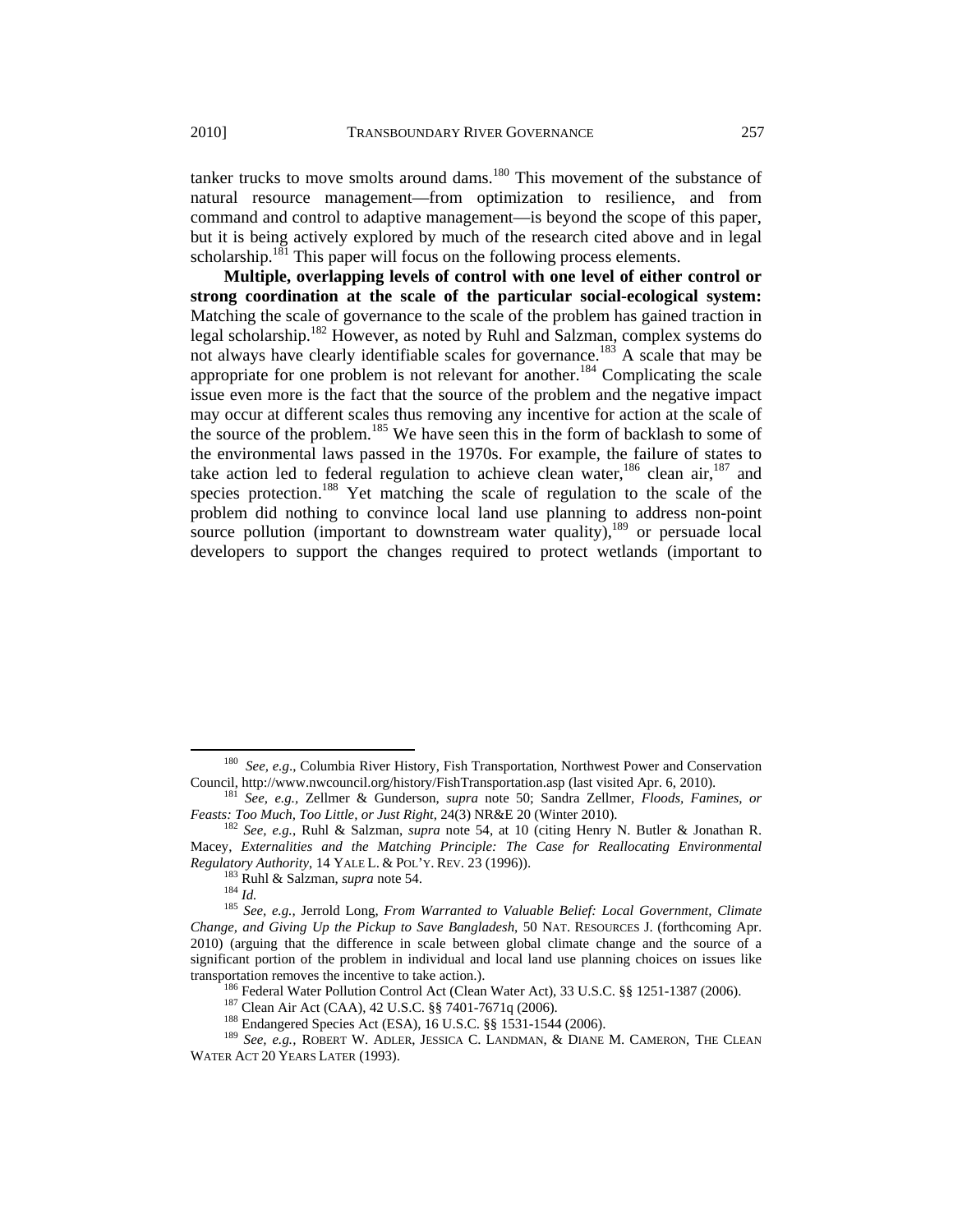filtration of polluted water and flood mitigation on a larger scale),  $190$  or an obscure species (important to biodiversity in general).<sup>191</sup>

As discussed in Part III, in contrast to the difficult search for the appropriate match in scale, resilience thinking rejects the call for a single, efficient level of management and instead calls for multiple overlapping authority. This approach then allows response at different scales across different entities depending on the source and impacts of the problem. Ruhl and Salzman provide an overview of the literature on Dynamic Federalism, which calls for dual and overlapping federal and state authority to allow an evolving response to the change in scale of a problem and an increased likelihood that system response to anthropogenic activity will be detected at multiple scales.<sup>192</sup> In addition to its inclusion of any level of governance and non-governmental local action, resilience thinking adds to this the concept of assuring that coordination must at least occur at the scale of the socialecological system involved.

Governance within the Columbia River Basin follows the traditional approach with little local input, role, or exchange in international and national operations. Flood control is managed at the macro level through storage operation, with no local role for maintaining the connection between the river and the floodplain or regulating development out of the floodplain. Nevertheless, as noted by Eve Vogel, a contributor to the forthcoming Symposium volume, it is the Columbia River Treaty, entered by two governments functioning at a scale much larger than the river basin that allowed regionalization of the management of the entire Columbia mainstem across numerous states and an international boundary.<sup>193</sup> Thus, given the jurisdictional boundaries, governance of the river basin may require inclusion of government at a larger scale to achieve coordination on the scales of a socialecological system.

Looking further to the passage of the Northwest Power Act in 1980, which provided both a role for states in power planning and a means to coordinate, as well as a means for local capacity building on the issue of habitat restoration, it did not provide a state or local say in whether power production should be optimized

 <sup>190</sup> *See, e.g.,* Rapanos v. United States, 547 U.S. 715 (2006) (holding: (1) term "navigable waters," under CWA, includes only relatively permanent, standing or flowing bodies of water, not intermittent or ephemeral flows of water; and (2) only those wetlands with a continuous surface connection to bodies that are waters of the United States in their own right are adjacent to such waters and covered by the CWA); Barbara Cosens, *Resolving Conflict in Non-Ideal, Complex Systems: Solutions for the Law-Science Breakdown in Environmental and Natural Resource Law,* 48 NAT. RESOURCES J., 257 (2008). 191 National Ass'n of Home Builders v. Babbitt, 130 F.3d 1041, 1059 (D.C. Cir. 1997), *cert.* 

*denied* 524 U.S. 927 (1998) (holding the listing of a species under the Endangered Species Act when the species is found within a small range entirely within a single state is an appropriate exercise of federal authority under the commerce clause due to the impact in decline in biodiversity on interstate commerce). 192 Ruhl & Salzman, *supra* note 54, at 47. 193 *See generally* Eve Vogel, *Regionalization and Democratization Through International Law:* 

*Intertwined Jurisdictions, Scales and Politics in the Columbia River Treaty, in* COLUMBIA SYMPOSIUM, *supra* note 67 (draft manuscript, on file with author).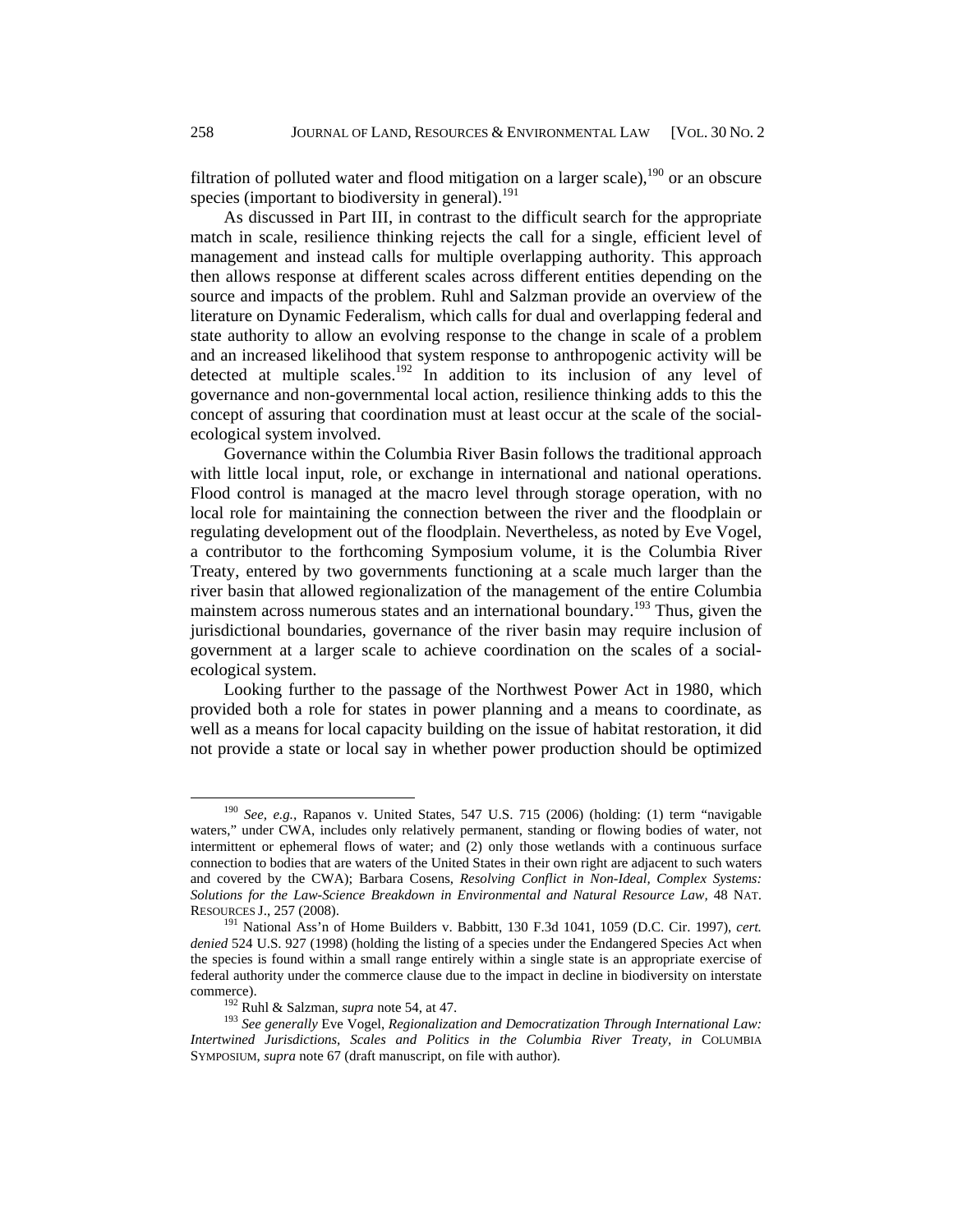over all other ecosystem services from the river. That decision remains static in the choice of hydropower and flood control as the primary international goals.

If the parties to the Columbia River Treaty seek a more resilient form of river governance, it will require a change in the operations implementation of the Treaty to allow more flexible response at the international level and greater local input at the level of operational decisions. The entities necessary to provide multiple, overlapping authority now exist in the Columbia River basin, but it is their input to the Treaty and operational decisions and their role in implementation that would need to change. The coordination required for this greater degree of adaptive capacity across and between levels of authority will require both sharing of information and coordination of decision-making.

**Horizontal and vertical transfer of information and coordination of decision-making among entities and individuals with a decision-making role:** As we have seen in recent years with the formation of the Department of Homeland Security in an effort to coordinate our various intelligence gathering agencies, sharing of information is crucial to reducing uncertainty when problems occur and are caused at multiple scales and from diverse sources. Yet, while the single-entity, high-level coordination of information may be well suited to reducing uncertainty, it is less suitable for an appropriate response to the incident that inevitably occurs because uncertainty in areas like terrorism or climate change can never be reduced to zero. Instead, as is asserted above that the appropriate, or resilient, response requires multiple levels of authority, including the local level. The weakness in responding to either a sudden or slow incident through multiple entities is the inability to coordinate decision-making and information exchange across jurisdictional boundaries.

However, an excellent example of a proven and highly robust system for overcoming this weakness is presented to the general public on national news on an annual, if not more frequent basis. The example is the incident command system for multi-jurisdictional response to a large-scale, often mass casualty, emergency. The incident command system is a highly robust process for multientity response to an emergency, in which the scale and timing was highly uncertain prior to its occurrence.<sup>194</sup> Rather than create a new agency at the scale of every conceivable emergency, the incident command system provides a means for rapid crisis response across multiple agencies at the same level and through multiple levels of agencies. The system works on the rule of sevens. The incident commander is at the top level of response. No more than seven people or entities report to the incident commander, no more than seven to each of those seven, etc., until the on-the-ground response to, for example, a wildfire, a flood, or an earthquake, may involve hundreds or even thousands of people. In the author's

 <sup>194</sup> *See, e.g.,* THE U.S. DEPARTMENT OF HOMELAND SECURITY, NATIONAL INCIDENT MANAGEMENT SYSTEM: FREQUENTLY ASKED QUESTIONS, *available at* http://www.fema.gov/pdf/

emergency/nims/NIMSFAQs.pdf; U.S. Forest Service, International Programs, Disaster Mitigation Program, http://www.fs.fed.us/global/aboutus/dmp/welcome.htm (last visited Mar. 18, 2010) (please note, the author has personal experience with this system responding to wild-land fires as a former volunteer with Lewis and Clark County, Montana, Search and Rescue).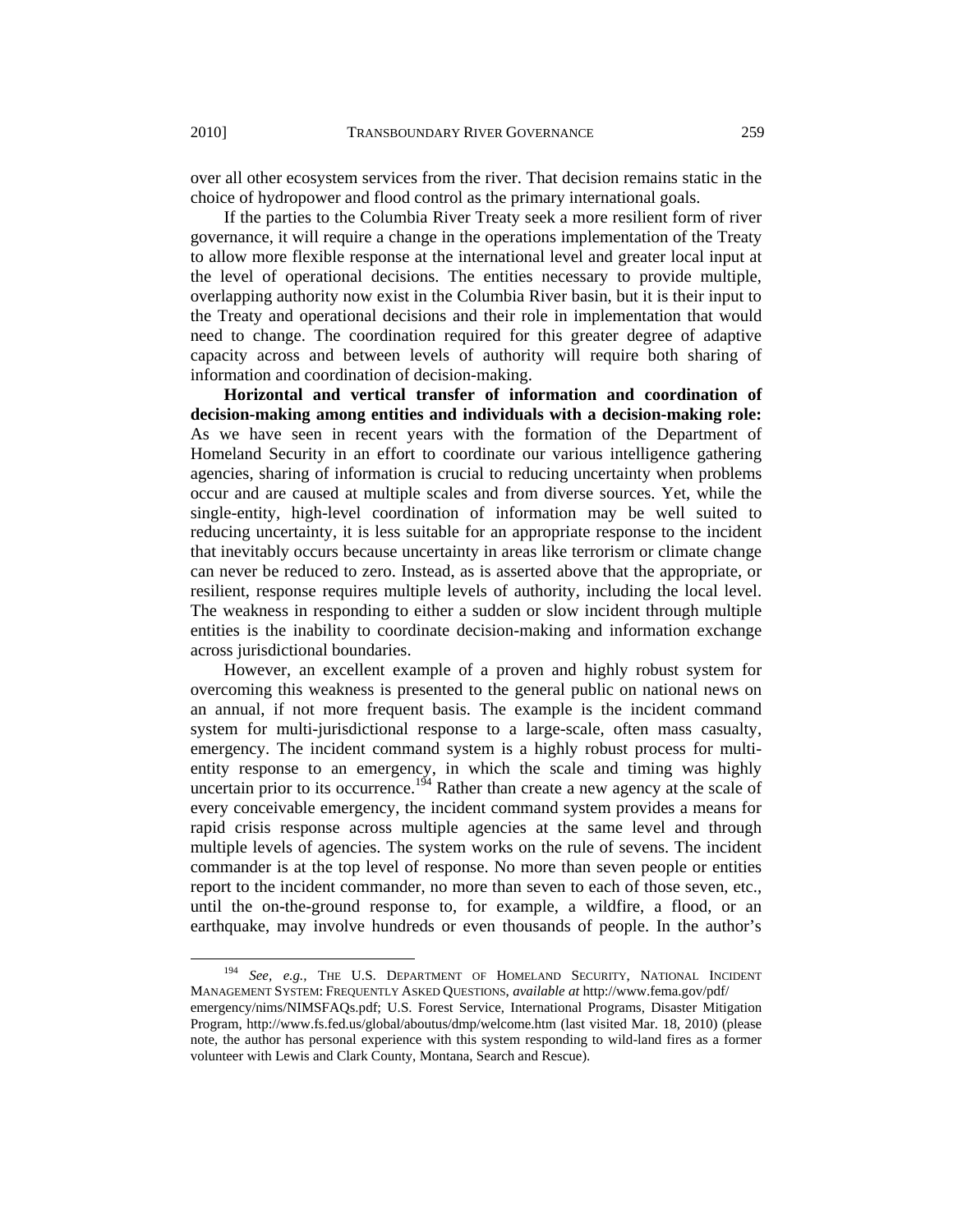experience, the initial hours or even days of response to a large scale emergency are often chaotic as response personnel move into position, assess the scope of the problem and identify the chain of command. However, within a remarkably short period of time, given the level of uncertainty involved, a relatively smooth operation emerges in which information and coordination of decisions in response to changes in the problem flow rapidly within and between levels.

Other than a flood event, the types of change and uncertainty in the Columbia River basin are not on the time scale of an emergency. Nevertheless, we can take a least three lessons from the incident command system. First, coordination and communication among different entities works better if it is an express requirement and assigned position within each entity. Second, practice improves response. Under the incident command system, the operation appears to be much smoother in response to incidents, such as wildfire, that occur somewhat predictably on an annual time scale, than it is in response to rare events, such as a hurricane or earthquake. In the context of Columbia River management, this could translate into frequent information sharing among entities as a building block in the relationships necessary for multi-jurisdictional decision making. The current high level of coordination among the operating entities is an excellent model for this process. Third, substantial resources must be devoted to the local level. The current structure of resource availability, both with respect to funding and people, for entities that manage natural resources may need to be inverted, with greater resources made available at the local rather than national level. This will be discussed further under local capacity building.

However, mandating the flow of information and coordination among jurisdictions is not likely to be enough. In their work on adaptive governance, Folke et al. note that success in managing ecological systems for resilience often depends on the involvement of key personality types such as mavens ("altruistic individuals, with social skills, who serve as information brokers, sharing and trading what they know"), $195$  connectors ("individuals who know lots of people not only by numbers but the kind of people they know and in particular the diversity of acquaintances"),  $196$  and entrepreneurial leaders (creative decision makers willing to risk being the first to try something).197 This is consistent with the author's experience in multi-jurisdictional water negotiations in which success is often determined by key personalities involved.<sup>198</sup> It is also reflected in the reliance of Ruhl and Salzman on Transgovernmental Network theory in which "weak ties" are formed among individuals working at various levels of governance and non-

<sup>&</sup>lt;sup>195</sup> Folke et al., *supra* note 44, at 454 (quoting Malcolm Gladwell, THE TIPPING POINT: HOW LITTLE THINGS CAN MAKE A BIG DIFFERENCE (2000)).

<sup>&</sup>lt;sup>196</sup> Id.<br><sup>197</sup> Id. at 451.<br><sup>198</sup> *See, e.g.,* Barbara Cosens, *The 1997 Water Rights Settlement Between the State of Montana and the Chippewa Cree Tribe of the Rocky Boy's Reservation—The Role of Community and of the Trustee*, 16 J. ENVT. L. & POL'Y 255 (1998) (water negotiations in which the leadership of key people within the Tribal leadership and the local community led to a novel effort to develop a joint drinking water system).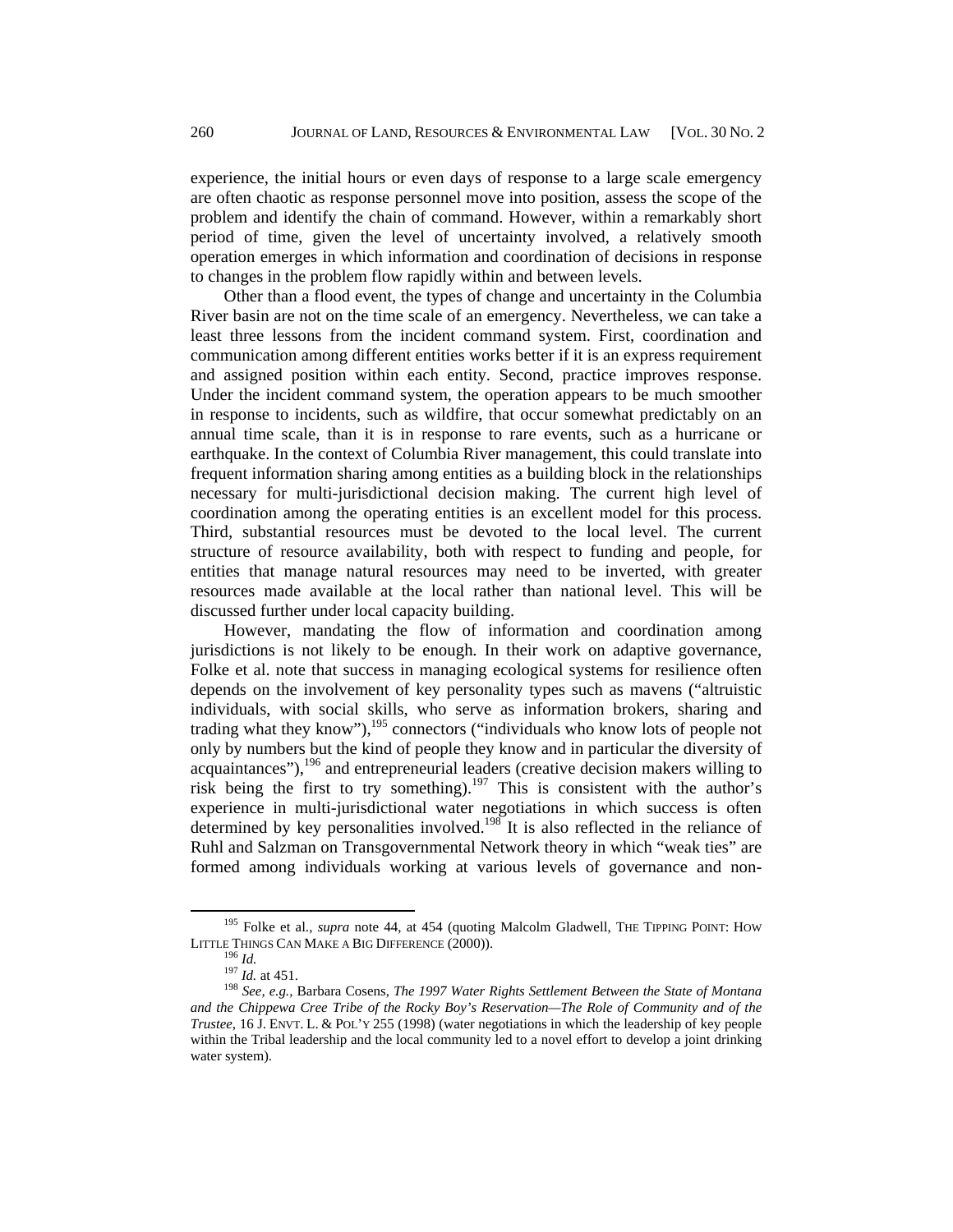governmental organizations.199 Administrative law and institutional structure cannot mandate the type of personality involved, but could be designed to maximize diversity, thus increasing the likelihood that these personality types are represented. In addition, organizational structures may be set up to provide positions and incentives for people who play the roles of maven, connector, and entrepreneurial leader.<sup>200</sup> Universities have the responsibility for educating this type of manager.

The groundwork for connecting local knowledge and input to national level decisions has been laid in the Columbia River basin by the formation of the NWPCC on the U.S. side and its sub-basin planning process, and by the CBT on the Canadian side through its grassroots origins. However, the connection between this increased local and regional capacity and the Treaty implementing entities does not cover the range of communication and coordination necessary for resilience. Admittedly, overlapping authority over the storage and release of water on a connected river system would present a problem. But this is purely a technical coordination function focused on the operation of dams. In governance terms, the overlapping authority would not be for daily operation, but for the provision of power, flood control, and ecosystem health. Considered in this light, it may not be the 1964 Columbia River Treaty for technical operation of existing storage and hydropower production that requires modification, but a new treaty giving political level oversight and decision making or coordination on broader issues. It is at this level of decision making that the input of the public carries sway.

**Meaningful public participation:** As noted above, meaningful public participation is more than a checklist under NEPA regulations of: (1) making information available; (2) allowing public comment; and (3) responding to public comment.<sup>201</sup> Meaningful public participation means a flow of information in both directions with agencies incorporating local knowledge where appropriate. Meaningful public participation requires that the exchange of information and input occur at a time and place convenient to local citizens whose participation is unpaid. This may require attendance by agency personnel at community meetings that are already scheduled on a regular basis, rather than holding separate meetings.<sup>202</sup> For a long-term, complex process, it may also require funding for the participation of local leaders. Finally, meaningful public participation means that the public input has some influence over the final decision if appropriate. This aspect is difficult to accomplish at the agency level. Generally agencies can only act within the scope of their authority. At the federal level in the U.S., taking advice from a citizen's group runs into the concerns of the Federal Advisory

<sup>&</sup>lt;sup>199</sup> Ruhl & Salzman, *supra* note 54, at 44-45.<br><sup>200</sup> Clearly there is also a role for our institutions of higher education in educating students with the skills necessary to bring people together and to communicate acro

<sup>&</sup>lt;sup>201</sup> 40 C.F.R. § 1503 (2010).<br><sup>202</sup> Barbara Cosens, *Water Dispute Resolution in the West: Process Elements for the Modern Era in Basin-wide Problem Solving,* 33 ENVTL. L. 949, 1014 (2003).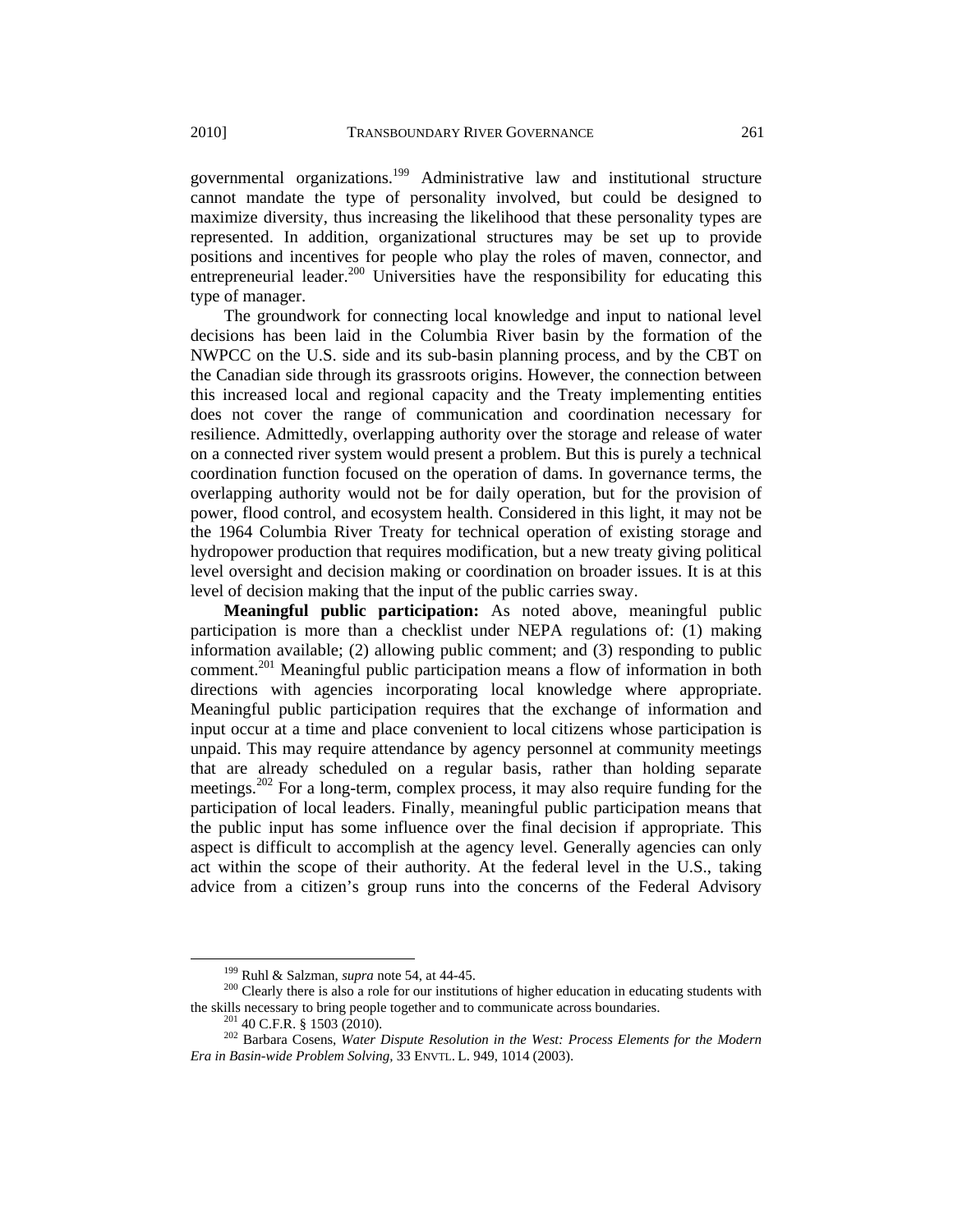Committee Act, $203$  passed to assure that federal agency decision making is accountable. The development of political commissions<sup> $204$ </sup> at the scale of the social-ecological system, rather than agency advisory groups, can provide a politically accountable body that can respond to public input.

It is also difficult to imagine "meaningful public participation" at the scale of a river basin the size of the Columbia. The term used in symposium discussions to describe a manageable process of this magnitude was "nested" public input. The author has written about this in the context of state-federal-tribal negotiations concerning water and divided the interests into three concentric circles: those with direct interest in water; basin communities; and the public at-large.<sup>205</sup> In the case of the Columbia River basin, as is appropriate in negotiation of an international treaty, those actually at the table must be federal level representatives (i.e., for negotiation of an international treaty: the United States, the State Department; for Canada, Ministry of Foreign Affairs and Trade). However, the three areas of concentric circles correspond to: (1) direct water interests: states, province, Native American Tribes, First Nations; (2) basin communities: the broader range of interests represented by the Columbia Basin Trust and the sub-basin planning process of the NWPCC; and (3) the public-at-large: fishing and hydropower interests outside the basin. Given this degree of organization within the basin, each level has an existing structure that can be used to develop input. This approach does not mean that every concern or proposal from the public will be used. In fact, the purpose of representation by an entity at each level is to have decision makers who can reconcile differences and choose between competing interests. While consensus is a laudable goal, with issues as complex as water management requiring hard choices and tradeoffs, consensus is an unlikely result.<sup>206</sup>

**Local capacity building:** The ability to respond to changed circumstances in a social-ecological system, similar to the ability to respond to an emergency, requires an infusion of resources at the local level. Although it is often said that a

(internal citations omitted).

 $203$  Federal Advisory Committee Act (FACA), Pub. L. 92-463, 86 Stat. 770 (1972), as amended by Pub. L. 94-409, § 5(C), 90 Stat. 1247; Pub. L. 96-523, § 2, 94 Stat. 3040 (1980); Pub. L. 97-375,

<sup>&</sup>lt;sup>204</sup> Craig Thomas, *The Impact of Institutional Design on the Adaptability of Governing Institutions: Implications for Transboundary River Governance, in COLUMBIA SYMPOSIUM, supra* note 67 (draft article at 17, on file with author).

note 67 (draft article at 17, on file with author). 205 Cosens, *supra* note 202, at 947. 206 *See, e.g.,* Zellmer & Gunderson, *supra* note 50, at 942

One of the key lessons learned from both the Everglades and the Glen Canyon Dam restoration projects is that "providing ad hoc, vague directives for experimental, collaborative regulatory processes invites delay and indecision to the detriment of those resources harmed by inaction.". . . Although collaborative stakeholder groups can provide guidance to restoration scientists and managers "about the kinds of issues to study and the kinds of risks that are acceptable in formulating and conducting adaptive management experiments," restoration plans, to be successful, must be unfettered from rigid consensus building requirements and free to experiment "without constant micromanagement."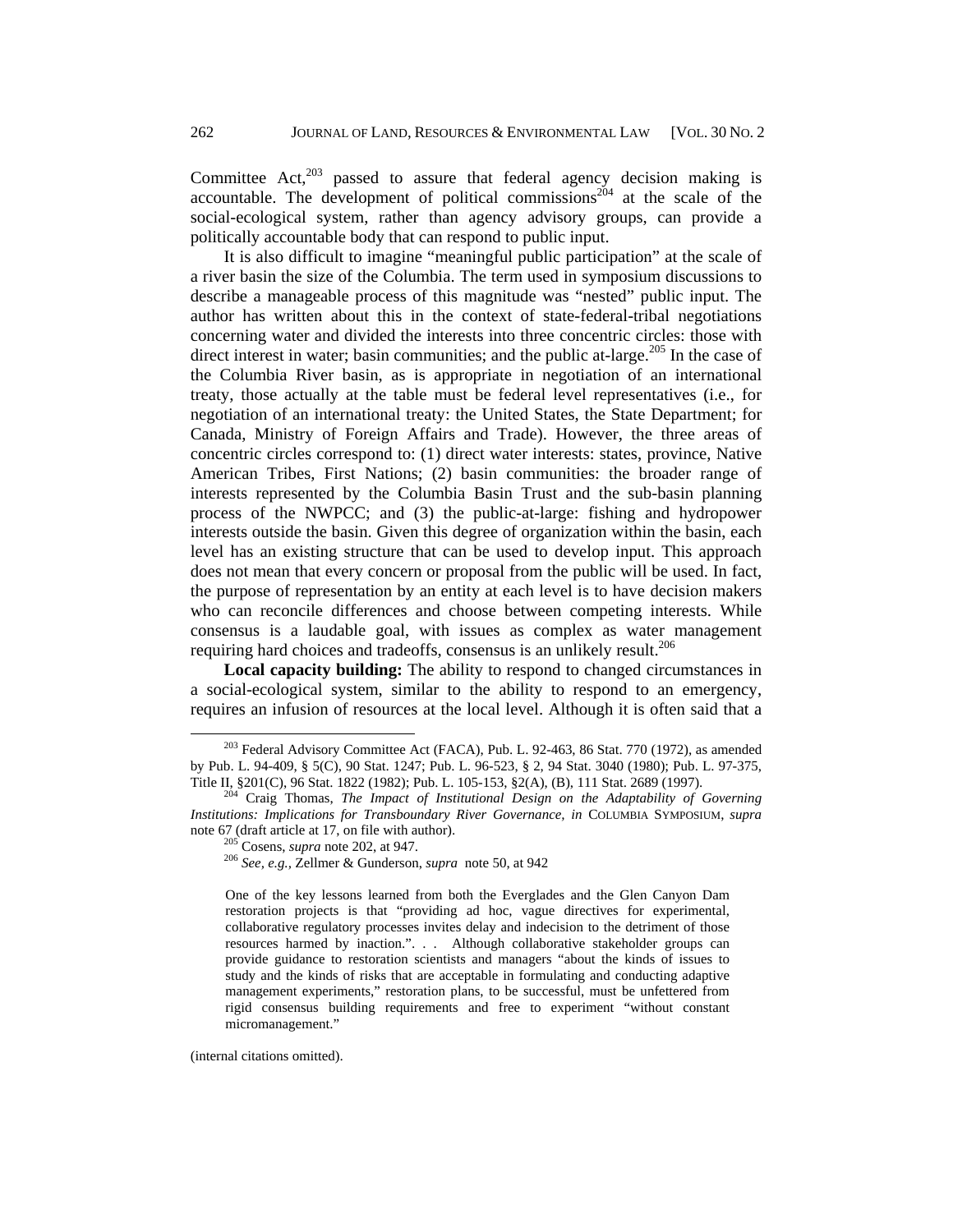million individual actions can be more effective than a single large governmental response, $207$  it is amazing how quickly we turn to a higher level of government when a problem occurs. Yet it is on the local level, not the level of an entity like the Department of Homeland Security, that a major portion of the resources are needed for response to events like Hurricane Katrina, 9-11, or the 1948 Vanport flood.<sup>208</sup> This capacity to respond quickly in a manner that can be instantly tailored to the nature of the event is both more intuitive and thus easier to sell to the public, when the topic is a natural disaster with high potential for property damage and loss of life. Yet even so, we often lack the necessary resources at the local level.<sup>209</sup> Thus, it is not difficult to understand that when local action is needed to address a problem that manifests over a period of time, in a different location, the political will to fund the problem is lacking.

The Columbia River Treaty provides a lesson in how to address the problem of local capacity. Why would Canada build dams in its territory for the benefit of power production in the United States? The concept of the Canadian Entitlement for the sharing of benefits across the international boundaries, and the thirty-year initial sale of the entitlement provided the necessary incentive. As Vogel points out in her contribution to the forthcoming Columbia Symposium volume, the formation of the international treaty allowed the basin to develop as a region.<sup>210</sup> It is on this scale that benefits of local action must be distributed.

**Authority to respond to changes in circumstances across a range of scenarios:** The separate work of Greg Hill and Craig Thomas presented at the Symposium provide an excellent framework for understanding the needs of governance in the face of uncertainty. Both suggest that while existing frameworks for agency management are appropriate for management and adaptive management in the face of predictable variability, the existing framework may not be appropriate for response in a complex system in which uncertainty is "not reducible by further research,<sup>"211</sup> or, in the framework of Thomas, to "wicked" problems in which the actors are unable to agree on either the problem definition or the solution.<sup>212</sup> Both presenters agreed that a new form of governance is needed

<sup>&</sup>lt;sup>207</sup> "Never doubt that a small group of thoughtful, committed citizens can change the world. Indeed, it's the only thing that ever has." Margaret Mead, *as quoted in* AND I QUOTE: THE DEFINITIVE COLLECTION OF QUOTES, SAYINGS, AND JOKES FOR THE CONTEMPORARY SPEECHMAKER (Ashton Applewhite et al. eds., 1992).

 $208$  It should be noted that a coordinated effort at a high level may be exactly the response needed to reduce uncertainty (e.g. Homeland Security may allow the U.S. to reduce the possibility of another terrorist attack), however, in areas like climate change and terrorism where uncertainty can<br>never be reduced to zero, a robust local and multi-level response capability is necessary.

<sup>&</sup>lt;sup>209</sup> See, e.g., NATIONAL COMMISSION ON TERRORIST ATTACKS UPON THE UNITED STATES, EXECUTIVE SUMMARY: 9-11 COMMISSION REPORT 13 (2004), *available at* http://govinfo.library.unt. edu/911/report/index.htm ("Despite weaknesses in preparations for disaster, failure to achieve unified incident command, and inadequate communications among responding agencies . . .").

<sup>&</sup>lt;sup>210</sup> See generally Vogel, supra note 193.<br><sup>211</sup> Gregory Hill et al., *Uncertainty Society and Resilience: A Case Study in the Columbia River Basin*, *in* COLUMBIA SYMPOSIUM, *supra* note 67 (draft article at 20, on file with author). 212 Thomas, *supra* note 204, at 171.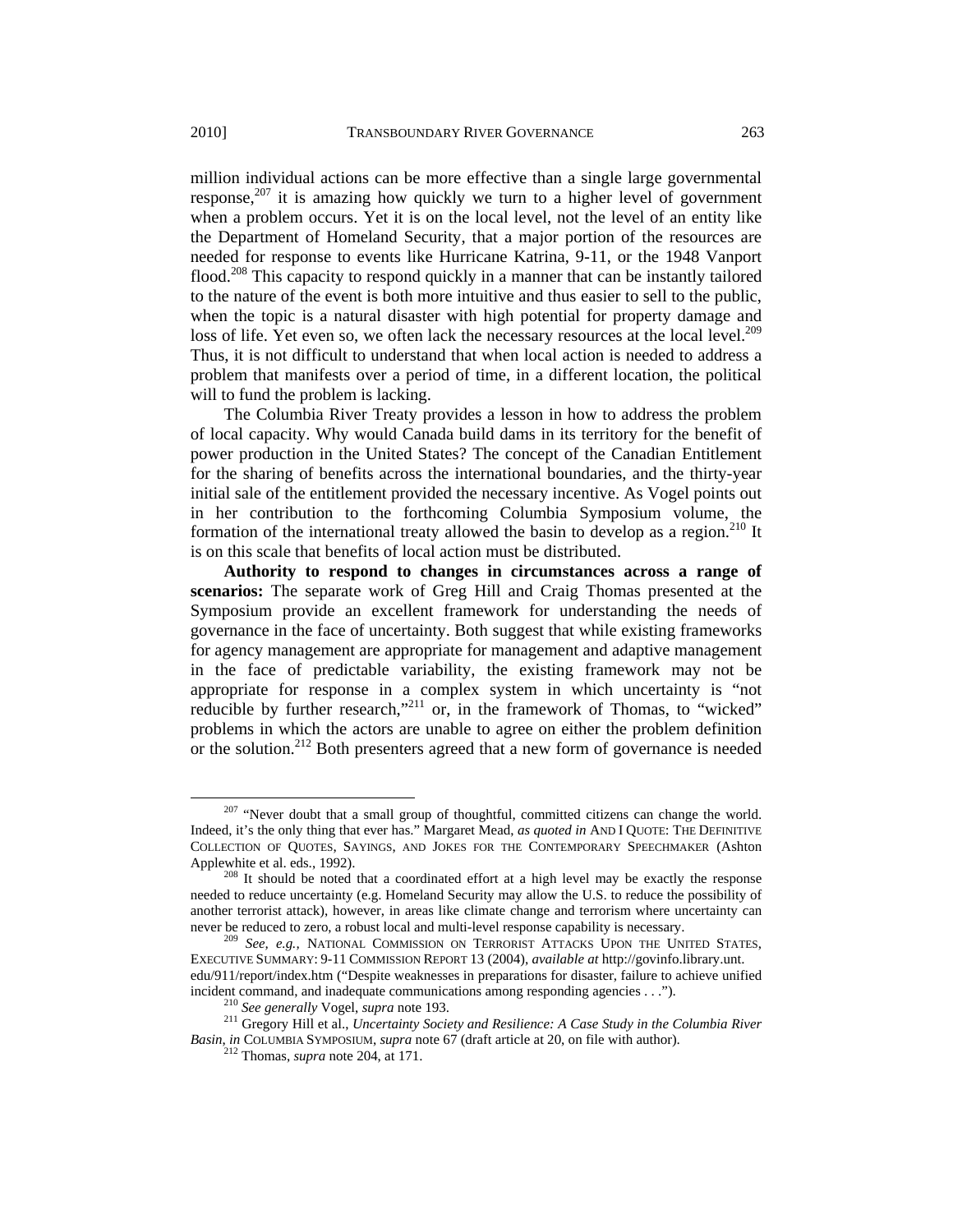in this complex situation. Thomas recommended politically appointed councils,  $^{213}$ while Hill called for a more general framework in which an extended peer community continually assesses knowledge and is coupled with a "robust system for managing and communicating uncertainty."<sup>214</sup> Both approaches differ from current agency adaptive management by allowing decision-making outside the current legislative framework while maintaining a degree of accountability through a political or peer selection process. This seems strikingly similar to the description of adaptive governance in the resilience literature.<sup>215</sup>

An example is Montana's process for achieving settlements concerning the water rights of Native American and federal reservations within the state. Unlike the federal government or other states that designate agency personnel to represent their government in negotiations,<sup>216</sup> Montana relies on a politically appointed commission<sup>217</sup> with the authority to coordinate positions among state agencies<sup>218</sup> and private stakeholders, and to make final decisions among conflicting positions. Final settlements are submitted to the legislature<sup>219</sup> to provide an additional level of political accountability, to assure state citizens are bound, and to authorize any state agency action outside its existing authority. Not only does this provide an entity with the flexibility to respond differently to different circumstances, but in practice it has achieved support for its final settlement in the legislature by viewing its primary functions as the coordination of the two-way flow of information among agencies and between agencies and the public, and the design of creative

<sup>&</sup>lt;sup>213</sup> *Id.*<br><sup>214</sup> Hill et al., *supra* note 211, at 21.<br><sup>215</sup> *See generally* Folke et al., *supra* note 44.<br><sup>216</sup> *See* Criteria and Procedures for the Participation of the Federal Government in Negotiations for the Settlement of Indian Water Rights Claims, 55 Fed. Reg. 9223 (Mar. 12, 1990).<br><sup>217</sup> MONT. CODE ANN. § 85-2-701 (West 2009) ("it is further intended that the state of Montana

proceed under the provisions of this part in an effort to conclude compacts for the equitable division and apportionment of waters between the state and its people and the several Indian tribes claiming reserved water rights within the state."); MONT. CODE ANN. § 2-15-212 (West 2009) ("(2) Subject to 5-5-234, commissioners are appointed as follows: (a) two members of the house of representatives appointed by the speaker, one from the majority party and one from the minority party; (b) two members of the senate appointed by the president, one from the majority party and one from the minority party; (c) four members designated by the governor; and (d) one member designated by the attorney general."). *See also* Montana Reserved Water Rights Compact Commission, http://dnrc.mt.gov/rwrcc/default.asp (last visited Mar. 20, 2010). 218 Memorandum of Understanding among: The Office of Governor, The Office of the Attorney

General, The Montana Reserved Water Rights Compact Commission, The Office of the Director of Natural Resources and Conservation, and The Office of the Director of Fish, Wildlife and Parks, Concerning: The Negotiation of Settlements with Tribes and Federal Agencies Claiming Reserved Water in Montana (Feb. 2, 1990) (on file with author).<br><sup>219</sup> MONT. CODE ANN. § 85-2-702(2) (West 2009)

When the compact commission and the Indian tribes or their authorized representatives have agreed to a compact, they shall sign a copy and file an original copy with the department of state of the United States of America and copies with the secretary of state of Montana and with the governing body for the tribe involved. The compact is effective and binding upon all parties upon ratification by the legislature of Montana and any affected tribal governing body, and approval by the appropriate federal authority.